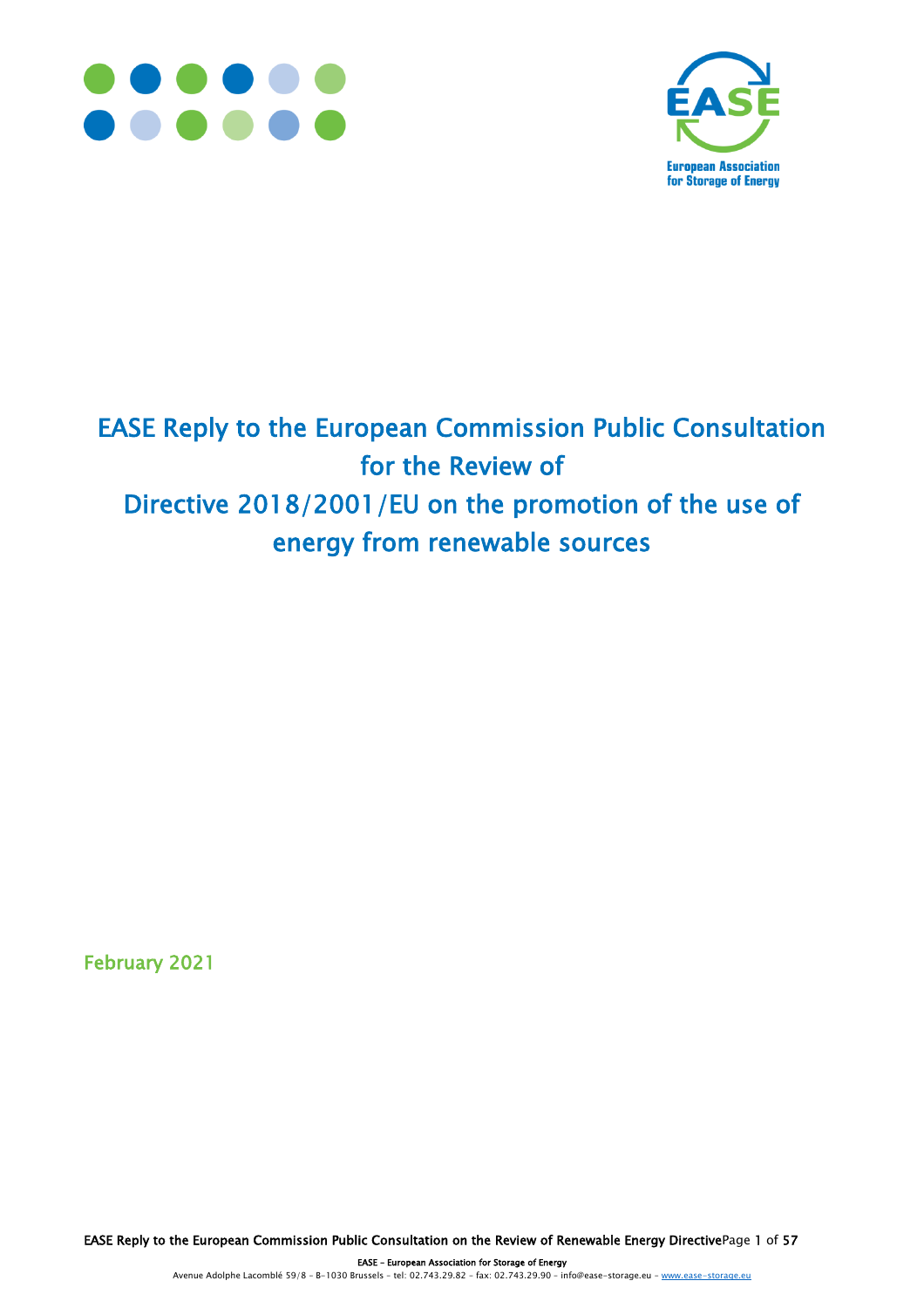



### **Introduction**

This consultation aims to collect views and suggestions from stakeholders and citizens in view of the possible proposal for a revision of Directive 2018/2001/EU on the promotion of the use of renewable energy (RED II), planned for 2021.

Renewable energy is produced using the earth's natural resources, like sunlight, wind, water resources (rivers, tides and waves), heat from the earth's surface, or biomass. Using renewable energy, instead of fossil fuels, substantially reduces the emission of greenhouse gases, which is why renewable energy is also referred to as 'clean energy'.

Today, the energy sector is responsible for more than 75% of the EU GHG emissions, so increased uptake of renewable energy alongside energy efficiency has a key role to play in reducing GHG emissions in a cost-effective way. More energy from renewable sources also enhances energy security, creates growth and jobs, reduces air pollution when not based in combustion and strengthens the EU's industrial and technological leadership.

The review of RED II is carried out in the context of the European Green Deal in which the Commission committed itself to review and propose to revise, where necessary," the relevant energy legislation by 2021.

In the European Green Deal, the Commission proposed to increase the Union's 2030 greenhouse gas (GHG) reduction target from 40% to at least 50% to 55%, with the objective of climate-neutrality by 2050.

On 17 September 2020, the Commission published its 2030 Climate Target Plan, which presents a new 2030 target of at least 55% net GHG emission reductions compared with 1990 levels on basis of a comprehensive impact assessment. Achieving at least 55% net GHG emissions reductions would require an accelerated clean energy transition with renewable energy seeing its share reaching 38% to 40% of gross final energy consumption by 2030.

This range of 38% to 40% is higher than the binding Union level target for 2030 of at least 32% of energy from renewable energy sources introduced by RED II. It is also higher than the share of renewables, between 33.1% and 33.7%, that would be achieved if Member States complied with the national contributions set in their integrated National Energy and Climate Plans (NECPs) for 2030.

In addition, the Commission has adopted, or will adopt, other strategies containing a number of key actions supporting the increased climate ambition, which could be followed through in the review of REDII.

This is the case, for instance, of the Energy System Integration and the Hydrogen Strategies, adopted on 8 July 2020, the Renovation Wave Strategy, adopted on 14 October 2020, and the Offshore Renewable Energy Strategy, planned for 19 November. In addition, the European Green Deal includes <sup>a</sup>"Green Oath to do no harm", in particular by preserving biodiversity and reducing air pollution. To this end, the Commission adopted on 20 May 2020 an EU Biodiversity Strategy for 2030, which also

#### EASE Reply to the EC Public Consultation on the Review of RED II Page 2 of 57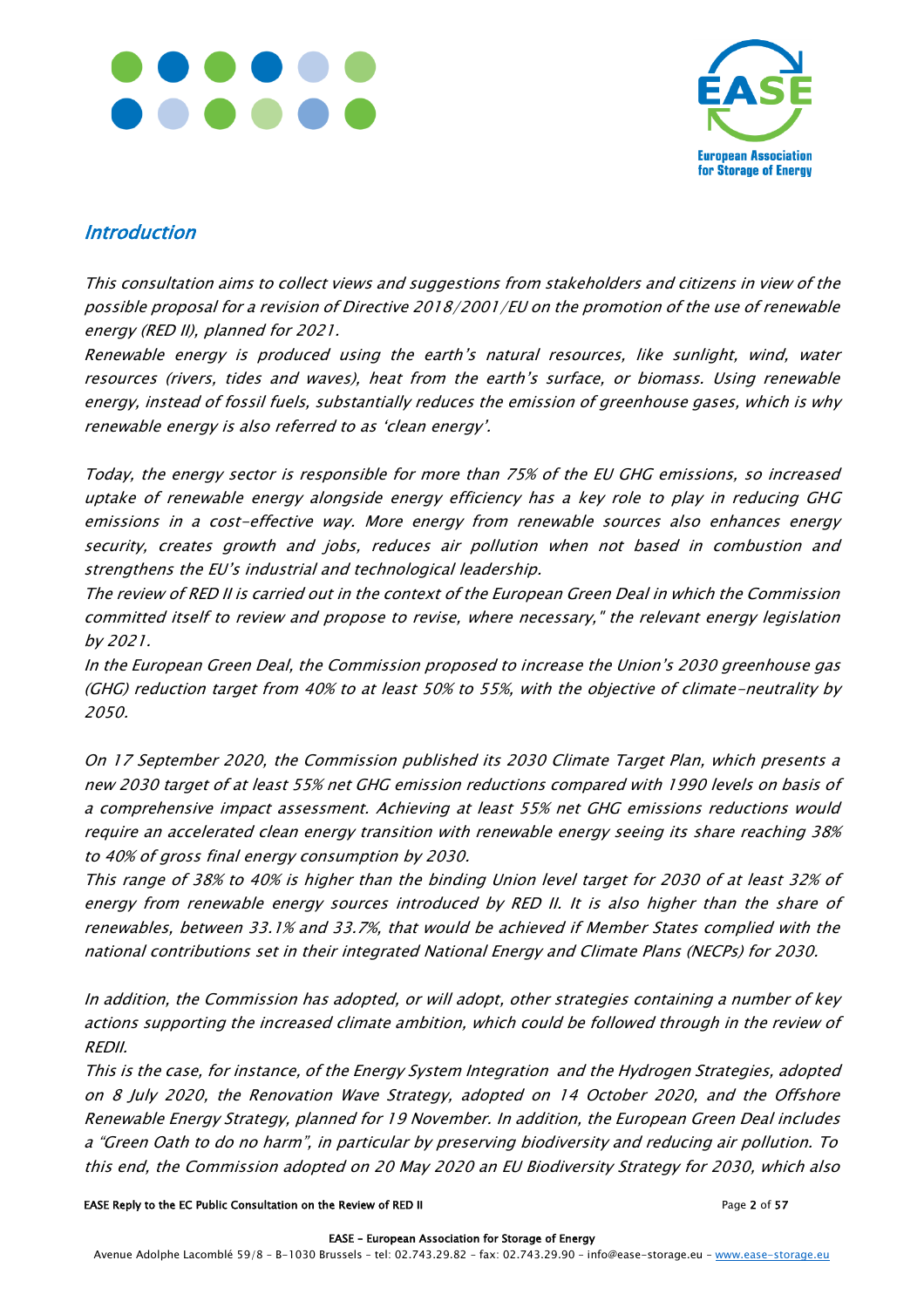



contains commitments of relevance for the REDII review.

The answers to this questionnaire will feed into the review process of RED II, and more in particular into the impact assessment that the Commission will carry out to assess whether a revision is needed and what revision would be the most appropriate. No evaluation of RED II will be done, since this

Directive, adopted in December 2018, has not yet been transposed and implemented by Member States (its transposition deadline is on 30 June 2021), and a full-fledged evaluation of Directive 2009/28/EC (RED I) was done in 2016 when preparing the proposal for RED II.

The questions are formulated to respect the requirements of the Better Regulation rules[https://ec.europa.eu/info/law/law-making-process/planning-and-proposing-law/betterregulation-why-and-how\_en]. The questions are divided into different sections: questions about the identity of respondents, general questions on revising RED II, questions on transversal elements derived from the Energy System Integration and Hydrogen Strategies, and technical questions on specific aspects of RED II, including questions on buildings and offshore renewables, in line with the Renovation Wave and the Offshore Renewable Energy Strategy. If you don't have an opinion on a question, do not reply.

# 1. General questions on the review and possible revision of the Renewable Energy Directive

[REDII provides a general framework for the promotion of energy from renewable within the Union in order to ensure the achievement of the binding EU renewable energy target of at least 32% by 2030. It sets out rules on support schemes for renewable energy, on guarantees of origin for energy from renewable sources, on administrative procedures, on the integration of renewable sources in buildings, on self-consumption and renewable energy communities, and on renewable energy in heating and cooling and in transport. It also sets out sustainability and GHG emissions criteria for bioenergy.

On 17 September 2020, the Commission published its 2030 Climate Target Plan, where it presents an at least 55% net target for GHG emissions reduction in 2030. As result of this increased ambition, the plan indicates that renewables should represent from 38% to 40% of the gross final energy consumption in 2030.

1.1 How important do you think renewable energy will be in delivering the EU's higher climate ambition for 2030 and carbon neutrality by 2050?

☒ Very Important

EASE Reply to the EC Public Consultation on the Review of RED II **EXAGE 2008** Page 3 of 57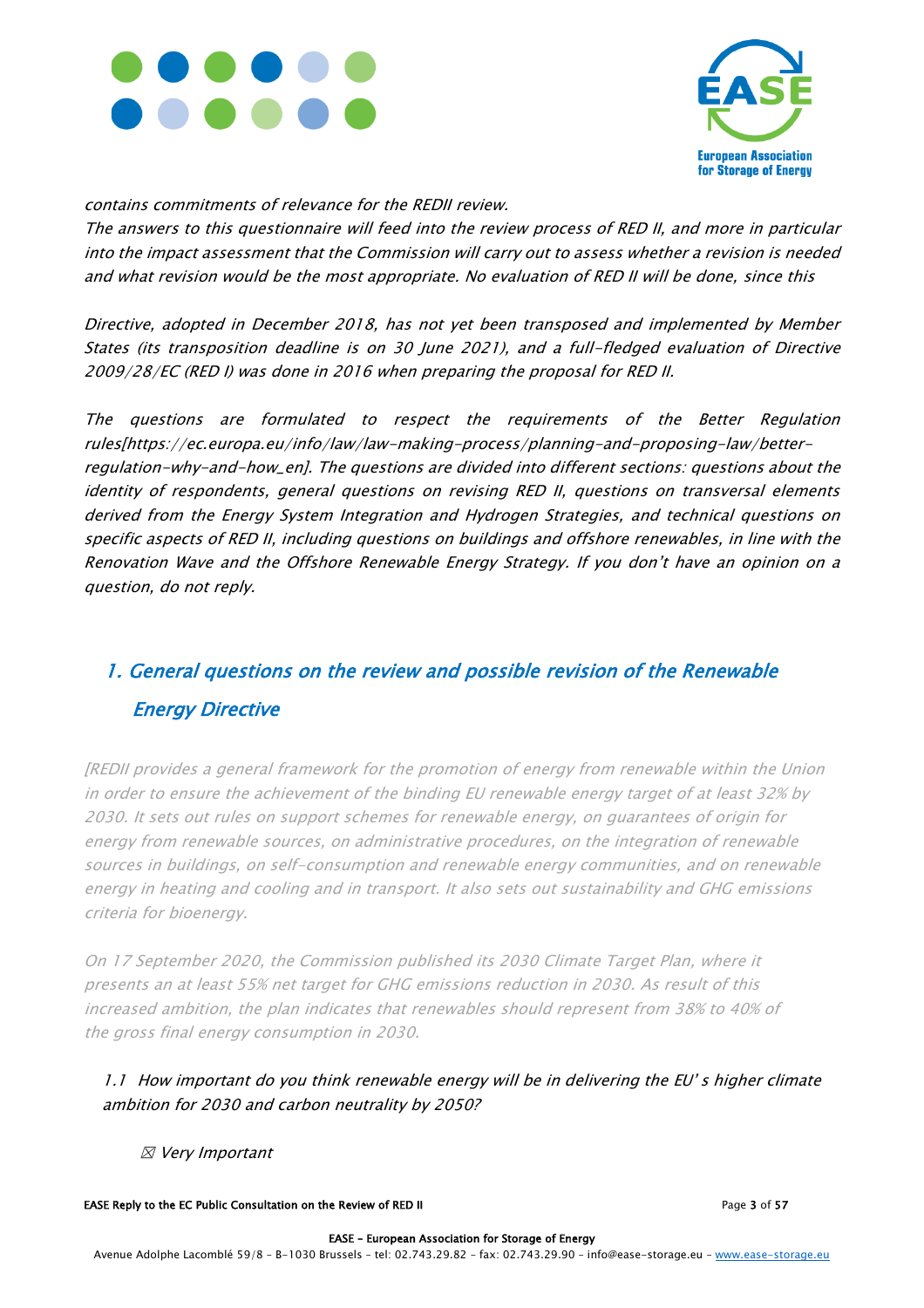



 $\Box$  Important

☐ Not very important

 $\Box$  Not important

#### 1.2 Do you think REDII needs to be modified? (multiple answers possible)

 $\varnothing$  Yes, it needs to be more ambitious as result of the higher climate ambition in the European Green Deal and Climate Target Plan

 $\Box$  Yes, it needs to be more prescriptive to ensure that the EU renewable energy objectives are reached

 $\Box$  Yes, it needs to be less prescriptive, giving Member States more freedom on how to achieve their renewable energy objectives

 $\Box$  Yes, but only those adjustments required to reflect the European Green Deal objectives

 $\Box$  No, it strikes the right balance as it is

 $\Box$  No, even if there could be areas of improvement, legislation should not be modified so shortly after its adoption

☒ Other

#### Please specify

To achieve the target of at least 55% greenhouse gas emissions reduction compared to 1990 levels, the European Commission needs to revise REDII to increase the level of ambition. The transition to a renewable-based energy system needs to be supported by energy storage and other flexibility providers, in order to ensure security of supply, efficient energy system operation, and the competitiveness of EU industries.

3000 character(s) maximum

- 1.3 If you answered 'yes' to the previous question, which parts of RED II do you think should be amended? (multiple answers possible)
	- $\boxtimes$  Overall Union target of at least 32% for renewable energy for 2030
	- $\boxtimes$  Target of at least 14% for renewable energy in transport by 2030

EASE Reply to the EC Public Consultation on the Review of RED II Page 4 of 57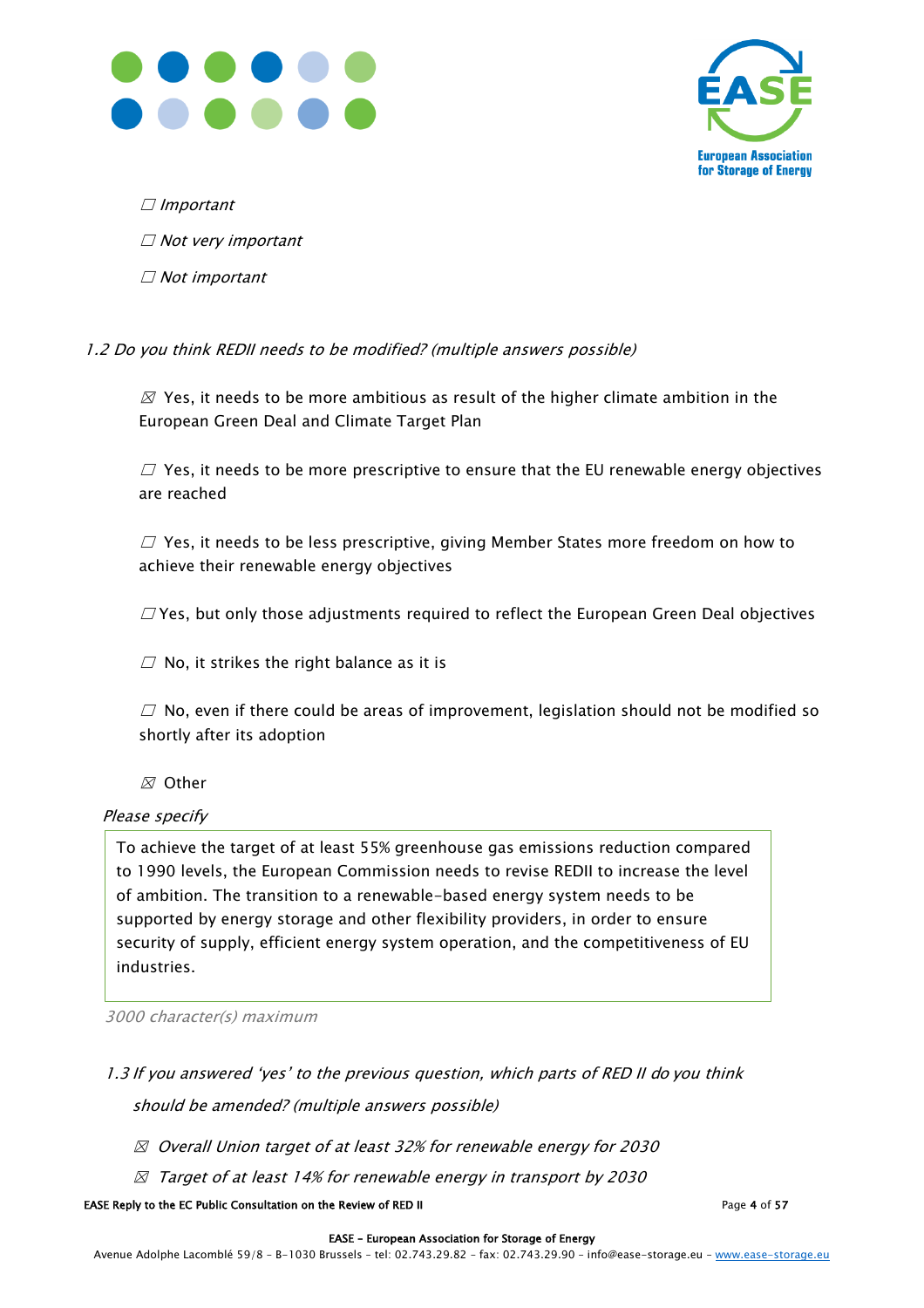



 $\Box$  Indicative target of an annual increase of 1.3% point for renewable energy used in heating and cooling

 $\Box$  Indicative target of an annual increase of 1% point for renewable energy used in district heating and cooling and provisions on access to district heating networks

- $\boxtimes$  Provisions on how to design support schemes for electricity from renewable sources
- ☐ Provisions on cooperation mechanisms between Member States
- $\boxtimes$  Provisions on how to promote renewable energy in buildings
- $\boxtimes$  Provisions simplifying administrative procedures for renewables project developers
- $\boxtimes$  Requirements on guarantees of origin for energy from renewable sources
- $\Box$  Provisions on self-consumption and renewable energy communities
- $\Box$  Sustainability and GHG emission saving criteria for energy produced from

biomass

 $\boxtimes$  Provisions on sustainable low carbon fuels such as low-carbon hydrogen and synthetic fuels with significantly reduced full life-cycle greenhouse gas emissions compared to existing production

☒ Other

#### Please specify

The RED III could give more focus to supporting the enabling infrastructure for integrating variable renewable energy sources (vRES), such as energy storage technologies. Barriers to deployment of hybrid renewable energy and storage projects should be addressed.

3000 character(s) maximum

Please explain your answer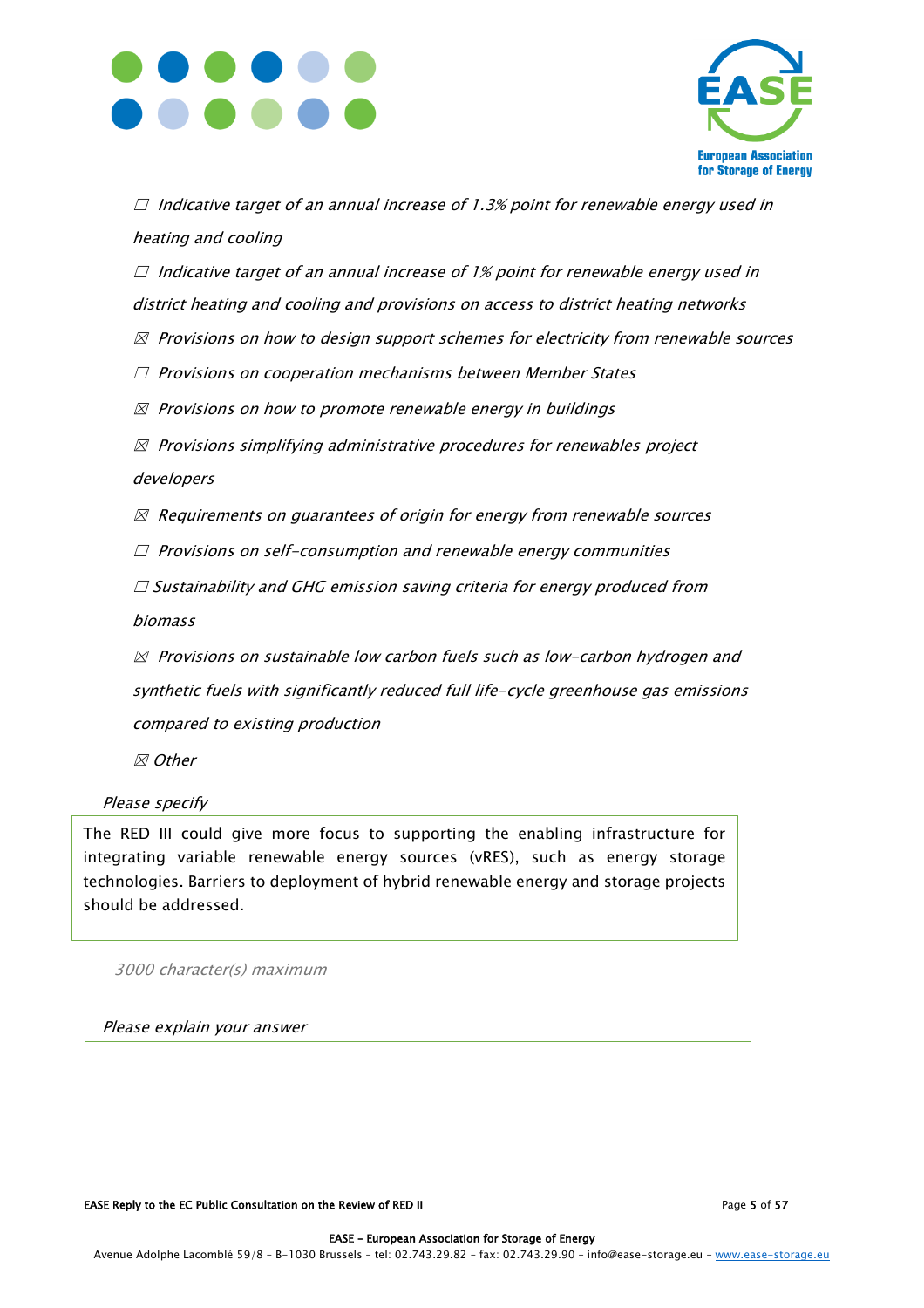



3000 character(s) maximum

- 1.4 In which sectors do you think additional efforts to increase the use of renewable energy are most needed for a potentially higher renewables target for 2030? (multiple answers possible)
	- ☒ Electricity
	- ☒ Gas
	- ☒ Heating and cooling
	- $\boxtimes$  District heating and cooling
	- ☒ Buildings
	- ☒ Services (including ICT)
	- ☒ Industry
	- ☒ Transport
	- □ Agriculture
	- ☐ Other

Please specify

Γ

3000 character(s) maximum

1.5 Do you see scope for simplifying RED II or reducing regulatory burdens, including administrative burdens?

3000 character(s) maximum

EASE Reply to the EC Public Consultation on the Review of RED II Page 6 of 57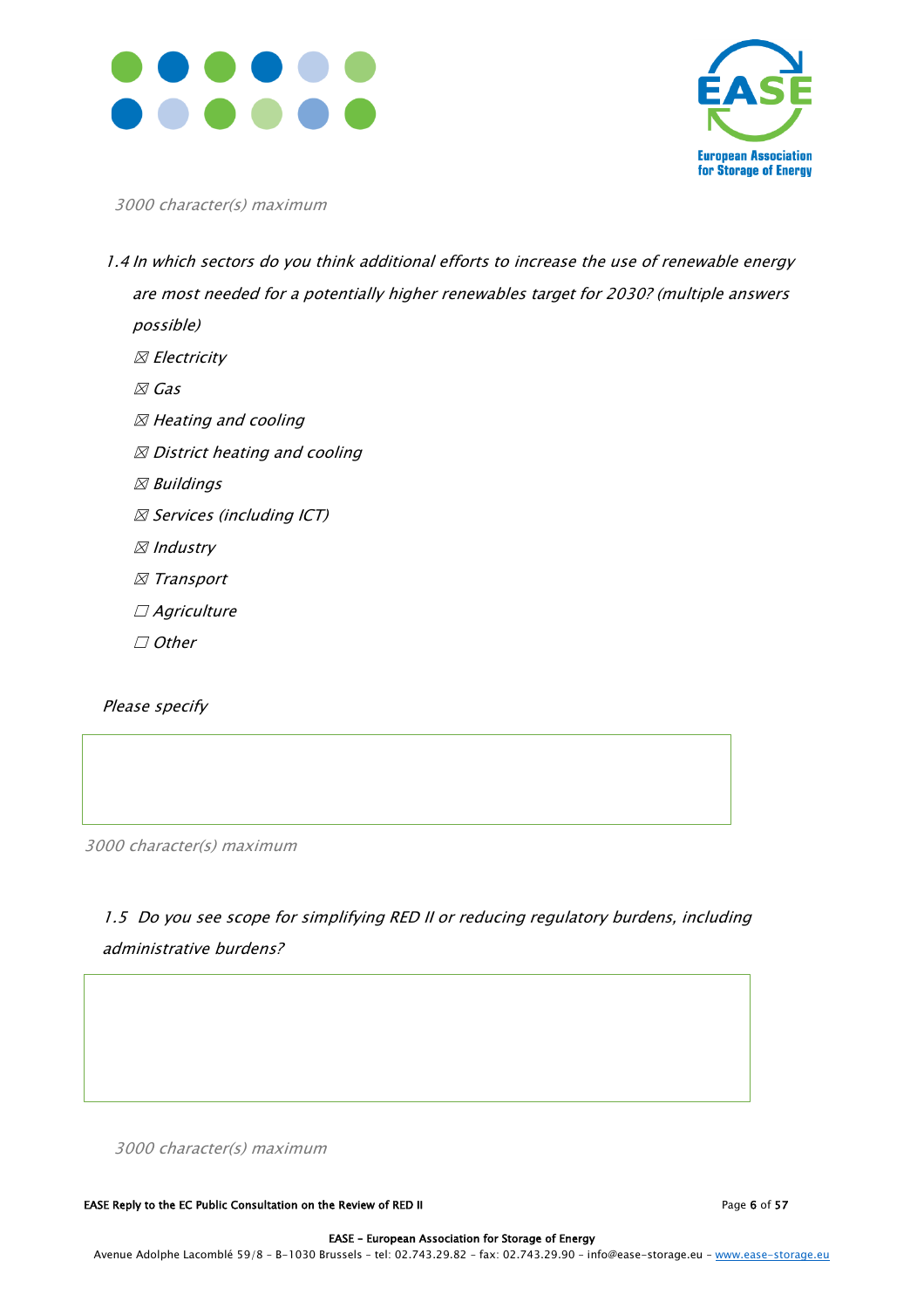



1.6 Do you think the level of the 2030 Union target for renewable energy should be raised within the range indicated in the 2030 Climate Target Plan (38 - 40%)?

☒ Yes

 $\Box$  No, it should be higher than 40%

☐ Other

Please specify

EASE is committed to facilitating the achievement of a net-zero emissions power system by 2050. Decisive action must be taken as soon as possible in order to reaffirm the EU's commitment to achieving the Paris targets and secure investor confidence in clean energy technologies. For this reason, we also support a revision of the 2030 targets to increase the greenhouse gas emission reduction objectives. We believe that it is important to set challenging short-term as well as long-term targets in order to clearly signal the EU's commitment to addressing the climate challenge.

3000 character(s) maximum

#### 1.7 Should the overall renewable target be binding at EU level or at national level?

- $\boxtimes$  At both levels
- ☐ Only at EU level
- $\Box$  Only at national level
- $\Box$  At neither of the levels

### 2. Technical questions on Transversal Energy System Integration Enablers

In order to achieve climate neutrality cost-effectively the energy system needs to operate in a more integrated manner, across multiple energy carriers, infrastructures and consumption sectors. The Energy System Integration and Hydrogen Strategies published by the Commission in July set the vision to build an integrated energy system fit for climate-neutrality and turn hydrogen into a viable solution. This vision is established around three main pillars: 1) a more circular energy system, with 'energy-efficiency- first' at its core; 2) accelerating the electrification of energy demand, building on a largely renewables- based energy system; 3) promote renewable and low-carbon fuels, including hydrogen, for hard-to decarbonise sectors.

#### EASE Reply to the EC Public Consultation on the Review of RED II Page 7 of 57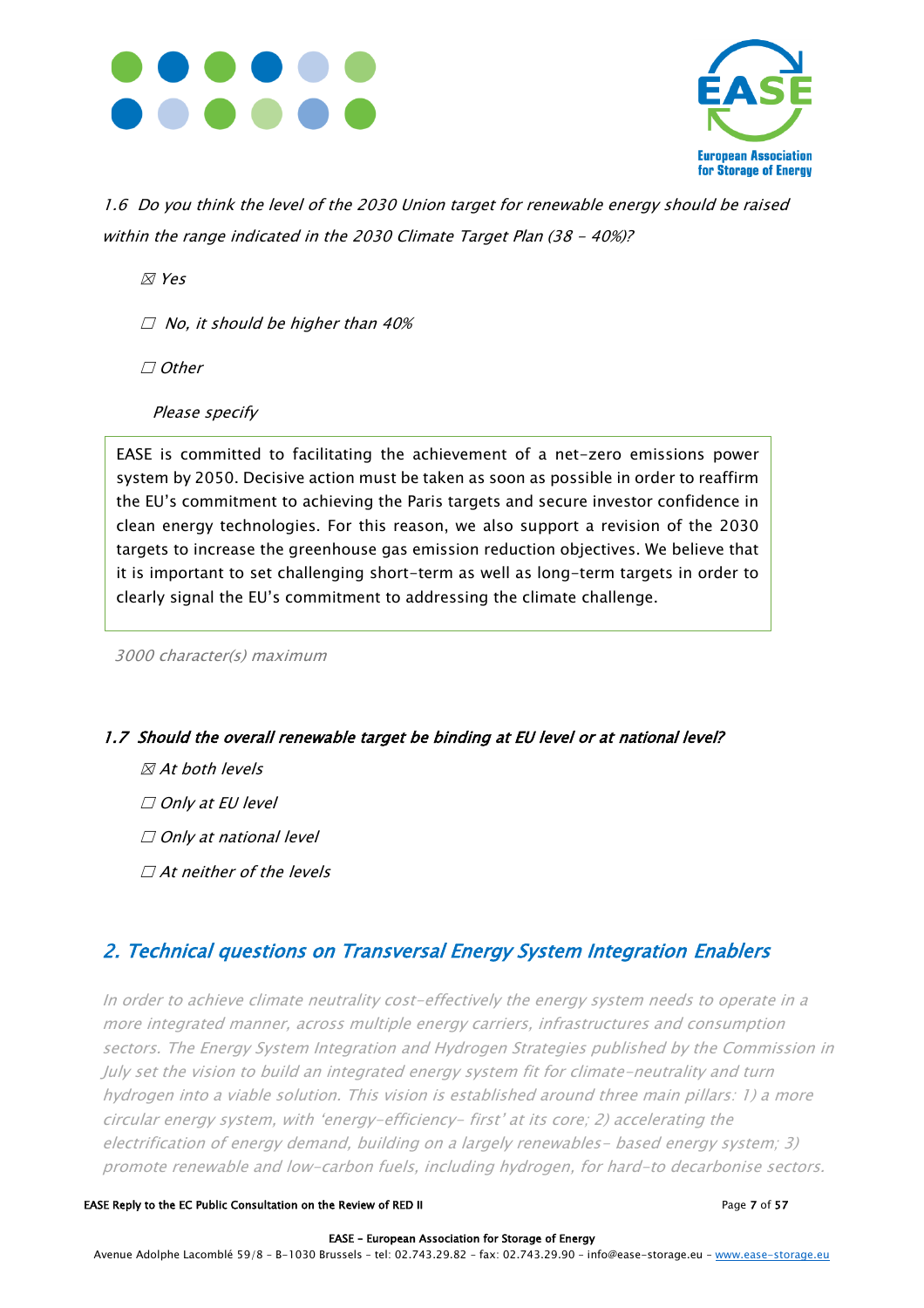



### 2.1 How important do you consider the following measures to build a more integrated energy system?

|                                                                                                                                    | Very<br>important | <b>Important</b>      | Not very<br>important | <b>Not</b><br>important |
|------------------------------------------------------------------------------------------------------------------------------------|-------------------|-----------------------|-----------------------|-------------------------|
| Apply the Energy-<br>Efficiency-First principle<br>across the whole energy<br>system                                               | ⊠                 | $\Box$                | $\varpi$              | $\perp$                 |
| Increase the mobilisation of<br>waste heat, for instance<br>from industry or data<br>centres                                       | $\Box$            | $\sqrt{}$             | $\boxtimes$           | П                       |
| Accelerate the deployment of<br>smart district heating and<br>cooling networks that use<br>renewable energy and thermal<br>storage | $\Box$            | ⊠                     | $\Box$                | $\Box$                  |
| Accelerate the use of renewable<br>energy in buildings                                                                             | $\boxtimes$       | $\boxed{\phantom{1}}$ | $\Box$                | $\boxed{\phantom{1}}$   |
| Accelerate the use of<br>renewable electricity in<br>industry                                                                      | ⊠                 | $\Box$                | $\Box$                | П                       |
| Accelerate the use of<br>renewable electricity in the<br>transport sector                                                          | $\varnothing$     | $\Box$                | $\Box$                | $\Box$                  |
| Accelerate the production of<br>renewable liquid fuels                                                                             | $\Box$            | ⊠                     | $\Box$                | $\Box$                  |
| Accelerate the production<br>of sustainable biogas and<br>biomethane                                                               | $\Box$            | $\Box$                | $\boxtimes$           | П                       |
| Increase the production<br>and use of renewable<br>hydrogen                                                                        | ⊠                 | $\Box$                | $\Box$                | П                       |

EASE Reply to the European Commission Public Consultation on the Review of Renewable Energy Directive Page 13 of 57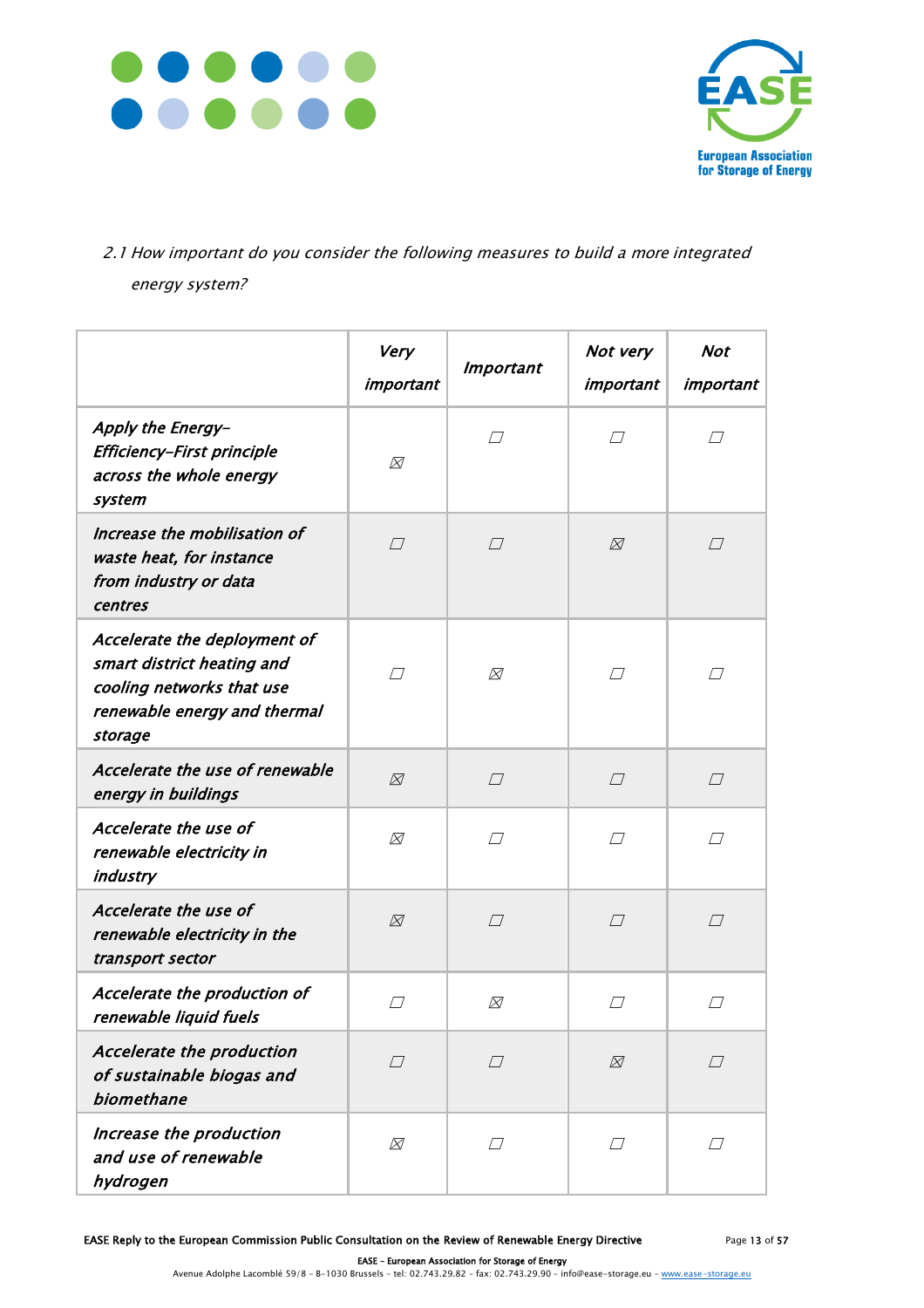



| Accelerate the digitalisation of | Ñ |  |  |
|----------------------------------|---|--|--|
| the energy system                |   |  |  |

Any other view or ideas related to the use of renewables that could contribute to building a more integrated energy system? Please specify.

To achieve a truly integrated energy system with large shares of variable renewables, energy storage technologies need to be supported as key drivers for smart sector integration. Storage technologies can link different energy and economic sectors, thereby increasing the overall efficiency at energy system level while contributing positively to energy security.

In the context of the revised Renewable Energy Directive, policymakers should consider measures to support deployment of storage technologies, since:

- Energy storage technologies contribute to increasing the share of renewable electricity used in the energy mix by reducing or avoiding curtailment of renewable electricity generation. By shifting the use of excess renewable electricity forward in time to periods of deficit, RES essentially become dispatchable, which greatly facilitates their integration into the energy system, and ensures optimal use of installed RES capacities.
- Additionally, when optimally located, energy storage solutions can enhance the optimal use of the transmission and distribution grid, avoiding congestions.
- Energy storage can help decarbonise the heating and cooling sectors, which are currently heavily dependent on fossil fuels.
- Finally, some of these technologies, for example Power-to-Gas and Powerto-Liquid, can be used to produce renewable fuels (e.g. synthetic methane, methanol) or chemicals (e.g. ammonia).

3000 character(s) maximum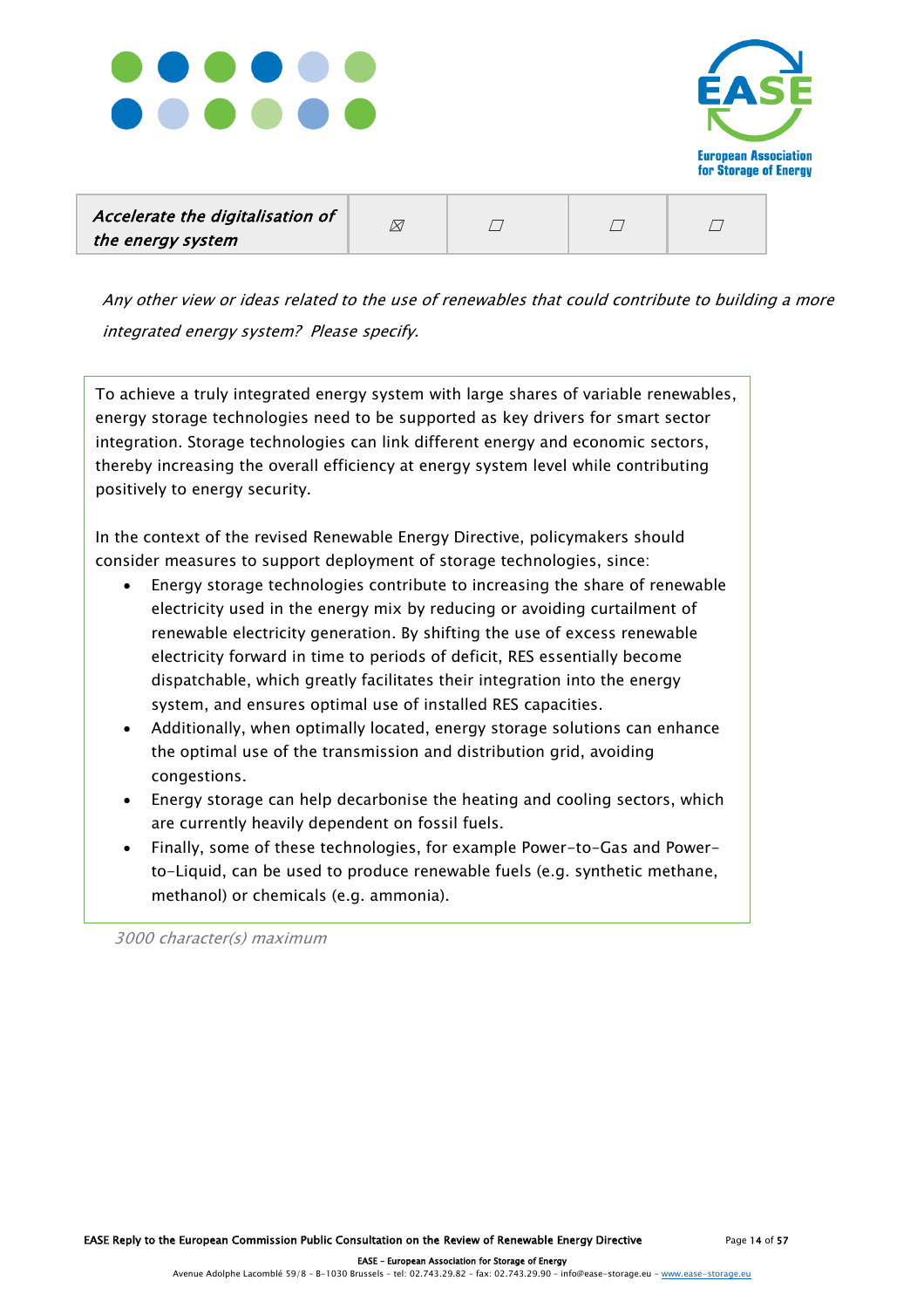



The Energy System Integration Strategy recommends to advance towards a more circular energy system, with 'energy-efficiency-first' at its core.

#### 2.2 How do you think the energy efficiency first principle should be reflected in the Renewable Energy Directive?

|                                                                                                                      | Very appropriate | Appropriate   | Not very appropriate | Not appropriate |
|----------------------------------------------------------------------------------------------------------------------|------------------|---------------|----------------------|-----------------|
| Promote the use of renewables in low-<br>temperature efficient heating systems                                       | П                | ⊠             |                      |                 |
| Promote the production of heat directly from<br>renewable energy or waste heat with minimal<br>energy transformation | $\varnothing$    | $\Box$        |                      | П               |
| Promote the installation of thermal energy<br>storage together with the renewable heat<br>generator                  | П                | $\varnothing$ |                      |                 |
| Promote self-consumption of renewable<br>thermal heat                                                                | $\Box$           | $\boxtimes$   |                      |                 |

EASE Reply to the European Commission Public Consultation on the Review of Renewable Energy Directive Page 15 of 57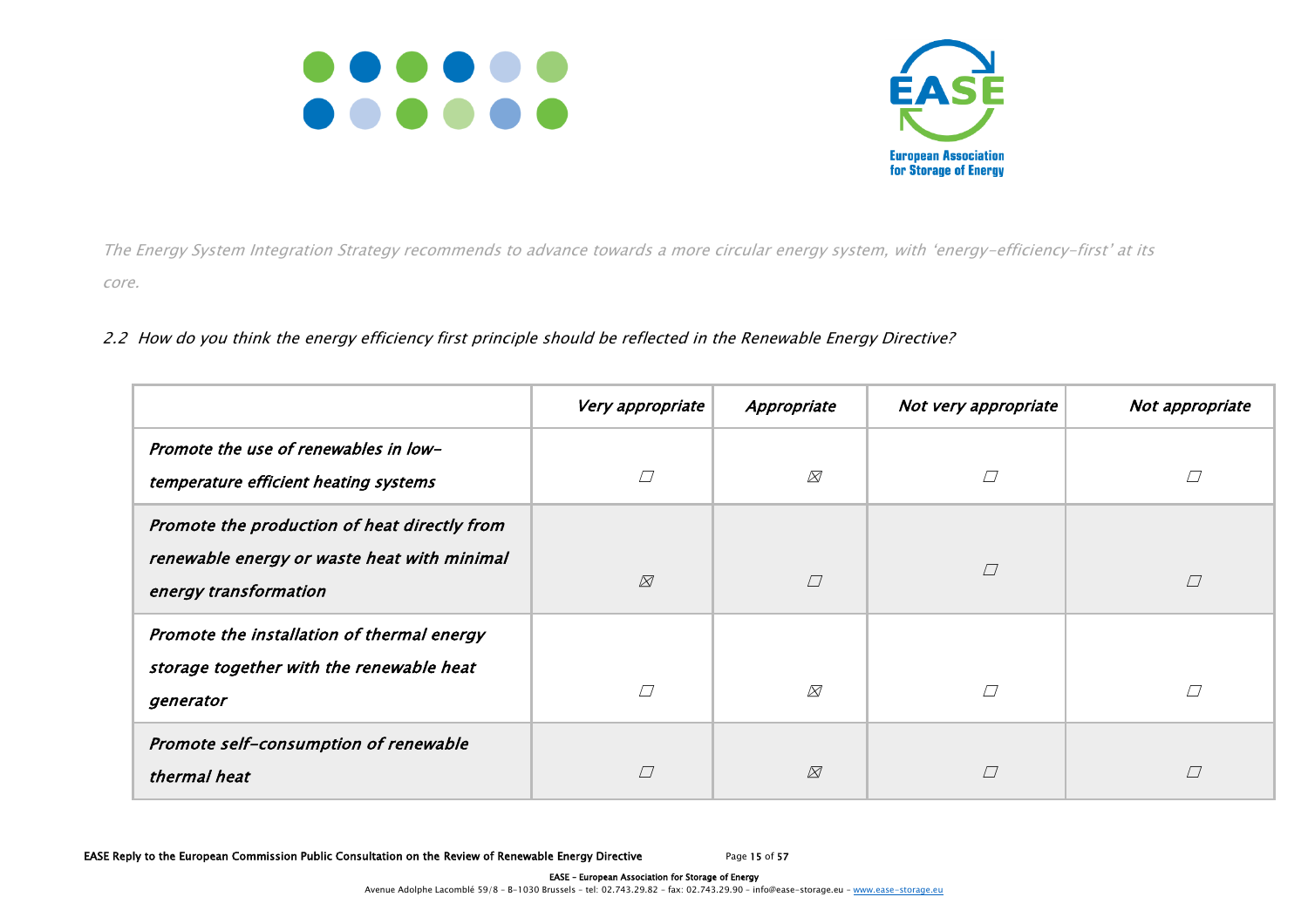



| Promote the reuse of waste heat from<br>industrial sites, data centres, or other<br>sources                                                                                                                                                      | $\Box$      | $\boxtimes$ | $\Box$ | $\Box$      |
|--------------------------------------------------------------------------------------------------------------------------------------------------------------------------------------------------------------------------------------------------|-------------|-------------|--------|-------------|
| Promote the use of renewable electricity in<br>end-uses across all sectors where this is cost-<br>efficient                                                                                                                                      | $\sqrt{}$   | $\boxtimes$ | $\Box$ | $\boxed{ }$ |
| Prioritise the efficient use of renewable<br>electricity by taking into account conversion<br>efficiencies of renewable electricity in different<br>end uses (eg. heat pumps have better<br>efficiency than using hydrogen for space<br>heating) | $\boxtimes$ | $\sqrt{}$   | $\Box$ | $\Box$      |
| Provide information to consumers about the<br>energy content of the energy they are<br>purchasing, across carriers and sectors                                                                                                                   | ⊠           | $\Box$      | $\Box$ | $\boxed{ }$ |

EASE Reply to the European Commission Public Consultation on the Review of Renewable Energy Directive Page 16 of 57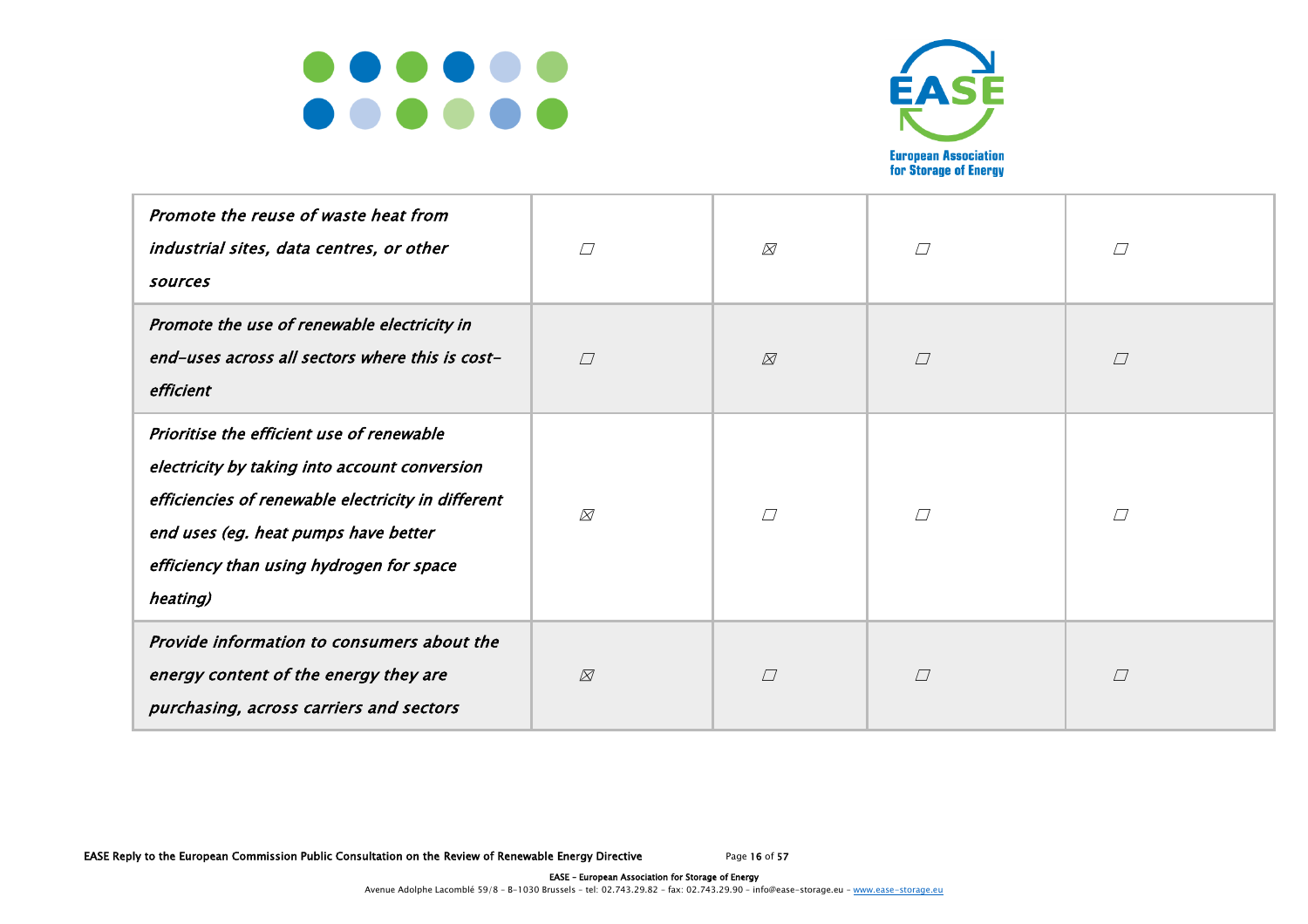



| Prioritise the use of available renewable |   |  |  |
|-------------------------------------------|---|--|--|
| energy carriers in those end use sectors  |   |  |  |
| where they have the greatest              | ⊠ |  |  |
| decarbonisation impact for each unit of   |   |  |  |
| energy consumed                           |   |  |  |

Other? Please specify

In addition to focusing on energy efficiency, the concept of energy optimisation should also be targeted. This means having a more flexible energy supply and demand at all levels of the system, optimising the use of energy via flexibility sources such as energy storage. For industrial and residential consumers, increased energy optimisation through deployment of thermal storage or batteries could help reduce demand peaks.

In this context, the Green Deal offers a unique opportunity to set the proper regulatory framework:

- Foster electrification: updating the Primary Energy Factor to reflect the real savings brought by renewables; removing taxes and levies from the electricity bill that have no relation with the electricity supply; and introducing a correct price signal based on the "polluter pays principle" (including the transport sector in the EU ETS and/or setting an environmental tax reform based on the carbon footprint).
- removing barriers and setting minimum and mandatory basic charging infrastructure objectives. Reviewing Energy Performance of Buildings • Promote EVs, eHPs and associated infrastructure: reviewing the Clean Mobility Package (CO2 emissions standards for cars/vans, HDV and Clean Vehicle Directive for administrations) to introduce more ambitious regulation and fostering the deployment of charging infrastructure by Directive setting ambitious obligations for new and existing buildings.

EASE Reply to the European Commission Public Consultation on the Review of Renewable Energy Directive Page 17 of 57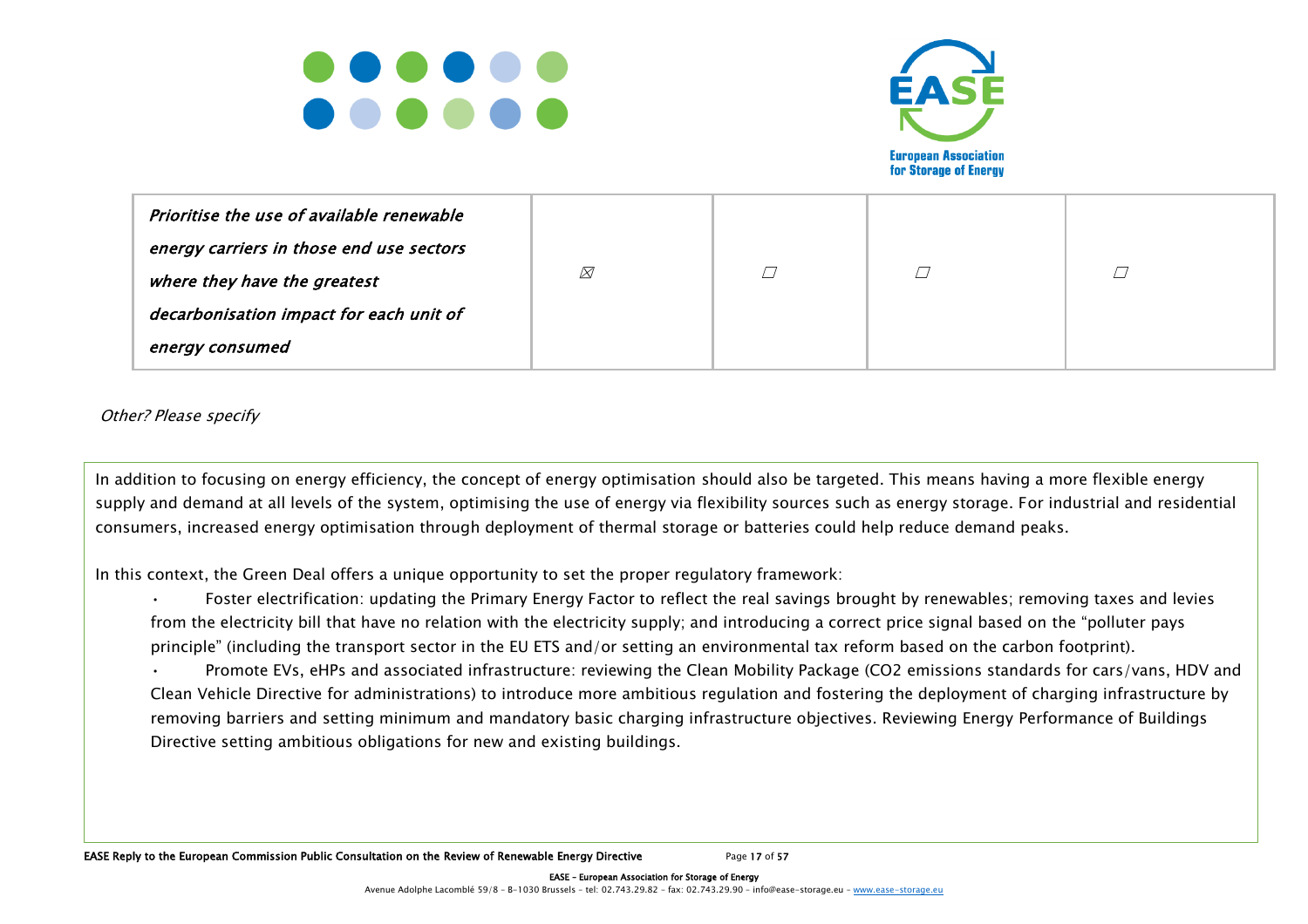



## 2.3 How appropriate do you think the following measures would be in supporting the electrification of energy consumption?

|                                                                                                                                                                                                              | Very<br>appropriate | Appropriate | Not very<br>appropriate | <b>Not</b><br>appropriate |
|--------------------------------------------------------------------------------------------------------------------------------------------------------------------------------------------------------------|---------------------|-------------|-------------------------|---------------------------|
| Sectorial targets for<br>electrification of<br>end-use sectors                                                                                                                                               | $\Box$              | $\Box$      | ⊠                       | $\Box$                    |
| <b>Further specific</b><br>measures for<br>electrification of<br>buildings                                                                                                                                   | $\boxtimes$         | $\Box$      | $\Box$                  | $\Box$                    |
| <b>Further specific</b><br>measures for<br>electrification of<br>transport                                                                                                                                   | $\varnothing$       | $\Box$      | $\Box$                  | $\Box$                    |
| <b>Further specific</b><br>measures for<br>electrification of<br>industry                                                                                                                                    | $\varnothing$       | $\varpi$    | $\Box$                  | $\Box$                    |
| <b>Further specific</b><br>measures for<br>consumer<br>empowerment                                                                                                                                           | $\varnothing$       | $\Box$      | $\Box$                  | $\Box$                    |
| <b>Guidance to Member</b><br><b>States to address the</b><br>high charges and<br>levies borne by<br>electricity and ensure<br>the consistency of<br>non-energy price<br>components across<br>energy carriers | ⊠                   | $\Box$      | $\Box$                  | $\Box$                    |
| Align taxation of<br>energy products and<br>electricity with EU                                                                                                                                              | ⊠                   | $\varpi$    | $\perp$                 | $\prime$ /                |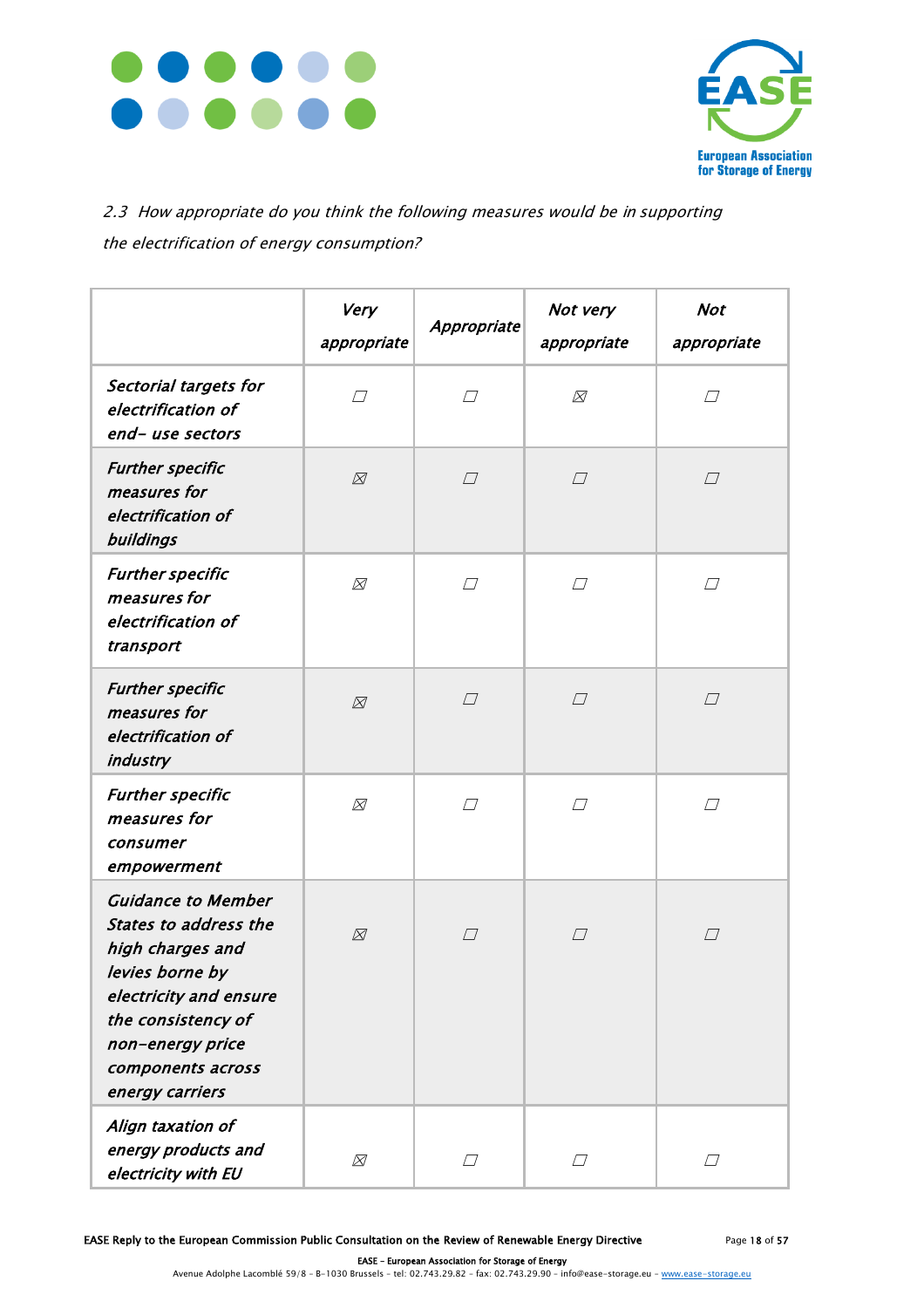



| <b>Climate and Energy</b><br><b>Policy goals</b>                              |           |             |  |
|-------------------------------------------------------------------------------|-----------|-------------|--|
| <b>Further measures to</b><br>foster digitalisation                           | $\sqrt{}$ | $\boxtimes$ |  |
| <b>Further development of</b><br><i>interconnections</i>                      | ⊠         | $\Box$      |  |
| <b>Further development</b><br>of transmission and<br>distribution<br>networks | $\oslash$ | $\sqrt{}$   |  |

#### Others? Please specify

Electrification can lead to decarbonisation in several sectors. It is important that the EU continues the implementation and modernisation of policies to a.o. mainstream the deployment of renewable electricity, electrification and energy efficiency measure. The EU should push for the decarbonisation of the power sector and consider the direct electrification of final uses (a.o. heating and cooling, industry, and transport).

3000 characters maximum

Going beyond and building on the existing certification and traceability framework, the Energy System Integration Strategy and the Hydrogen Strategy state that the Commission will consider additional measures to support renewable and low-carbon fuels, possibly through minimum shares or quotas in specific end-use sectors (including aviation and maritime), through the revision of REDII and building on its sectoral targets. Renewable fuels cover sustainable biofuels, bioliquids and biomass fuels, as well as renewable hydrogen and renewable synthetic fuels. Low carbon fuels cover hydrogen and synthetic fuels produced through a variety of processes, but with significantly reduced full life-cycle greenhouse gas emissions compared to existing production.

According to the Strategies, the support regime for hydrogen will be more targeted, allowing shares or quota only for renewable hydrogen. They also state that the Commission will propose a comprehensive terminology for all renewable and low-carbon fuels and a European system of certification of such fuels, based notably on full life cycle greenhouse gas emission savings and sustainability criteria, building on existing provisions including in the Renewable Energy Directive.

 EASE – European Association for Storage of Energy Avenue Adolphe Lacomblé 59/8 – B-1030 Brussels – tel: 02.743.29.82 – fax: 02.743.29.90 – inf[o@ease-storage.eu](mailto:info@ease-storage.eu) – [www.ease-storage.eu](http://www.ease-storage.eu/)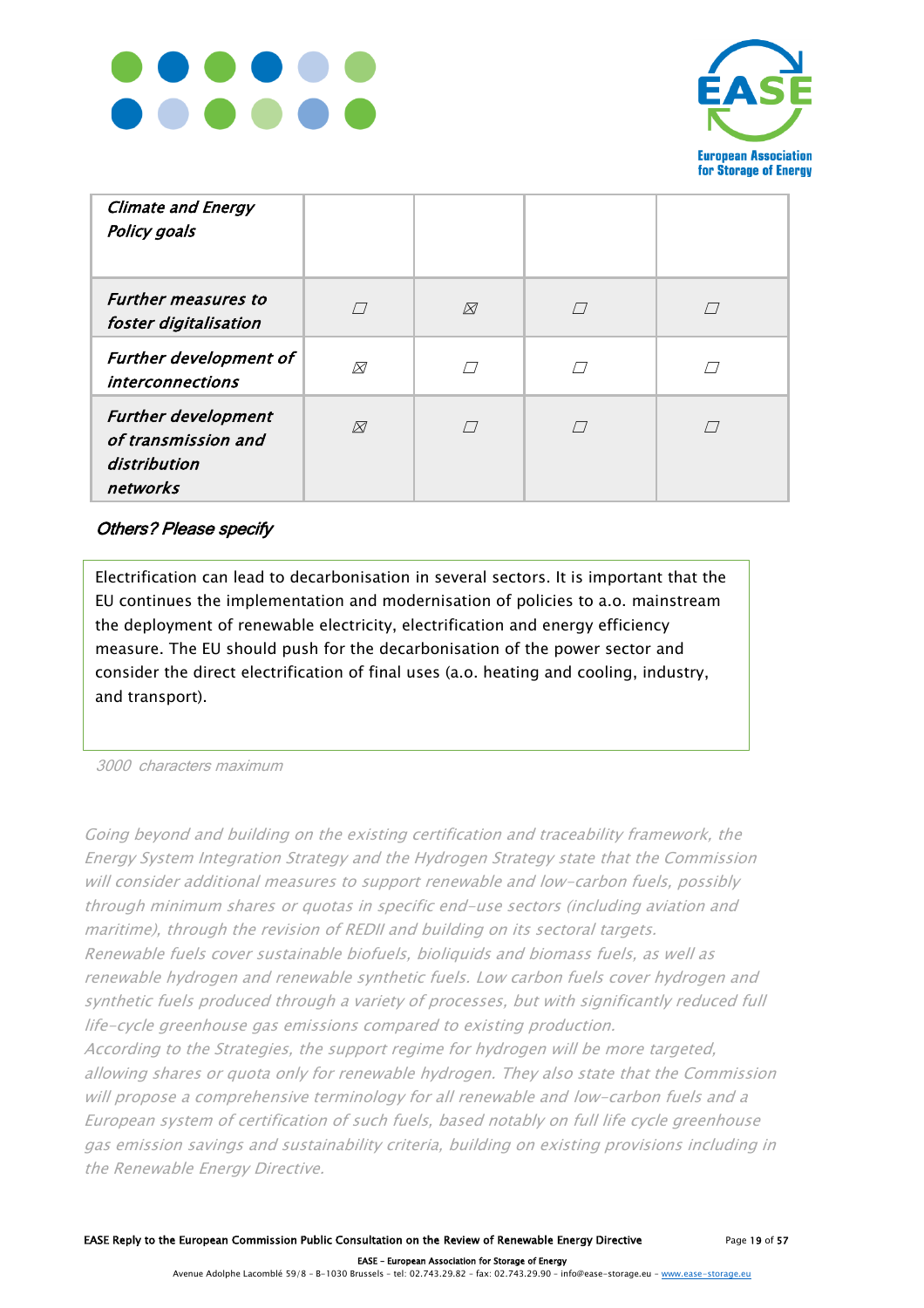



2.4 How do you consider that "low carbon" fuels that are not renewable but provide significant GHG emissions reduction compared to fossil fuels, such as non-renewable hydrogen and synthetic fuels with significantly reduced full life-cycle greenhouse gas emissions compared to existing production, should be treated?

 $\Box$  They should be promoted equally to renewable fuels and thus be mandatorily integrated in any end-use target or quota  $\boxtimes$  They should be promoted but less than renewable fuels  $\Box$  Member States should have the freedom to decide whether to promote them alongside renewable fuels in any end-use target or quota  $\Box$  They should not be promoted

2.5 Do you think the use of hydrogen and e-fuels produced from hydrogen should be encouraged (multiple answers possible)?

- $\square$  Yes, regardless of the source used to produce them
- $\Box$  Yes, but only if produced from renewable energy
- ☐ Yes, but under a certain level of conversion losses

 $\boxtimes$  Yes, but only if produced and used in a way that leads to no or low GHG emissions along their life cycle, compared to the fossil fuel they are replacing

 $\Box$  Yes, but only when its whole value chain is more energy efficient in comparison to alternative energy sources and carriers

 $\square$  Yes, but only for limited uses where no other alternatives are feasible

- ☐ No
- ☐ Other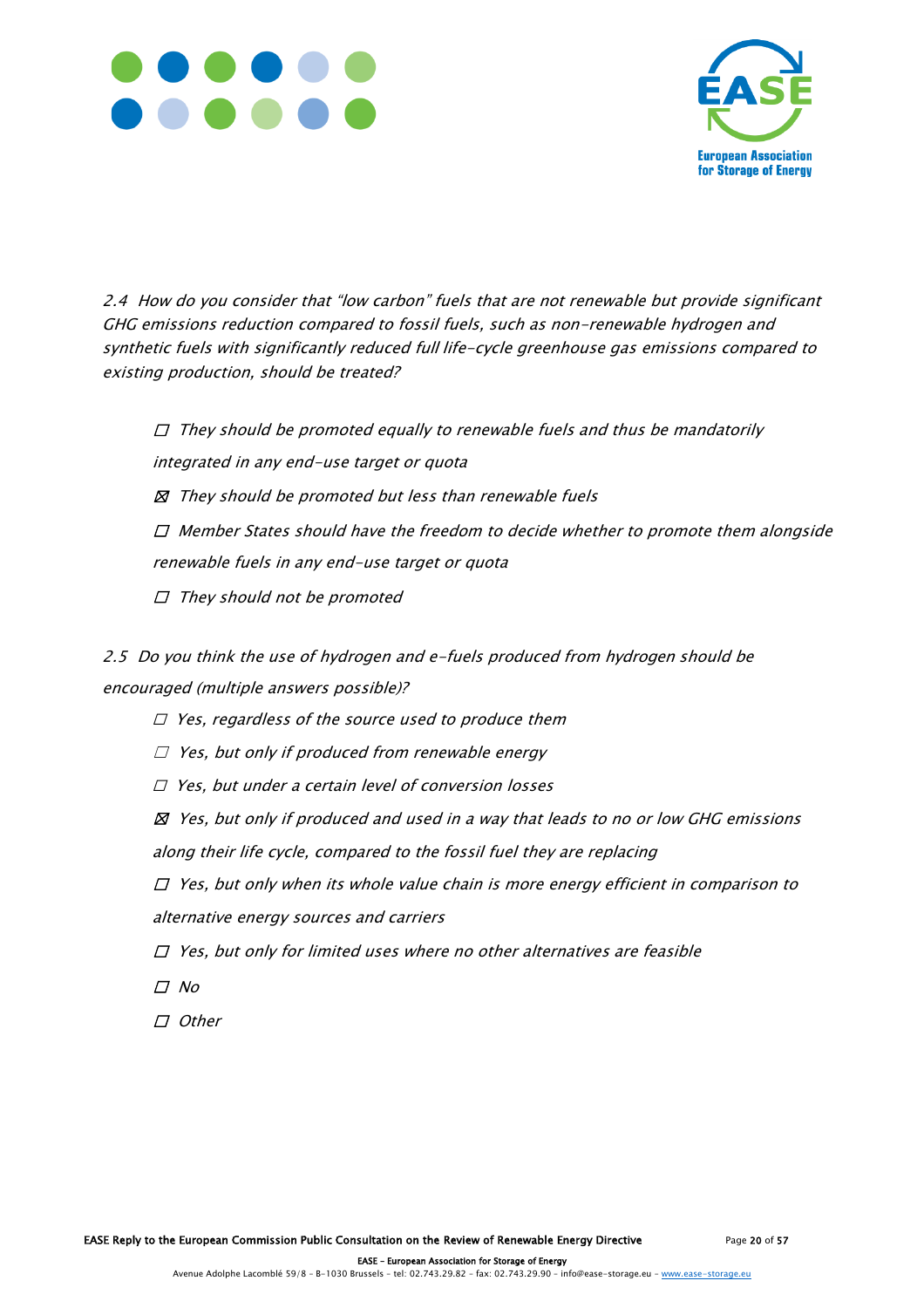



#### Please specify

EU energy policy should be technology neutral where possible, enabling the development of different technologies that can meet specific system needs. However, carbon-neutral technologies should be preferred for widespread deployment. All energy storage technologies – power-to-power and power-to-x – should be supported to facilitate integration of renewables.

Power-to-gas (PtG) and power-to-liquid (PtL) technologies are a key enabler of sector integration and should not be discouraged by policy. By converting renewable and low-carbon electricity into other energy carriers, PtG and PtL facilities can contribute to the higher integration of vRES, introduce additional flexibility to the energy system, and help in the decarbonisation of the EU economy in line with the Paris agreement.

Any policy measures should assess whether solutions may lead to stranded costs and carbon lock-in, as 2050 is only one investment cycle away. The most competitive technologies at hand should be immediately promoted to accelerate the decarbonisation progress up to 2030. Meanwhile, the more expensive decarbonisation alternatives should focus on decarbonising hard-to-abate areas.

3000 character(s) maximum

2.6 How effective do you think the following measures would be in supporting the uptake of RES and low-carbon fuels?

|                                                                                                                                      | Very<br>appropriate | Appropriate | Not very<br>appropriate | Not<br>appropriate |
|--------------------------------------------------------------------------------------------------------------------------------------|---------------------|-------------|-------------------------|--------------------|
| Minimum shares or<br>quotas of renewable and<br>low carbon fuels,<br>including renewable<br>hydrogen, in specific<br>end-use sectors | $\sqrt{}$           | 风           |                         |                    |
| <b>Carbon Contracts for</b><br>difference [1]                                                                                        |                     | $\boxtimes$ | $\left( \quad \right)$  |                    |

 EASE – European Association for Storage of Energy Avenue Adolphe Lacomblé 59/8 – B-1030 Brussels – tel: 02.743.29.82 – fax: 02.743.29.90 – inf[o@ease-storage.eu](mailto:info@ease-storage.eu) – [www.ease-storage.eu](http://www.ease-storage.eu/)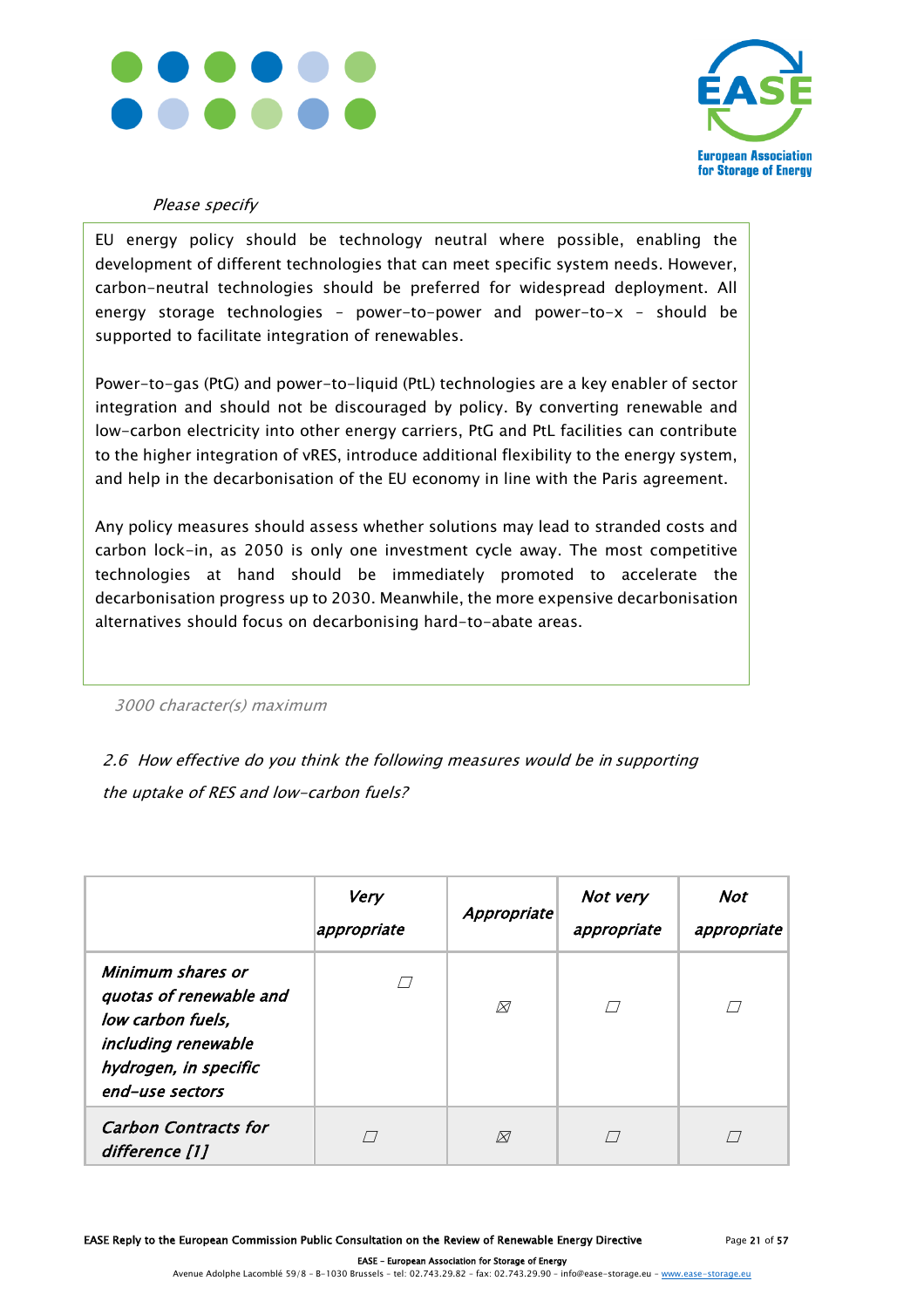



| Supply-side quotas                     | Ø |   |  |
|----------------------------------------|---|---|--|
| <b>Market based support</b><br>schemes | ⊠ |   |  |
| Supply-side GHG-based<br>targets       |   | Ñ |  |

[1] Carbon contracts for difference are long term contract with a public counterpart that would remunerate the investor by paying the difference between the CO2 strike price and the actual CO2 price in the ETS in an explicit way, bridging the cost gap compared to conventional fossil-based production.

#### Others? Please specify

3000 characters maximum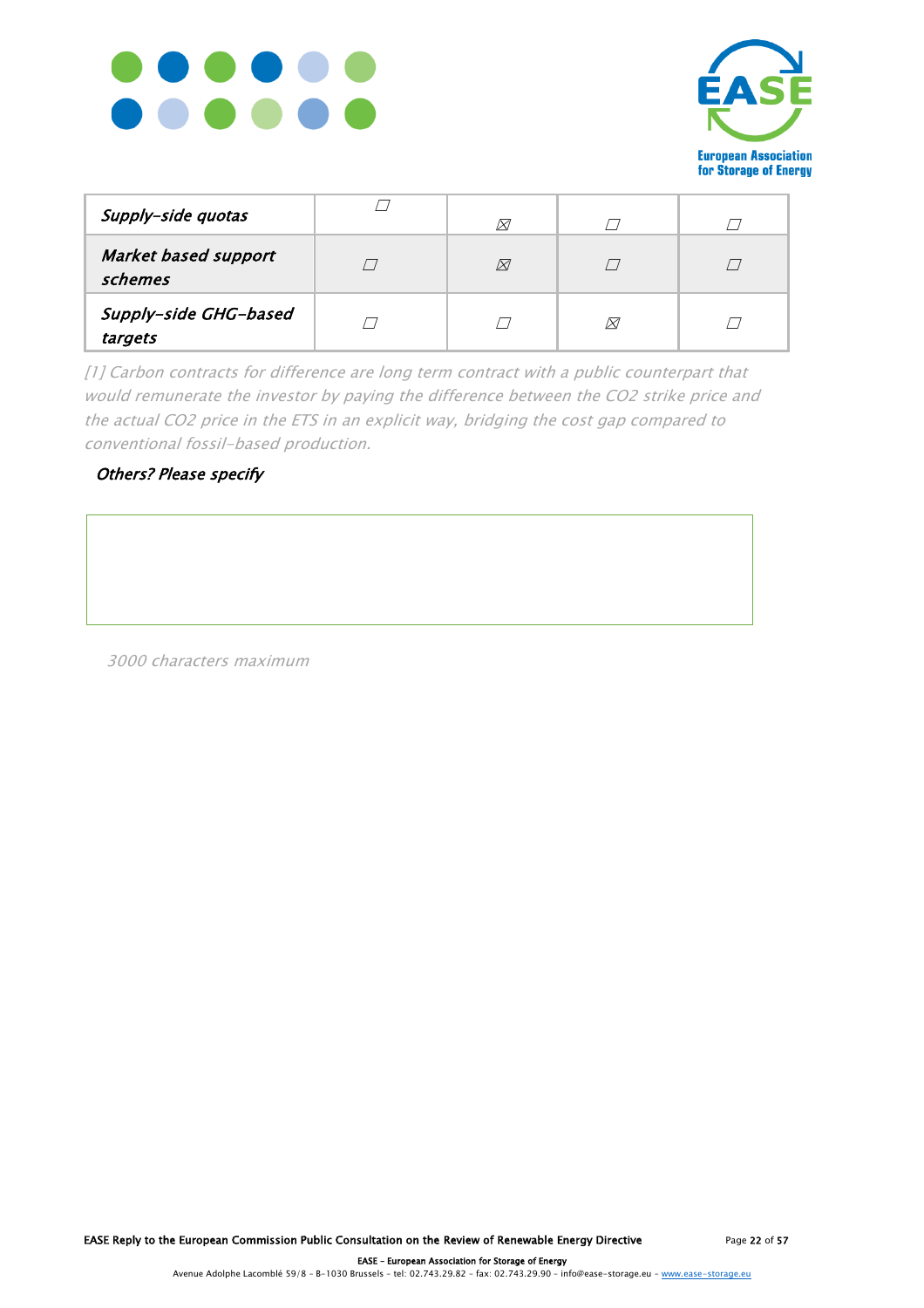



2.7 How important do you think the following principles are for a robust and comprehensive certification and verification system covering all renewable and low carbon fuels? (Multiple answers possible)

|                                                                                                                                                                                                                                                                        | Very important | <i>Important</i> | Not very important | Not important |
|------------------------------------------------------------------------------------------------------------------------------------------------------------------------------------------------------------------------------------------------------------------------|----------------|------------------|--------------------|---------------|
| The certification and verification system<br>should cover all end-use sectors                                                                                                                                                                                          | $\boxtimes$    | П                | П                  |               |
| The certification and verification system<br>should cover all renewable and low carbon<br>fuels                                                                                                                                                                        | $\sqrt{}$      | ⊠                |                    |               |
| The certification and verification system<br>should demonstrate that renewable<br>hydrogen and renewable synthetic fuels are<br>produced from additional renewable<br>electricity                                                                                      | ⊠              | П                |                    |               |
| The certification and verification system<br>should follow as closely as possible the real<br>energy flows and ensure that consumption<br>of renewable and low carbon fuels takes<br>place in certain target sectors (e.g.<br>transport) in the Union, for instance by | П              | $\sqrt{}$        | $\Box$             | ⊠             |

EASE Reply to the European Commission Public Consultation on the Review of Renewable Energy Directive Page 23 of 57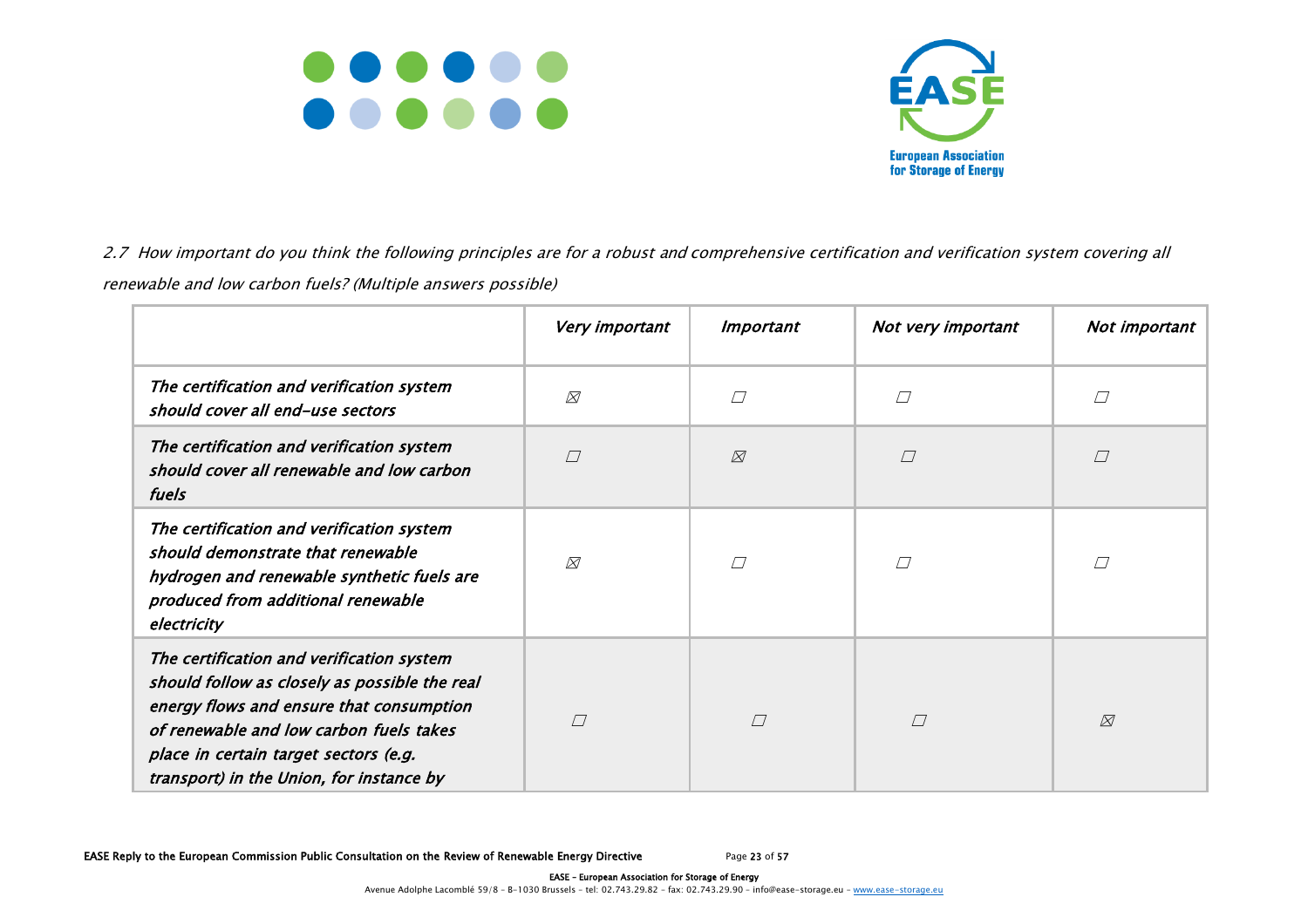



| using a mass balance system.                                                                                                                                                                                                                                                                                                                        |           |           |           |             |
|-----------------------------------------------------------------------------------------------------------------------------------------------------------------------------------------------------------------------------------------------------------------------------------------------------------------------------------------------------|-----------|-----------|-----------|-------------|
| The certification and verification system does<br>not need to follow the real energy flows as it is<br>sufficient to incentivise the promotion of<br>renewable and low carbon fuels independently<br>of where they are consumed in the Union, for<br>instance by using a bookand-claim approach<br>such as for Guarantees of Origin.                | ⊠         |           |           |             |
| The certification and verification system<br>should follow as closely as possible the real<br>energy flows only for liquid renewable and low<br>carbon fuels, but allowing a book-and claim<br>approach such as for Guarantees of Origin is<br>more appropriate for gaseous renewable and<br>low carbon fuels injected into the natural gas<br>grid | $\sqrt{}$ | $\sqrt{}$ | $\sqrt{}$ | $\boxtimes$ |

EASE Reply to the European Commission Public Consultation on the Review of Renewable Energy Directive Page 24 of 57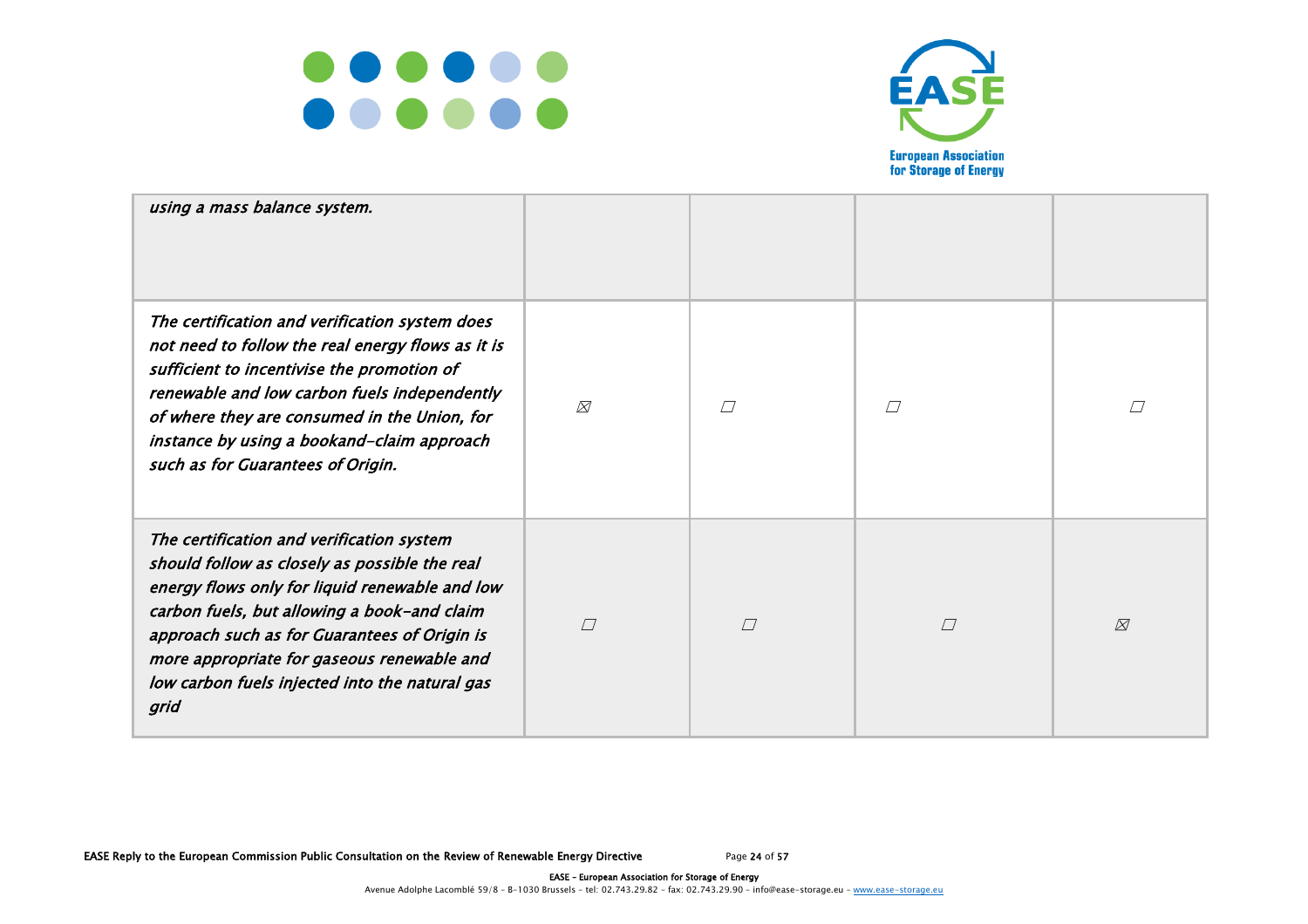



| The certification and verification system<br>should ensure that the GHG impact of energy<br>conversions along the value chain (e.g.<br>renewable electricity used to produce<br>renewable hydrogen) are fully taken into<br>consideration, while avoiding double counting | $\boxtimes$   |  |  |
|---------------------------------------------------------------------------------------------------------------------------------------------------------------------------------------------------------------------------------------------------------------------------|---------------|--|--|
| Where CO2 is used in the production of a fuel,<br>the certification system should distinguish<br>between fuels using CO2 of fossil origin and<br>CO2 of non-fossil origin                                                                                                 | $\varnothing$ |  |  |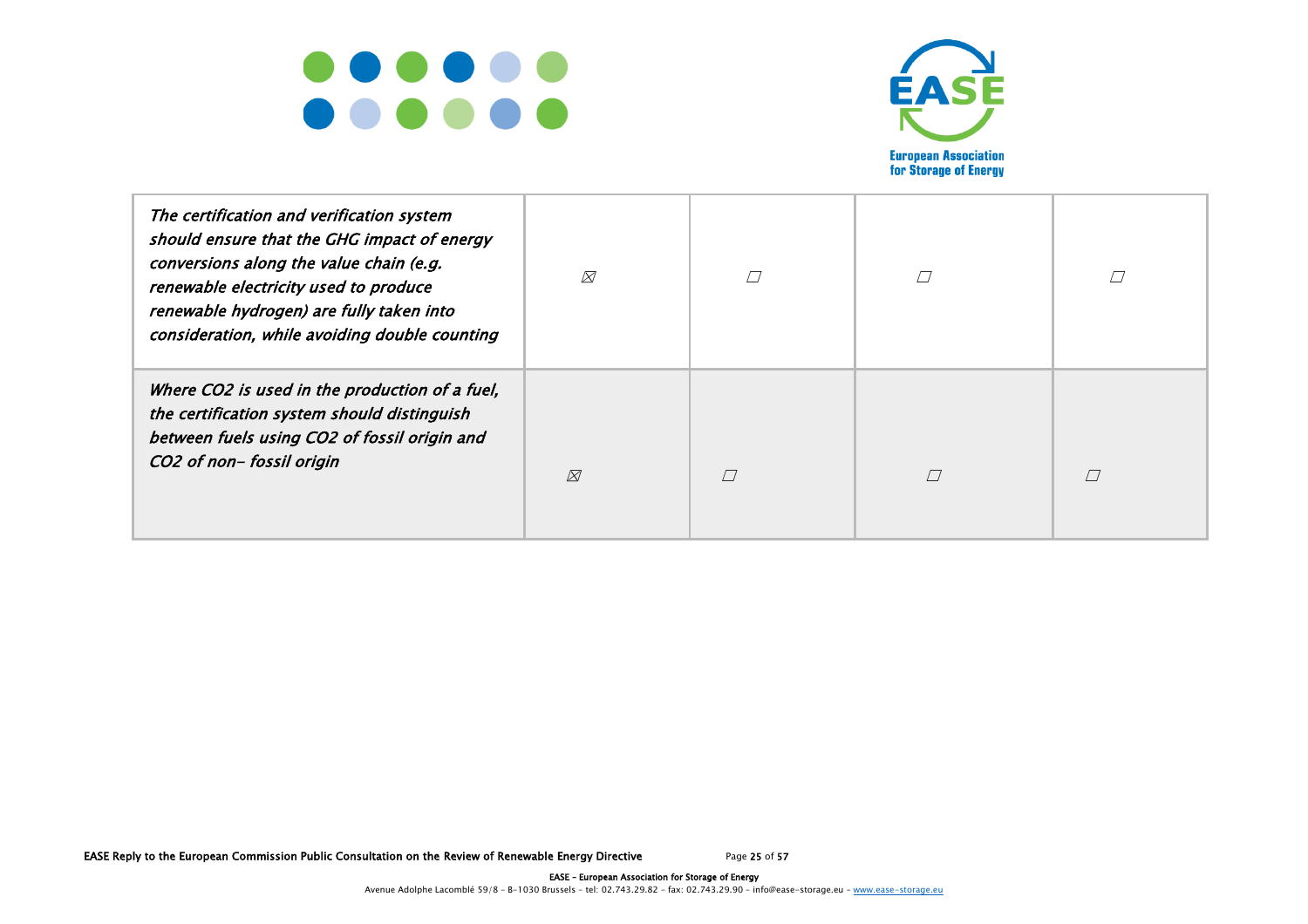



Other principles? Please explain

On the Certification of Renewable and Low-Carbon Hydrogen, EASE recommends the following:

- 1. develop a harmonised definition for renewable and/or low-carbon hydrogen based on a transparent methodology in order to avoid fragmentation of the market.
- 2. develop a mutual recognition of Guarantee of Origins to facilitate cross border trade.
- 3. launch an EU-wide certification system and align it with national registries in a timely manner.
- 4. minimise administrative barriers to the certification of renewable and/or low-carbon hydrogen while also ensuring a robust certification system.
- 5. ensure fair and effective competition between technologies and energy carriers and between imported H2 and H2 produced in the EU.

3000 character(s) maximum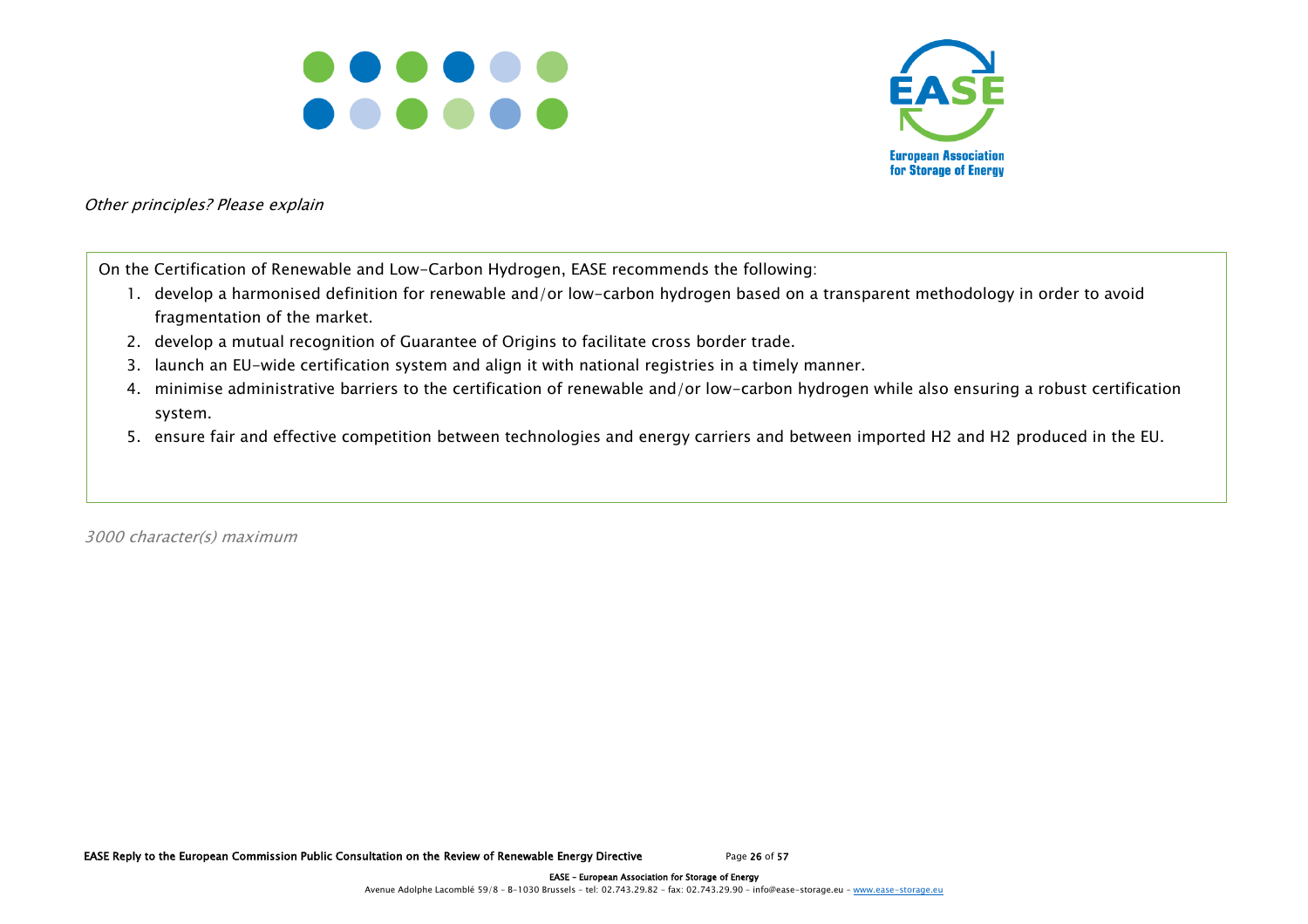



2.8 In the current system, only electricity suppliers are required to certify to consumers the share of energy from renewable sources by guarantees of origin. Do you think that this obligation shall be extended to suppliers of renewable fuels (such as biogas, biomethane or renewable hydrogen) as well, and possibly of "low carbon" fuels?

- $\Box$  Yes, for renewable fuels
- $\boxtimes$  Yes, for renewable fuels and low carbon fuels
- $\Box$  No

2.9 Do you think the cooperation mechanisms set out in RED II should be extended to cover renewable hydrogen regardless of its end use, so that Member States can support renewable hydrogen projects in other Member States and in third countries while counting the energy produced as their own?

☐ ☒ Yes

☐ No

#### Please explain your reply

The certification of the produced hydrogen should be classified with reference to its carbon footprint and the nature of the electricity used for its production, whether it is renewable or not.

- When H2 is produced in a PtG facility powered entirely by renewable electricity (e.g. bio, wind, solar), it is certified as "renewable" hydrogen, - Where H2 is produced in a PtG facility powered by low-carbon electricity, the resulting hydrogen should be certified as "low-carbon" where its carbon footprint ("well-to-gate") does not exceed 36.4 grams of CO2 equivalent per MJ of H2. This threshold, agreed among stakeholders part of the CertifHy project, corresponds to a 60% GHG emission reduction compared to the production of hydrogen using current best available technique.

A harmonised definition and comprehensive and fair life cycle assessment (LCA) methodology for assessing the GHG emission savings of low-carbon hydrogen needs to be developed.

EASE Reply to the European Commission Public Consultation on the Review of Renewable Energy Directive Page 27 of 57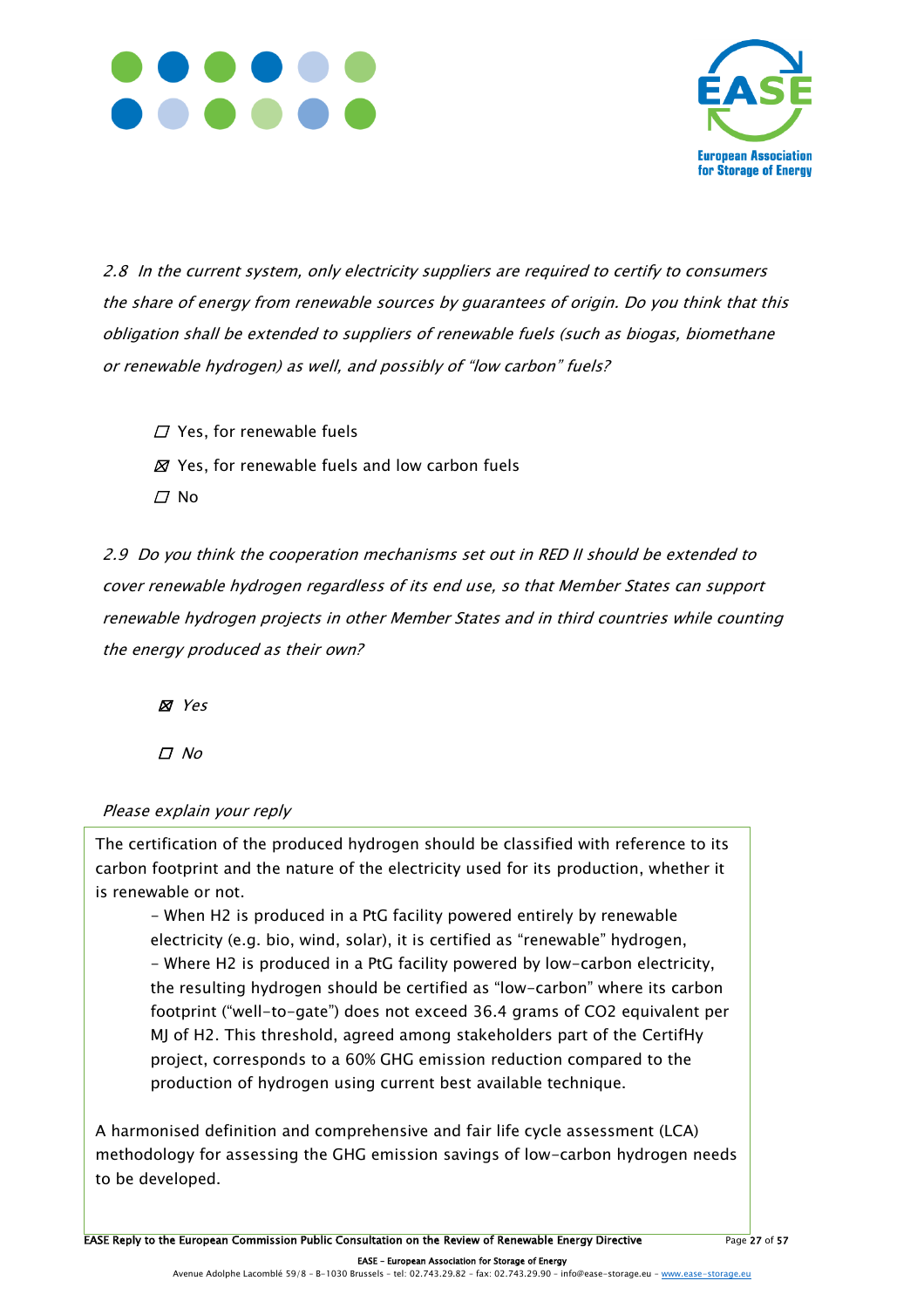



#### 3000 character(s) maximum

The EU's 2050 decarbonisation scenarios and other international reports suggest that renewables, energy efficiency and electrification will have to deliver most of the required emission reductions. However, carbon capture technologies will potentially be needed to create the negative emissions required to reach climate neutrality and address emissions from hard-to-abate sectors.

|                                                                                                                                                         | <b>Strongly agree</b> | Agree  | <b>Disagree</b> | <b>Strongly</b><br>disagree |
|---------------------------------------------------------------------------------------------------------------------------------------------------------|-----------------------|--------|-----------------|-----------------------------|
| <b>Decarbonising the</b><br>power sector                                                                                                                | $\Box$                | $\Box$ | $\Box$          | $\Box$                      |
| <b>Decarbonising</b><br>energy intensive<br>industries (e.g.<br>chemicals,<br>cement, steel)                                                            | $\Box$                | $\Box$ | $\Box$          | $\Box$                      |
| Production of<br>hydrogen (i.e.<br>based on natural<br>gas with CCS)                                                                                    | П                     | $\Box$ | $\sqrt{}$       | $\sqrt{}$                   |
| <b>Creating negative</b><br>emission / carbon<br>removal, e.g. via<br>CCS applied to<br>bioenergy[1]<br>(BECCS) or direct<br>air capture and<br>storage | $\sqrt{}$             | $\Box$ | $\sqrt{}$       | $\sqrt{}$                   |
| Providing<br>captured<br>CO <sub>2</sub> as a<br>feedstock for<br>other                                                                                 | $\Box$                | $\Box$ | $\Box$          | $\Box$                      |

#### 2.10 Carbon-capture and storage/usage in the EU should play a prominent role in...

EASE Reply to the European Commission Public Consultation on the Review of Renewable Energy Directive Page 28 of 57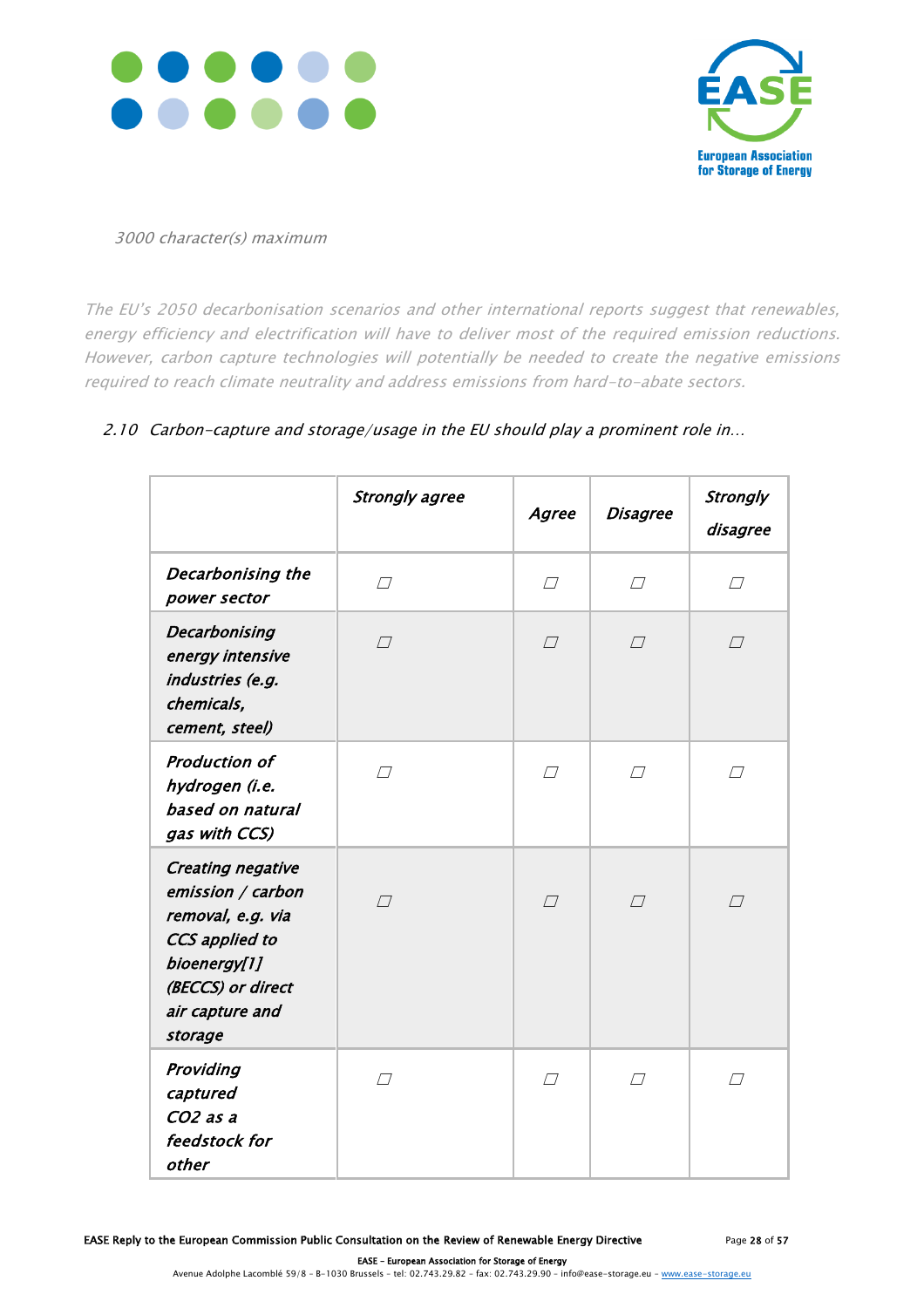



| industries |  |  |
|------------|--|--|
|            |  |  |

### 2.11 In addition to how CCS and CCU are treated in other EU legislation, do you think REDII should be revised to encourage the uptake of CCS and CCU?

☐ Yes

☒ No

Please specify

EASE does not assess what role CCS and CCU may play in the decarbonisation of the energy system; but other pieces of legislation may be better suited to regulate them than REDII. Generally speaking, it is paramount to have a legislation that, while favouring solutions that should contribute to the greening of the energy system, do not de facto promote the continuous use of fossil fuels. In this sense, CCS and CCU solutions risk exactly that – therefore, related legislation must fully ensure that fossil fuels do not benefit from it.

3000 character(s) maximum

### 3 Technical questions on specific sectors

This section covers specific sectors covered by REDII and asks for your opinion on whether they should be changed/strengthened in order to improve the chances of achieving the EU's 2030 climate ambitions.

### 3.1 RENEWABLES IN ELECTRICITY

Mobilising private investment for the development in renewables is essential in the context of increased ambition. In REDII, there are new several provisions aiming to promote the use of renewable power purchase agreements (contract under which a natural or legal person agrees to purchase renewable electricity directly from an electricity producer "PPAs").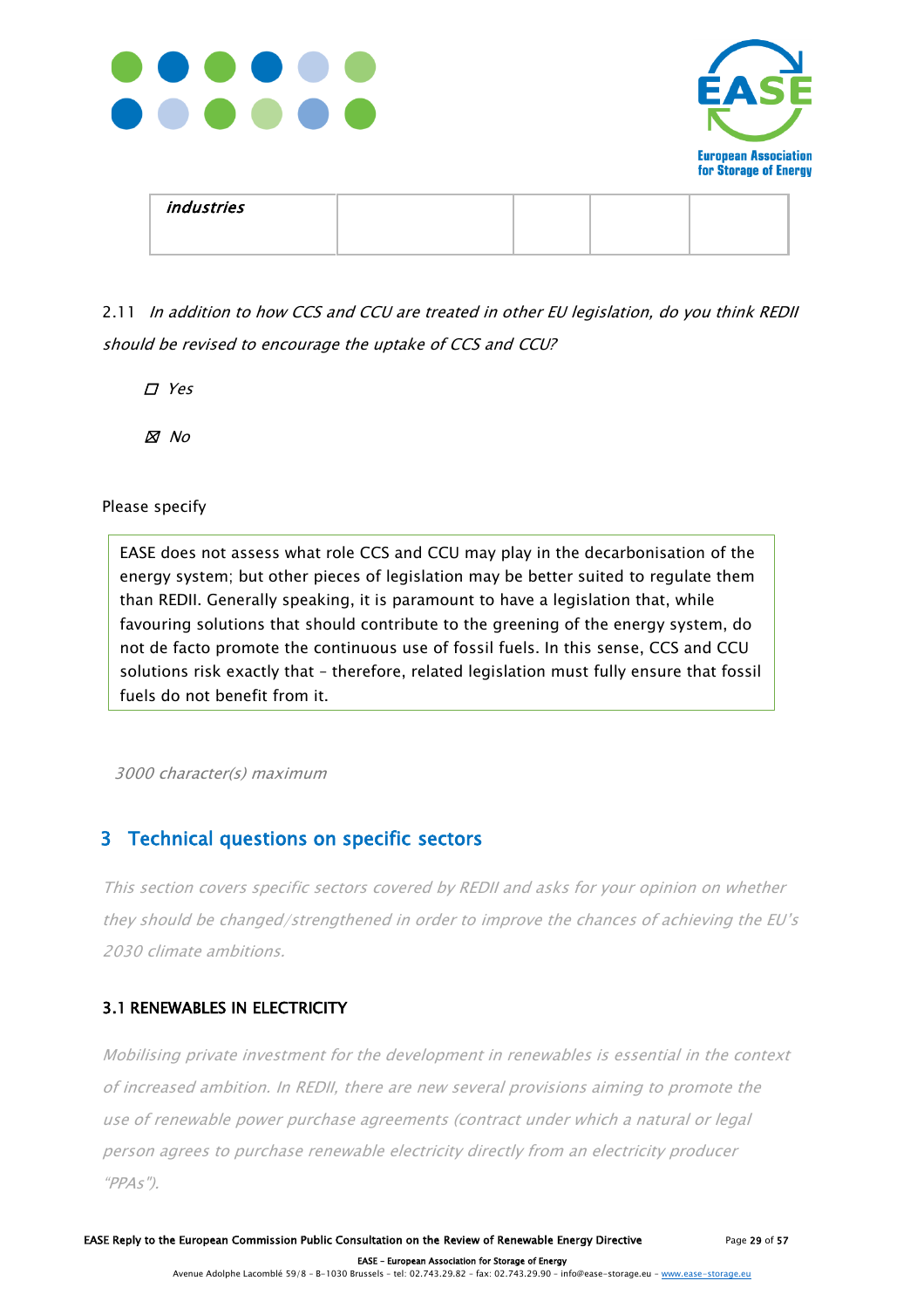



3.1.1 How would you rank the appropriateness of the following measures in tackling the remaining barriers for the uptake of renewable electricity that matches the expected growth in demand for end- use sectors?

|                                                                                                                                  | Very<br>appropriate | Appropriate | Not very<br>appropriate | <b>Not</b><br>appropriate |
|----------------------------------------------------------------------------------------------------------------------------------|---------------------|-------------|-------------------------|---------------------------|
| <b>Further foster regional</b><br>cooperation in the<br>deployment of renewable<br>electricity                                   | $\Box$              | ⊠           | П                       | П                         |
| <b>Further streamline permitting</b><br>procedures                                                                               | $\boxtimes$         | $\sqrt{}$   | $\sqrt{}$               | $\Box$                    |
| <b>Further support the</b><br>uptake of private<br>renewable PPAs                                                                | ⊠                   | $\sqrt{}$   | $\sqrt{}$               | П                         |
| Establish minimum<br>mandatory green public<br>procurement (GPP) criteria<br>and targets in relation to<br>renewable electricity | $\sqrt{}$           | $\boxtimes$ | $\sqrt{}$               | $\sqrt{}$                 |
| <b>Further support the</b><br>uptake of energy<br>communities and<br>self-consumption                                            | П                   | П           | П                       |                           |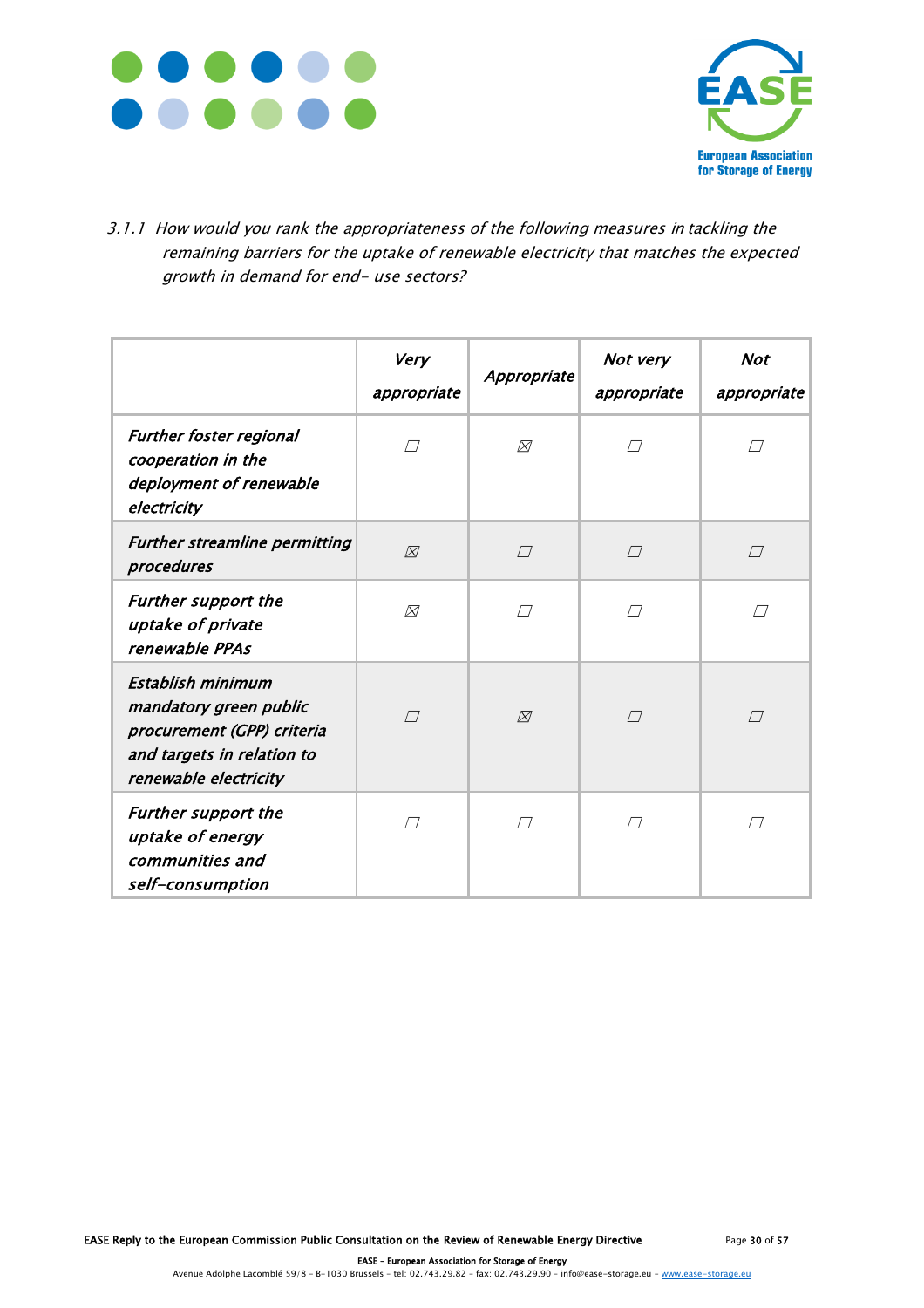



#### Others? Please specify

Technologies enabling the integration of renewables into the grid, such as energy storage, should be supported in order to become competitive and able to develop to their full potential. In particular, investments aimed at improving the performance of energy storage systems to lower both their cost and environmental footprint should be prioritised.

Barriers to the deployment of energy storage solutions, including hybrid renewables  $+$ storage projects, should be systematically addressed. This will help to achieve the higher RES targets for 2030 and beyond.

Moreover, a clear, predictable and transparent investment framework with long term market signals is an essential prerequisite to further exploit the potential of RES and energy storage.

3000 character(s) maximum

3.1.2 How do you think regional cooperation in deploying renewables electricity could be further promoted?

3000 character(s) maximum

### 3.1.3 How appropriate do you think the following measure would be in promoting the use of private renewable power purchase agreements?

|                                            | Very<br>appropriate | Appropriate | Not very<br>appropriate | Not<br>appropriate |
|--------------------------------------------|---------------------|-------------|-------------------------|--------------------|
| Financial<br>solutions/instruments         | ⊠                   |             |                         |                    |
| Removing administrative/<br>legal barriers | Ñ                   |             |                         |                    |

EASE Reply to the European Commission Public Consultation on the Review of Renewable Energy Directive Page 31 of 57

 EASE – European Association for Storage of Energy Avenue Adolphe Lacomblé 59/8 – B-1030 Brussels – tel: 02.743.29.82 – fax: 02.743.29.90 – inf[o@ease-storage.eu](mailto:info@ease-storage.eu) – [www.ease-storage.eu](http://www.ease-storage.eu/)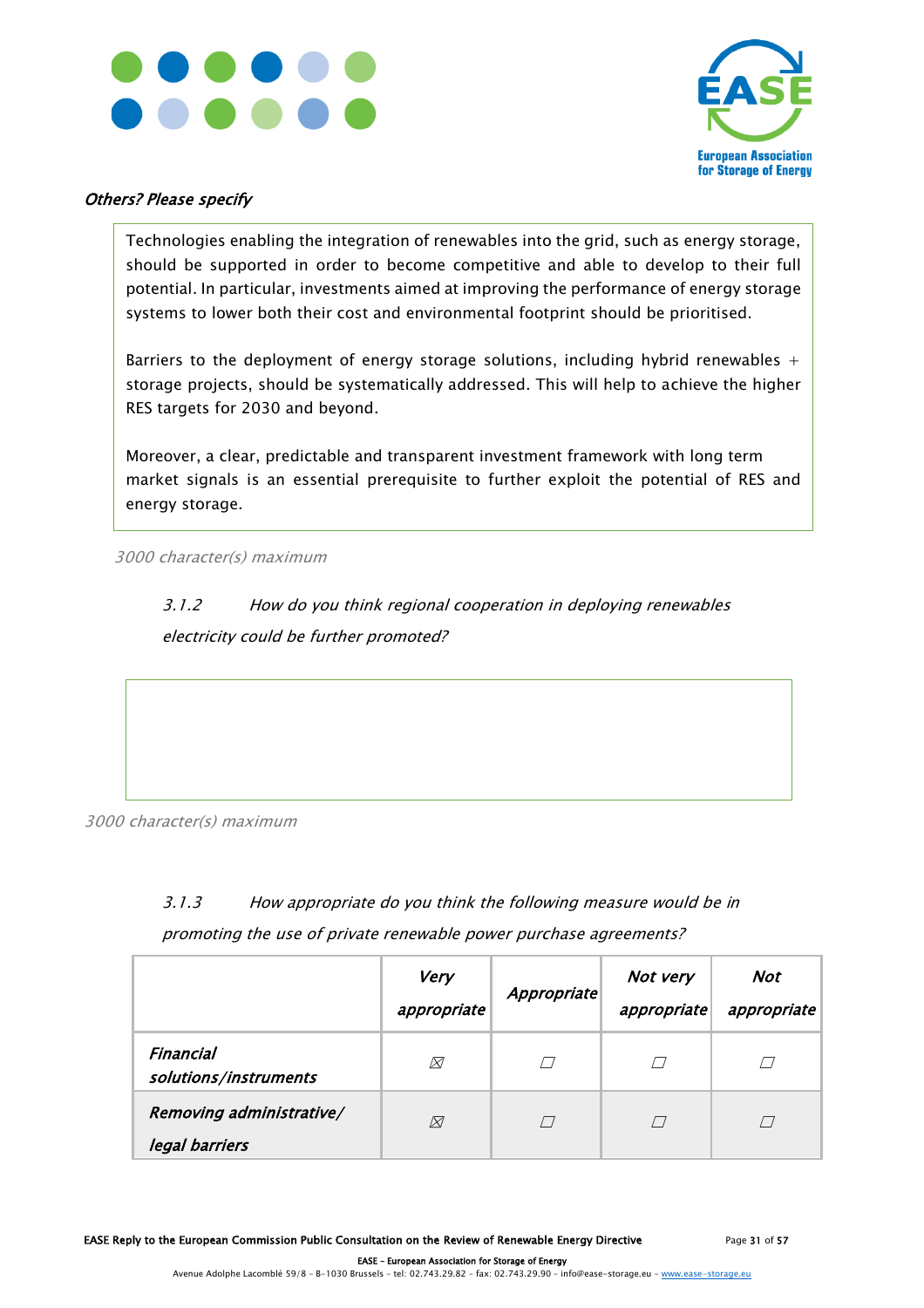



| <b>Creating green</b><br>labels for buyers of<br>renewables-based<br>products | ⊠ |  |  |
|-------------------------------------------------------------------------------|---|--|--|
| None, market participants<br>are already actively engaging                    |   |  |  |

Other principles? Please explain

#### 3000 character(s) maximum

Public authorities, thanks to their purchasing power and often high electricity consumption, can be real drivers for change. RED II does not contain any provisions on renewable energy obligations in public procurement.

### 3.1.4 Should there be specific obligations for public authorities to contribute to achieving a high level of renewable energy (multiple answers possible)?

- $\boxtimes$  Yes, all public authorities should be obliged to buy green energy
- $\Box$  Yes, but only larger public authorities should be obliged to buy green energy
- $\Box$  Yes, but only if it does not cost more
- $\varPi$  Yes, but only if the green tender is likely to trigger investment in additional green energy generation
- $\Box$  No

Please explain your reply

Public authorities should lead by example by ensuring they buy renewable electricity, preferably through long-term contracts that provide visibility to renewable developers.

EASE Reply to the European Commission Public Consultation on the Review of Renewable Energy Directive Page 32 of 57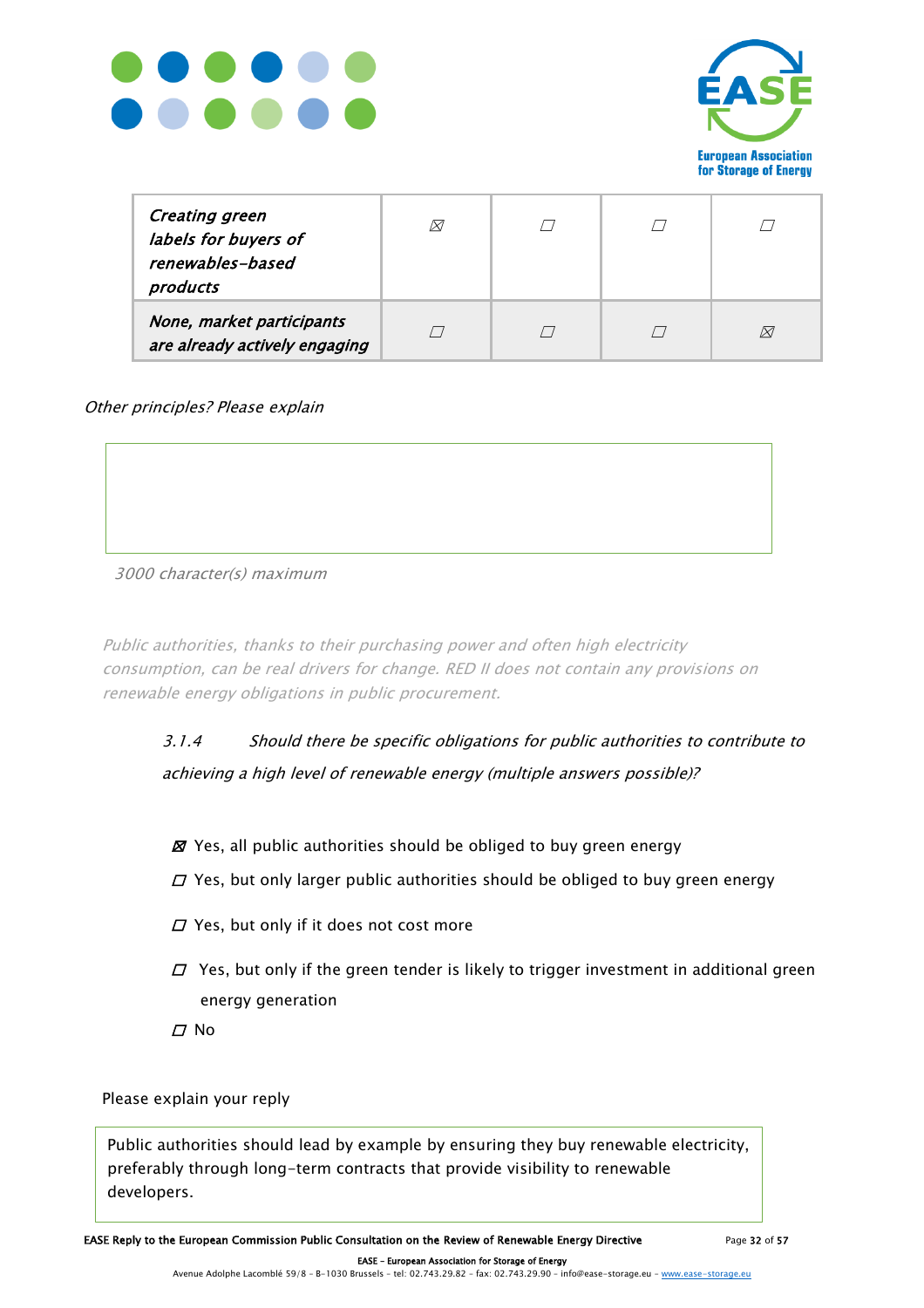



3000 character(s) maximum

### 3.1.5 Do you think modifying REDII would be appropriate in order to further promote offshore renewable energy, following the adoption of the EU Offshore Renewable Strategy?

RED III should be aligned with EU Green Deal policies including the offshore renewable strategy. RED III should address barriers to deployment of energy storage, including but not only power-to-x, in the context of integrating offshore renewable energy.

3000 character(s) maximum

#### 3.2 RENEWABLES IN HEATING AND COOLING

Under REDII, Member States must endeavour to increase the share of renewable energy in heating and cooling by an indicative 1.3 percentage point (ppt) per year up to 2030. Sources of waste heat and cold can be counted towards the 1.3 ppt up to 40%, and in Member States where waste heat or cold is not used, the yearly increase that the Member States must endeavour to achieve is 1.1 ppt.

The impact assessment accompanying the 2030 Climate Target Plan indicates that the share of renewable energy in heating and cooling would constitute around 40% in 2030. This would require an increase of the share of renewable energy in heating and cooling in Member States significantly higher than the yearly increase of 1.3 ppt.

### 3.2.1 How appropriate do you consider the following options for increasing the uptake of renewable energy in heating and cooling?

|                                       | <b>Very</b><br>appropriate | Appropriate | Not very<br>appropriate | Not<br>appropriate |
|---------------------------------------|----------------------------|-------------|-------------------------|--------------------|
| <b>Increased energy</b><br>efficiency | $\boxtimes$                |             |                         |                    |

EASE Reply to the European Commission Public Consultation on the Review of Renewable Energy Directive Page 33 of 57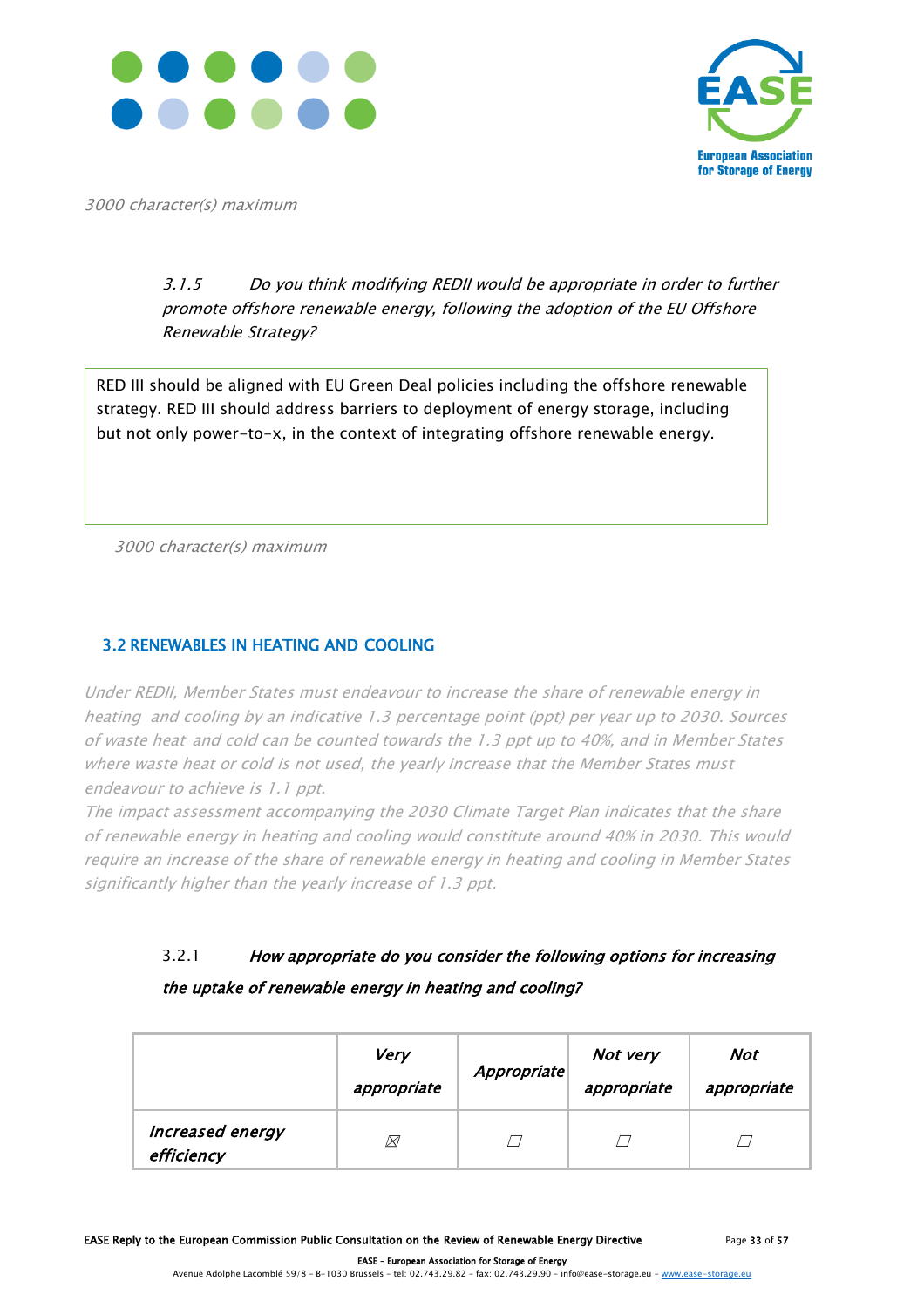



| Direct renewable<br>heat use (from<br>sustainable<br>biomass,<br>geothermal, solar<br>thermal)                            | ⊠         | $\Box$ | $\Box$ | $\Box$    |
|---------------------------------------------------------------------------------------------------------------------------|-----------|--------|--------|-----------|
| Direct renewable<br>electricity use (in<br>electric heat pumps<br>using ambient<br>energy)                                | 风         |        |        |           |
| Use of renewable gases                                                                                                    | $\sqrt{}$ | ⊠      | $\Box$ | $\sqrt{}$ |
| Use of district heating<br>and cooling networks<br>that can supply in the<br>same system waste heat<br>and renewable heat | ⊠         | ┌ /    | 风      | П         |

#### Others? Please explain

Supporting the roll-out of thermal energy storage, both small-scale and large-scale solutions, can play a valuable role in increasing the use of renewables in heating and cooling. Thermal storage is currently not prioritised enough by EU and Member State policymakers, and should be given a more prominent role which is aligned with the EU energy system integration strategy.

Regarding the heating and cooling sector, thermal energy storage can reduce the carbon footprint using variable, flexible, and baseload renewable energy technologies. Heat storage not only increases the flexibility of the heating system, it also provides competitive flexibility to the electricity system in the EU as a whole through system integration options such as power-to-heat solutions (e.g. Smart Electric Thermal Storage).

3000 character(s) maximum

3.2.2 Should the current indicative target of 1.3 ppt (or 1.1 ppt, if waste heat and cold is not used), annual average increase of renewable energy in heating and cooling set for the period of 2021-2030 in Article 23 become a binding target for Member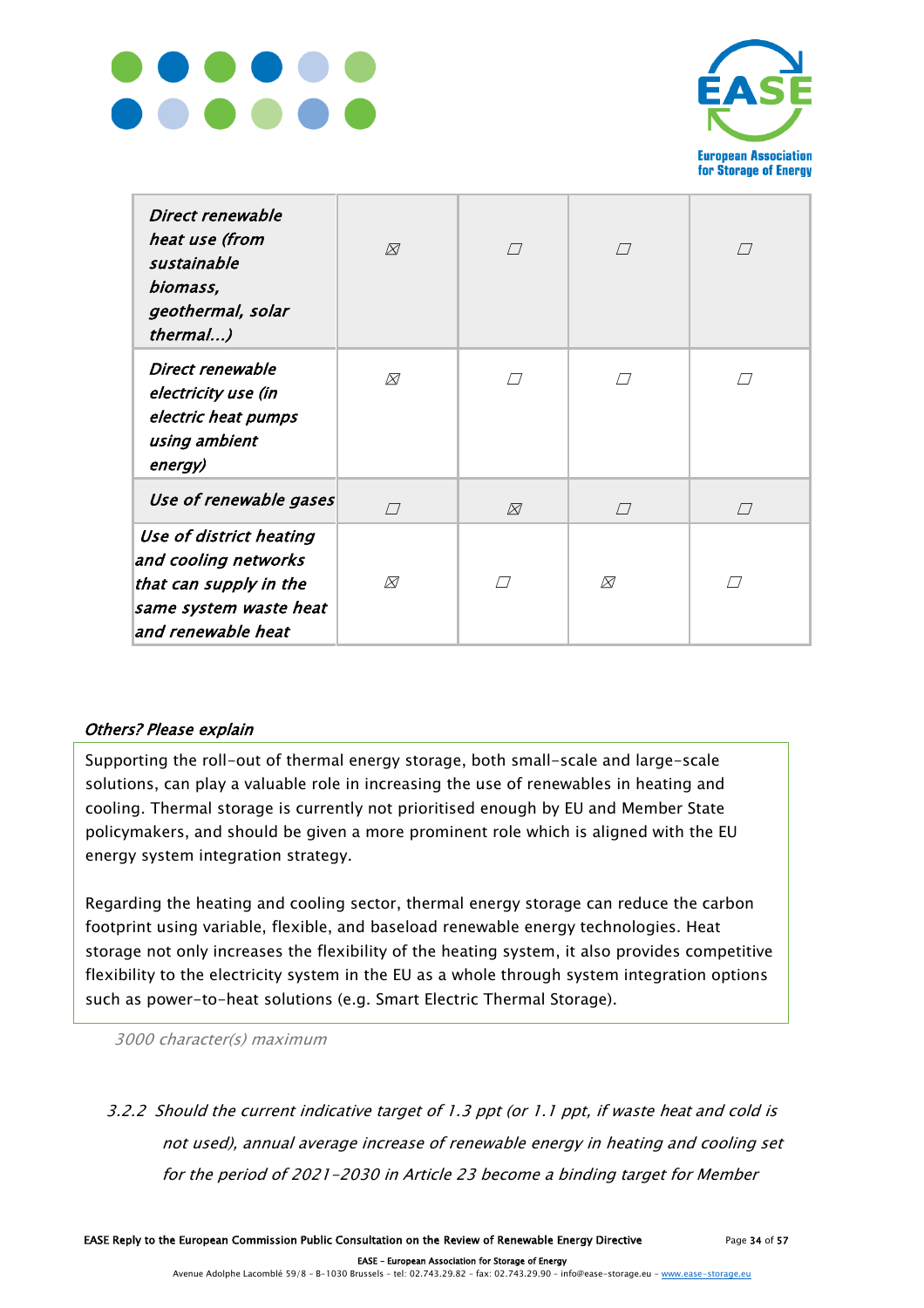



States?

☐ Yes

☒ No

3.2.3 Should the annual average target of 1.3 ppt be increased?

 $\boxtimes$  Yes, to the level leading to the 40% share of renewable energy in heating and cooling indicated in the Climate Target Plan

 $\Box$  Yes, to a lower level than that leading to the 40% share of renewable energy in heating and cooling indicated in the Climate Target Plan

 $\Box$  Yes, to a more ambitious level than that leading to the 40% share of renewable energy in heating and cooling indicated in the Climate Target Plan

 $\Box$  No

Under REDII, neither renewable electricity nor hydrogen and synthetic fuels produced from renewable electricity that is used for heating and cooling can be counted towards the target for heating and cooling, only thermal heating produced from renewable energy sources.

3.2.4 Do you think renewable electricity used for heating and cooling should be counted towards the target for heating and cooling?

☒ Yes

☐ No

3.2.5 Do you think that renewable hydrogen and synthetic fuels produced using renewable electricity and used in heating and cooling should be counted towards the target for heating and cooling?

☒ Yes

 $\Box$  No

The current Article 23 of REDII provides a list of measures that Member States can use to increase the share of renewables in heating and cooling. These are physical incorporation of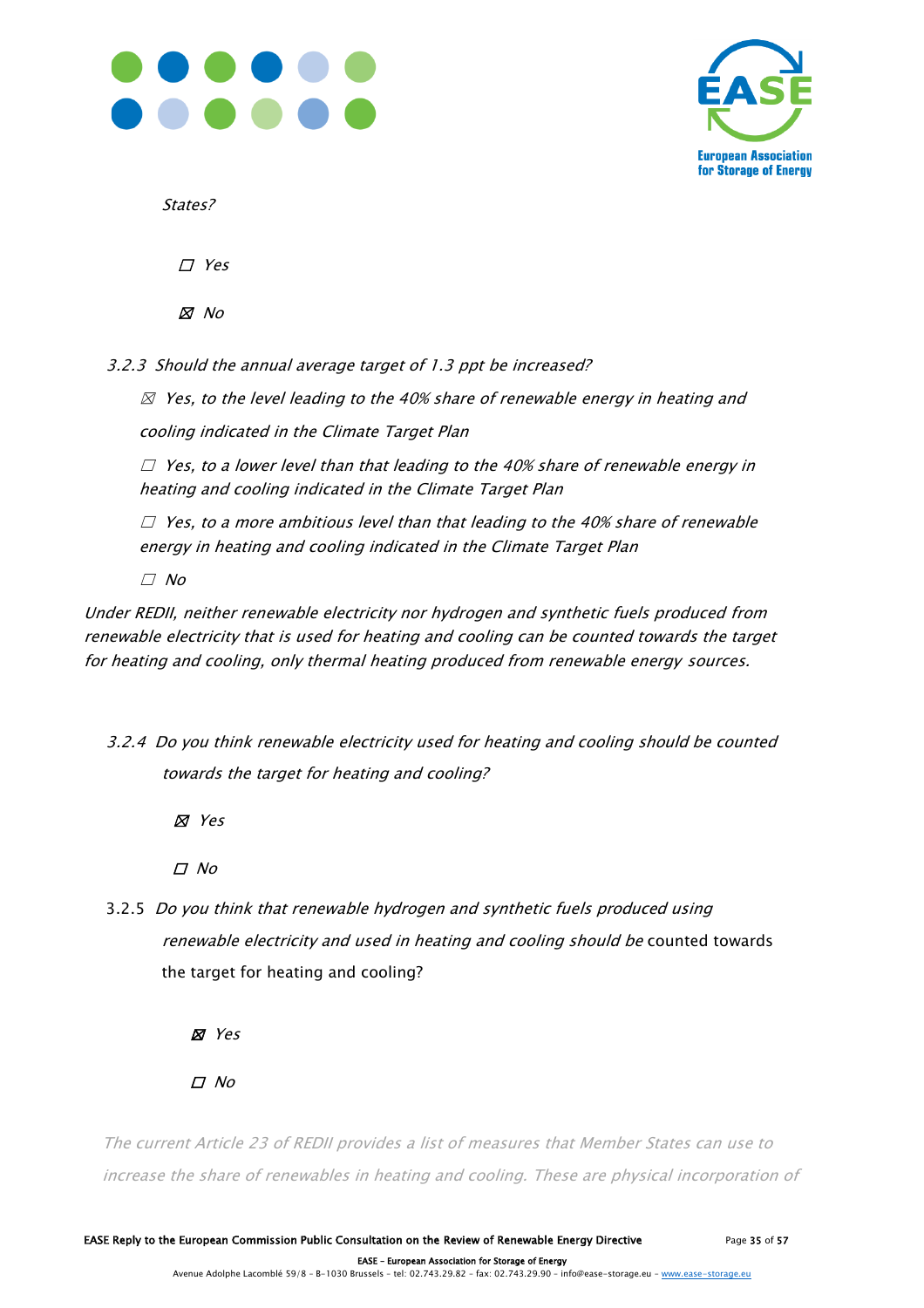



renewables in energy fuels supplied, direct and indirect mitigation measures (e.g. installation of renewable heating systems), and other policy measures, e.g. fiscal measures and financial incentives.

- 3.2.6 Do you think the list of measures provided in the Directive that Member States can use to increase the share of renewables in heating and cooling should be expanded or made more detailed?
	- ☒ Yes
	- ☐ No

### Please specify

The renewable heating and cooling sector has been significantly undervalued. The storage of heat and cold via different storage technologies is a key for the success of decarbonisation efforts, by allowing RES electricity to be consumed at times of low electricity demand and used later for heating / cooling purposes, thus allowing a higher penetration of renewable energy onto the grid.

The barriers are:

- Lack of coherence between the different EU Directives and Regulations related to the energy system and its consumption.
- In efficiency calculations like in the delegated acts of the Ecodesign Directive and of the Energy Labelling Directive, calculations are still based on a primary energy factor of 2.5, which makes electric heating and cooling appear inefficient in comparison to other technologies. Because in reality, due to the increase in using electric energy from renewable sources, the primary energy facto continues to decrease. This means that heating and cooling on the basis of electric energy becomes increasingly more renewable. We therefore recommend adapting the primary energy factor regularly to the development of renewable energies.
- It is essential to design regulations in such a way that they allow heat storage to play a role, e.g. technologies like smart electric thermal storage (space and water heating).
- High up-front cost and poor consumer understanding of the technologies/fear of the unknown also plays a role. Capital support programmes could be an option, which tackle the high up-front cost and take a lifetime-cost view in which RES technologies appear much more favourable.

3000 character(s) maximum

EASE – European Association for Storage of Energy

Avenue Adolphe Lacomblé 59/8 – B-1030 Brussels – tel: 02.743.29.82 – fax: 02.743.29.90 – inf[o@ease-storage.eu](mailto:info@ease-storage.eu) – [www.ease-storage.eu](http://www.ease-storage.eu/)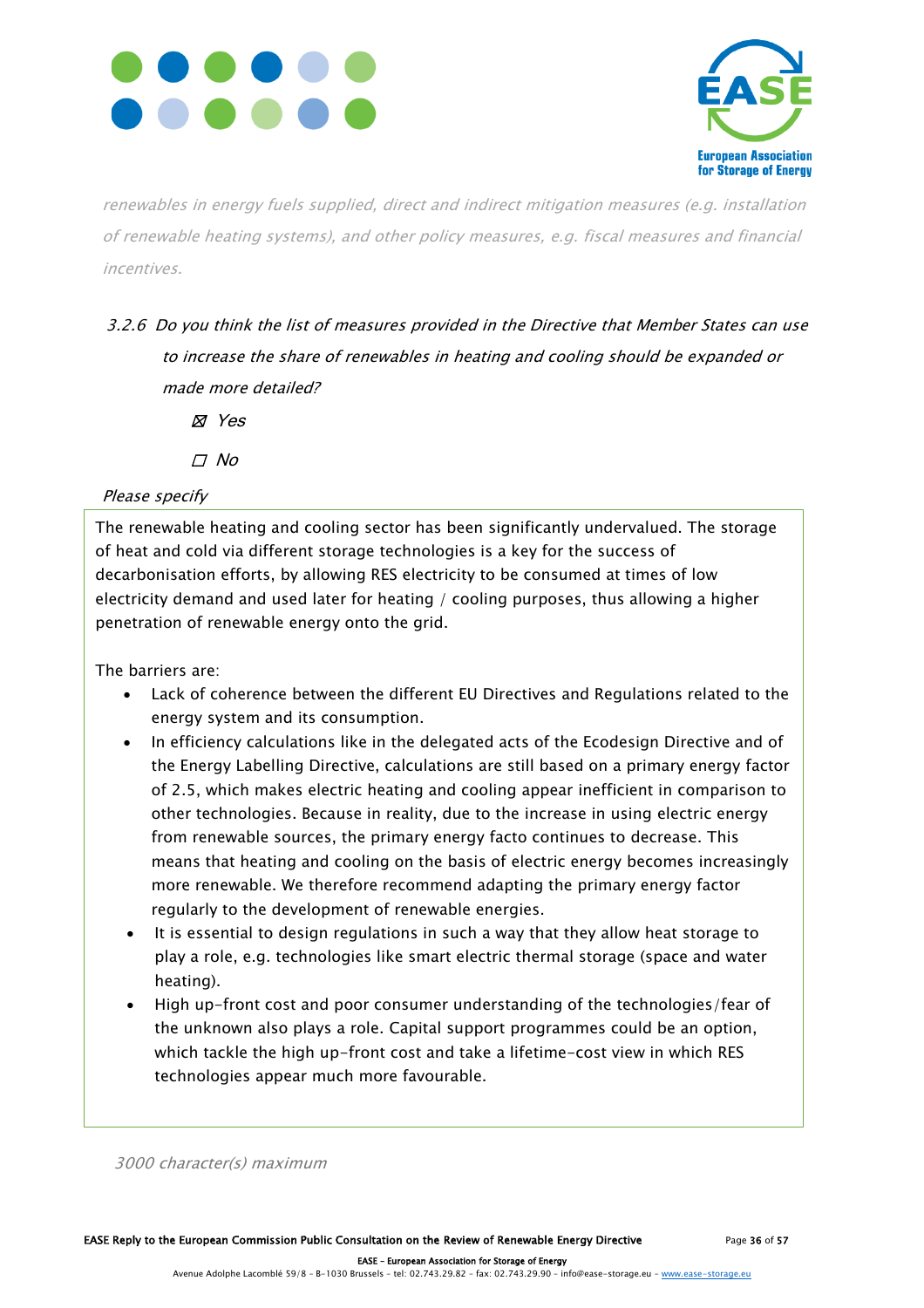



3.2.7 Do you think these measures should be made binding?

☐ Yes

☒ Only some of them

☐ No

Please explain your reply

Installation of highly efficient systems in buildings should be made compulsory for new buildings and buildings subject to major renovations.

3000character(s) maximum

3.2.8 How would you rank the appropriateness of the following measures in increasing the share of renewable energy in heating and cooling?

|                                                                                                              | Very<br>appropriate | Appropriate | Not very<br>appropriate                       | Not<br>appropriate |
|--------------------------------------------------------------------------------------------------------------|---------------------|-------------|-----------------------------------------------|--------------------|
| <b>Pricing instruments</b><br>(taxes, levies and<br>charges)                                                 | ⊠                   |             | $\left( \begin{array}{c} \end{array} \right)$ |                    |
| EU guidance on support<br>schemes for renewable<br>heating and cooling                                       | ⊠                   | $\sqrt{}$   | П                                             | $\sqrt{}$          |
| Renewable heating and<br>cooling obligation on<br>energy suppliers                                           |                     |             | ⊠                                             |                    |
| <b>Stricter product</b><br>regulation for heating and<br>cooling appliances to<br>ensure that gradually only | ⊠                   |             |                                               |                    |

EASE Reply to the European Commission Public Consultation on the Review of Renewable Energy Directive Page 37 of 57

 EASE – European Association for Storage of Energy Avenue Adolphe Lacomblé 59/8 – B-1030 Brussels – tel: 02.743.29.82 – fax: 02.743.29.90 – inf[o@ease-storage.eu](mailto:info@ease-storage.eu) – [www.ease-storage.eu](http://www.ease-storage.eu/)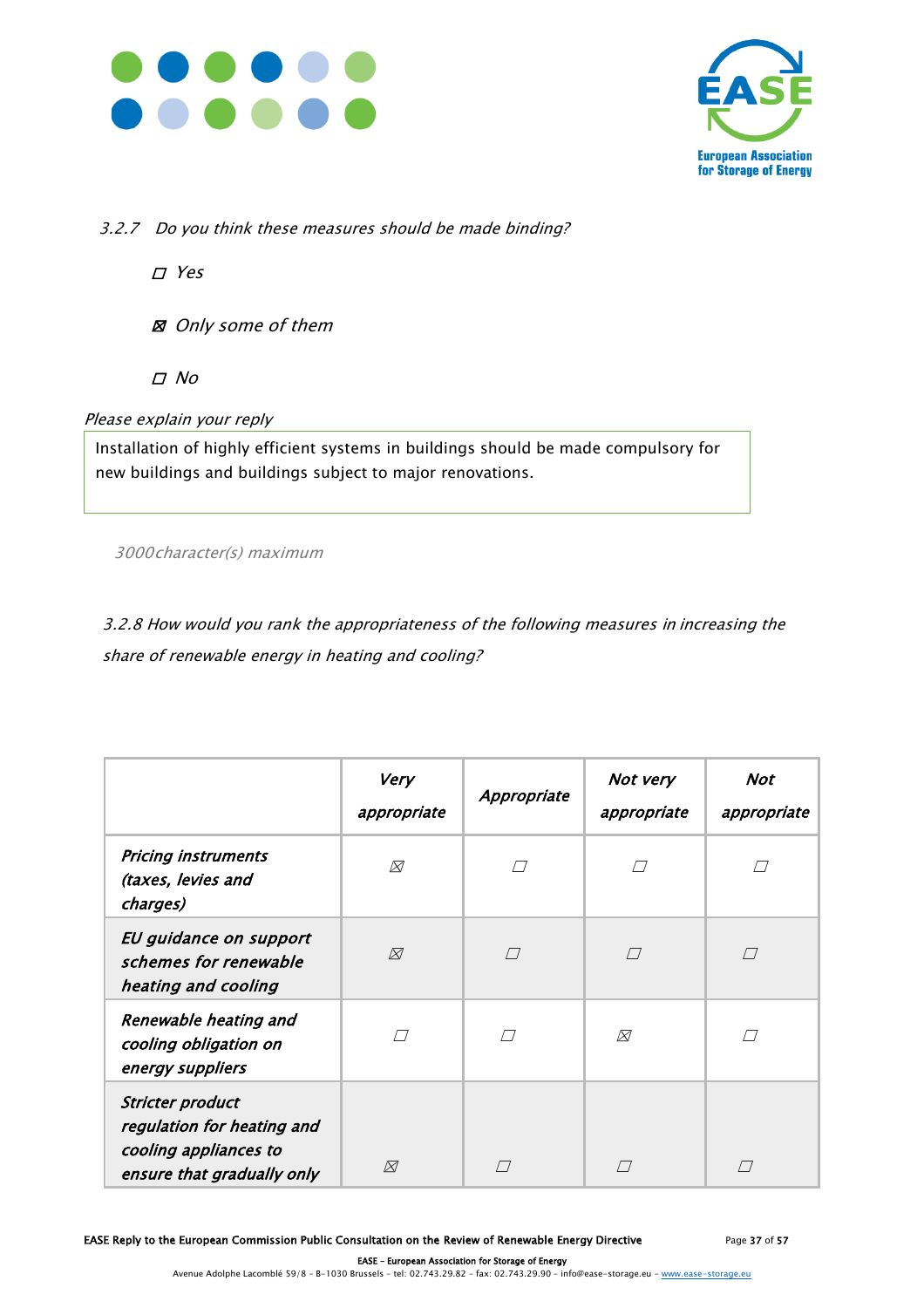



| renewable and climate<br>neutral heating<br>technologies can be<br>placed on the market                                                                                                    |   |   |        |           |
|--------------------------------------------------------------------------------------------------------------------------------------------------------------------------------------------|---|---|--------|-----------|
| <b>Binding regulations on</b><br>technical building<br>systems for heating and<br>cooling                                                                                                  | ⊠ |   | П      |           |
| <b>Mandatory heat planning</b><br>and implementation at<br>the appropriate level<br>(local, municipal,<br>regional) to ensure<br>fulfilling the renewable<br>heating and cooling<br>target | П | ⊠ | $\Box$ | $\sqrt{}$ |
| Strengthen corporate<br>energy purchase<br>agreements for heating<br>and cooling                                                                                                           |   | ⊠ |        |           |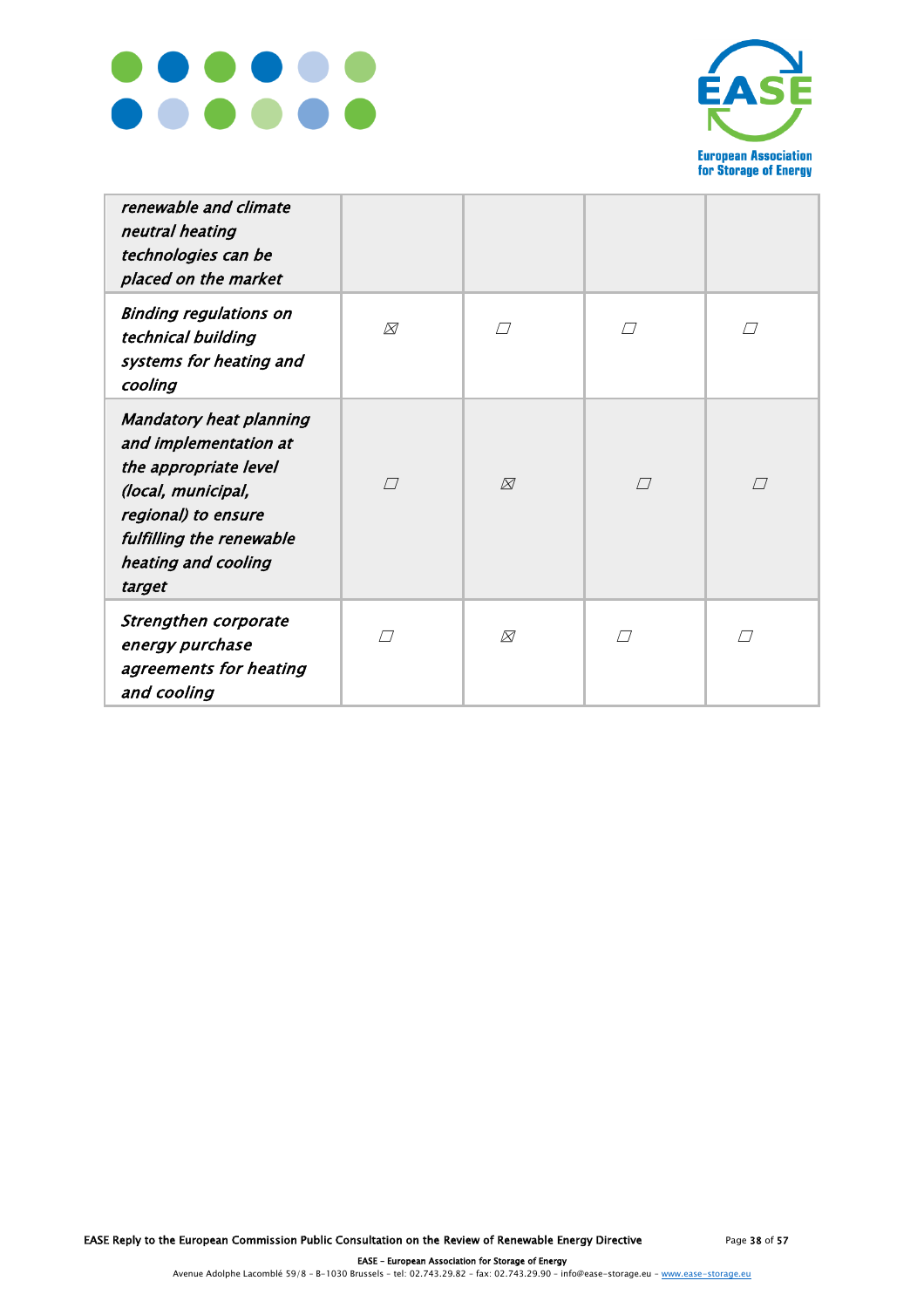



#### Others? Please specify

Energy storage technologies are key drivers for enabling the increasing share of renewable energy in heating and cooling.

Barriers that hinder the integration of heating and cooling sector with other ones include:

- Upfront costs for thermal storage.
- Lack of energy (electricity, heat) balancing markets and price signals: for an improved value proposition for different TES technologies, time-of-use tariffs. and price signals for time shifting would likely be a driver for the uptake of TES
- Slow uptake of renewable heating technologies.
- Regarding large scale seasonal thermal energy storage, there is a low penetration of district heating and slow uptake of renewable thermal sources.
- Lack of a clear coal replacement plan where Thermal Storage could re-use a portion of the steam equipment's and transform the plant in a renewable plant
- Knowledge and awareness in society, public sector, and industry.

However, we believe that setting Renewable heating and cooling obligation on energy suppliers is not a very appropriate measure as it could have the same effect as first generation biofuels have had in the transport sector. If any objective is set, it should always be based on the energy efficiency first principle and considering the infrastructure requirements and any possible stranded assets or lock in effect.

Finally, additionality should be required so that the consumption of renewables in heating and cooling sector is based on new capacity in order to promote an increase of renewable consumption, and not to the detriment of the consumption of renewables in the electricity sector. Furthermore, additionality is a must to avoid cross-subsidies between the consumers of different energy vectors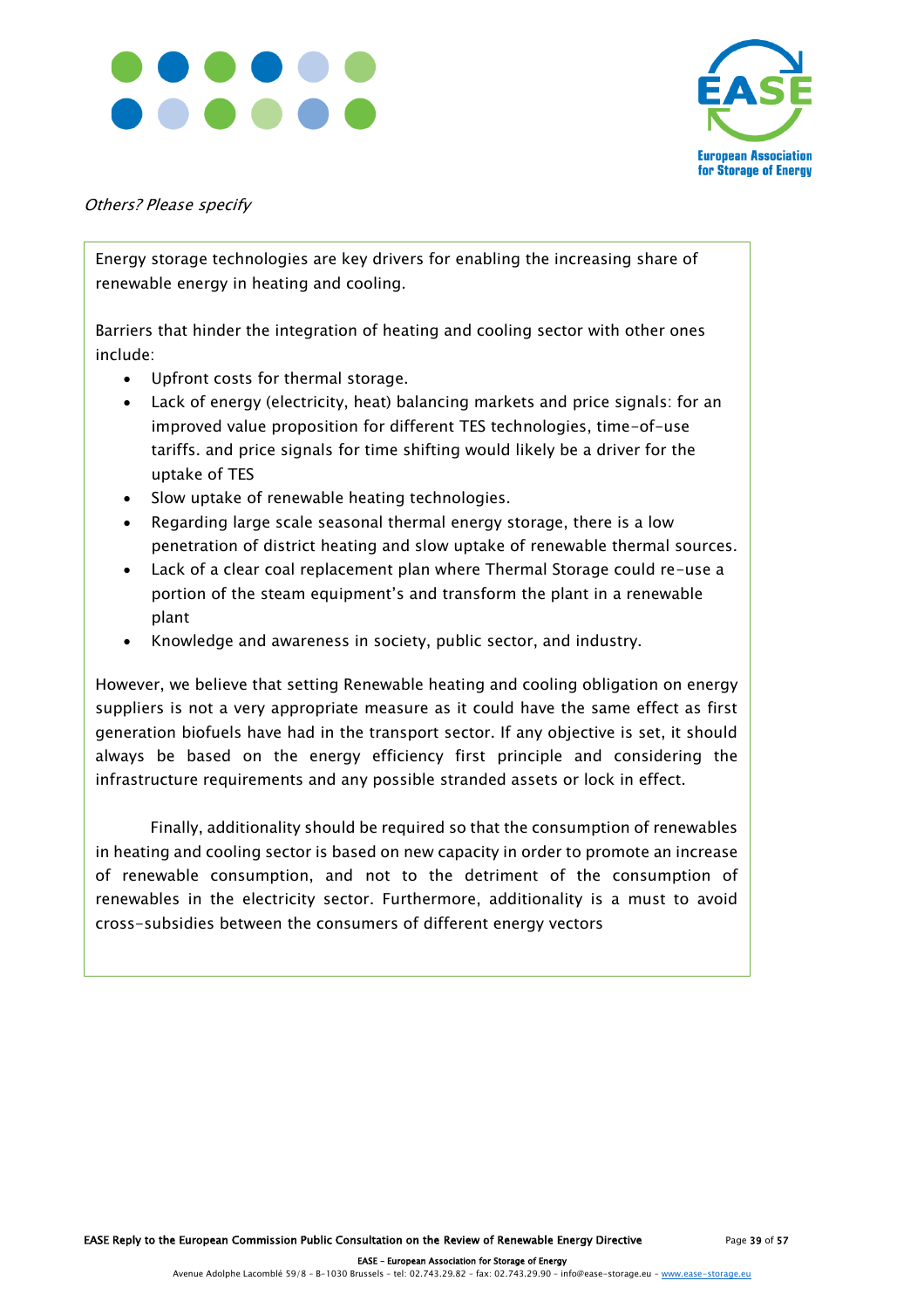



3.2.9 Which of the following measures do you think could be appropriate to encourage public authorities to identify renewable heating and cooling potentials and plan their exploitation?

|                                                                                                                                                                                                                                                                                                                                | Very        |               | Not very    | Not         |
|--------------------------------------------------------------------------------------------------------------------------------------------------------------------------------------------------------------------------------------------------------------------------------------------------------------------------------|-------------|---------------|-------------|-------------|
|                                                                                                                                                                                                                                                                                                                                | appropriate | Appropriate   | appropriate | appropriate |
| <b>Strengthening the</b><br>obligation to assess<br>renewable potentials<br>for heating and cooling<br>in the frame of the<br>comprehensive heating<br>and cooling<br>assessments under<br>Article 14 (1) of EED<br>and Article 15(4) of<br><b>REDII</b>                                                                       | Ø           | $\varpi$      | $\perp$     | $\Box$      |
| A separate<br>assessment obligation<br>of renewable<br>potentials for heating<br>and cooling under RED<br>$\mathbf{u}$                                                                                                                                                                                                         | $\Box$      | $\varnothing$ | $\Box$      | $\Box$      |
| <b>Mandatory long-term</b><br>strategies for<br>decarbonizing heating<br>and cooling                                                                                                                                                                                                                                           | ⊠           | $\varGamma$   | $\sqcup$    | $\Box$      |
| <b>Mandatory long-term</b><br>strategies for<br>decarbonising heating<br>and cooling with<br>binding milestones and<br>measures taking into<br>account synergies with<br>other policy areas, such<br>as the comprehensive<br>heating and cooling<br>assessments under<br>Article 14 (1) of the<br><b>EED and the long term</b> | ⊠           | $\Box$        | $\Box$      | $\Box$      |

EASE Reply to the European Commission Public Consultation on the Review of Renewable Energy Directive Page 40 of 57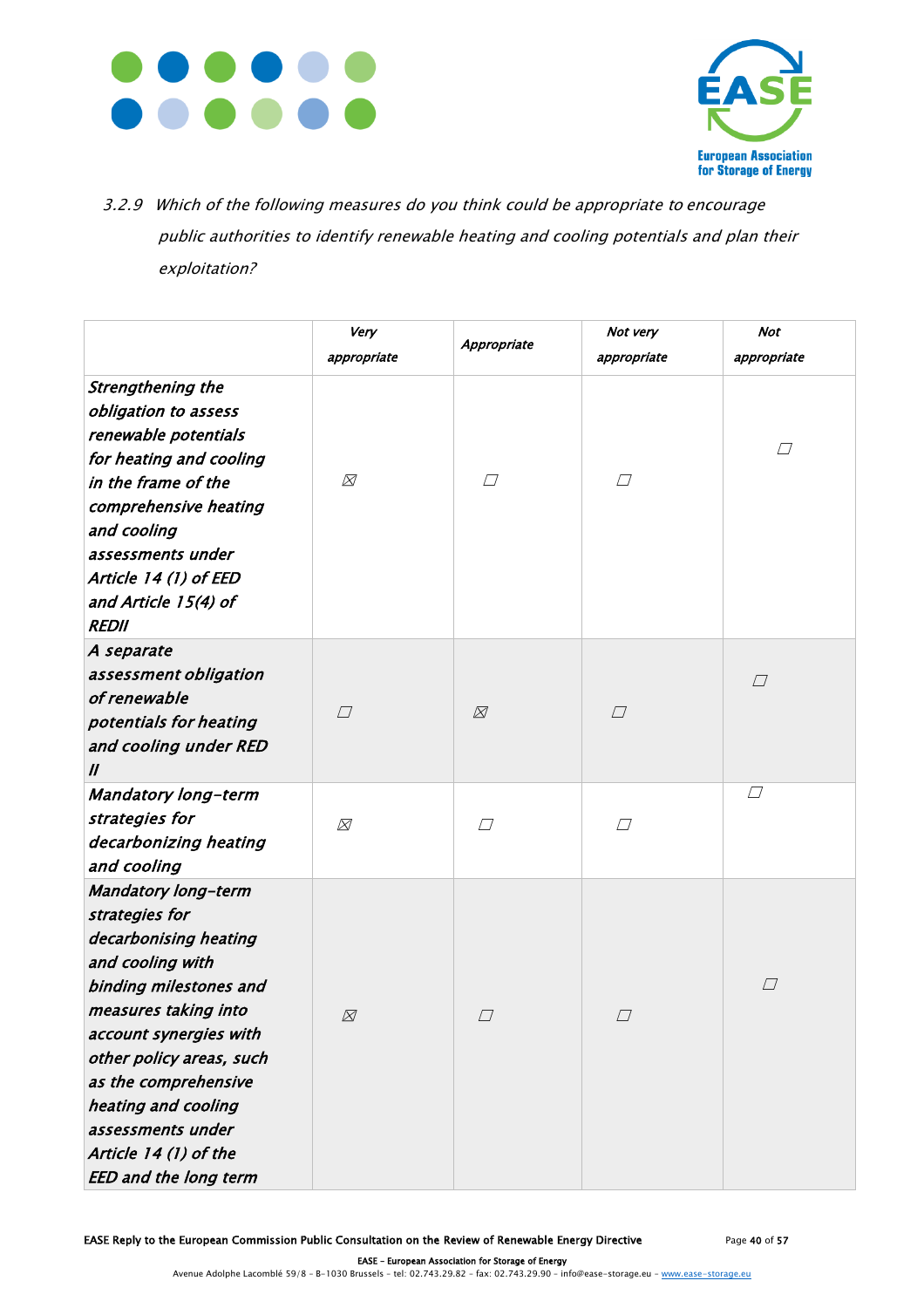



| building renovation      |  |  |
|--------------------------|--|--|
| strategies under Article |  |  |
| 2a of the directive      |  |  |
| amending the EPBD. (1)   |  |  |
| of the EED and the       |  |  |
| longterm building        |  |  |
| renovation strategies    |  |  |
| under Article 2a of the  |  |  |
| directive amending       |  |  |
| the EPBD.                |  |  |

#### Others? Please explain

3000 character(s) maximum

### a. RENEWABLES IN DISTRICT HEATING AND COOLING

Efficient district heating and cooling can play an important role in mainstreaming renewable energy in heating and cooling. Under REDII Member States must endeavour to increase the share of renewable energy in district heating and cooling by an indicative 1 percent point per year up to 2030. Alternatively, Member States must ensure, subject to limited exceptions, that third party suppliers can connect and sell renewable energy and waste heat or cold to district energy networks. The 1 ppt target of annual average increase in renewables can be fulfilled by waste heat and cold in district heating networks (waste heat flexibility).

### 3.3.1 Should the current indicative target of 1 ppt annual average increase of renewable energy in district heating and cooling set for the period of 2021- 2030 become a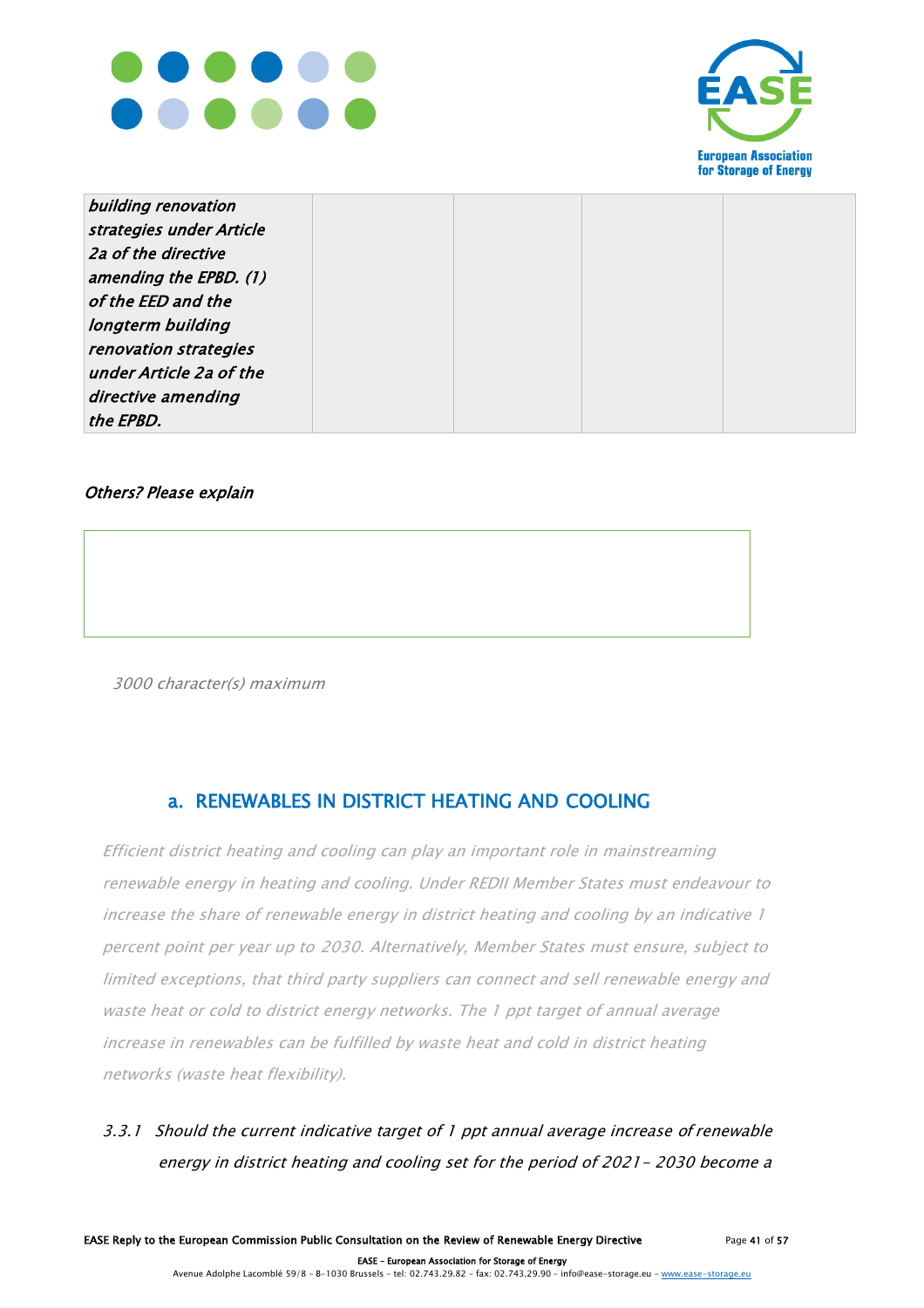



binding target?

☐ Yes

☒ No

3.3.2 Should the level of the current indicative target of 1 ppt annual average increase of renewable energy in district heating and cooling be increased?

☒ Yes

☐ No

Please explain by how much

601character(s) maximum

3.3.3 How would you rank the appropriateness of the following measures in encouraging the use of waste heat and cold by district heating and cooling networks?

|                                        | Very<br>appropriate | Appropriate | Not very<br>appropriate | Not<br>appropriate |
|----------------------------------------|---------------------|-------------|-------------------------|--------------------|
| <b>Obligation for district heating</b> |                     |             |                         |                    |
| and cooling network operators          |                     |             |                         |                    |
| to connect waste heat and cold         | ⊠                   |             |                         |                    |
| suppliers                              |                     |             |                         |                    |
| <b>Obligation for industrial and</b>   |                     |             |                         |                    |
| service sector companies (e.g.         |                     |             |                         |                    |
| data centres) producing                |                     |             |                         |                    |
| significant waste heat and cold        |                     |             | $\Box$                  | $\sqrt{}$          |
| to make available their waste          |                     | ⊠           |                         |                    |
| heat and cold to district              |                     |             |                         |                    |
| heating and cooling companies          |                     |             |                         |                    |
| <b>Requirement for the relevant</b>    |                     |             |                         |                    |
| competent authorities to               |                     |             |                         |                    |
| encourage cooperation                  |                     | ⊠           |                         |                    |
| between industrial and                 |                     |             |                         |                    |
| service sector companies               |                     |             |                         |                    |

EASE Reply to the European Commission Public Consultation on the Review of Renewable Energy Directive Page 42 of 57

 EASE – European Association for Storage of Energy Avenue Adolphe Lacomblé 59/8 – B-1030 Brussels – tel: 02.743.29.82 – fax: 02.743.29.90 – inf[o@ease-storage.eu](mailto:info@ease-storage.eu) – [www.ease-storage.eu](http://www.ease-storage.eu/)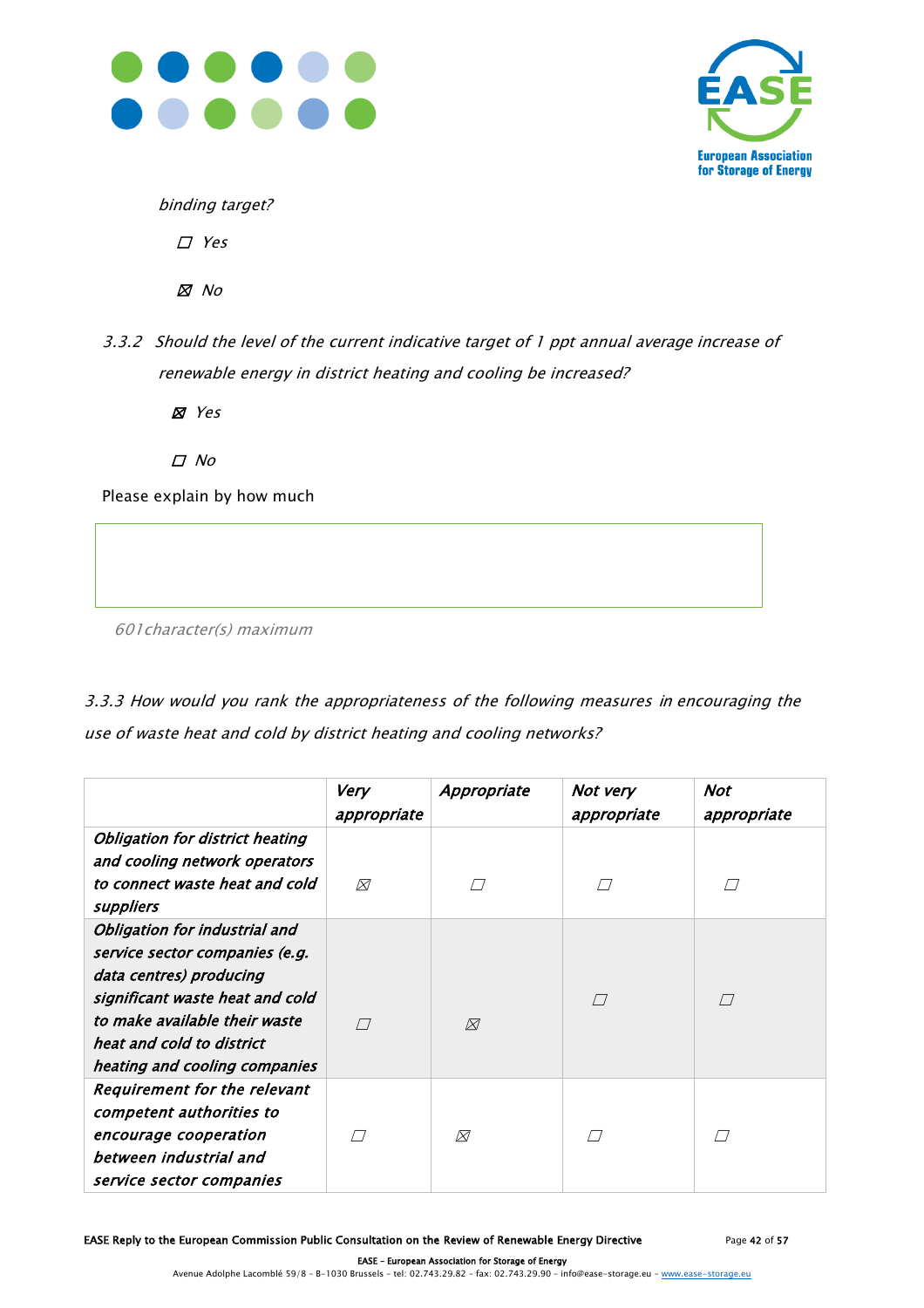



| <b>Requirement for the relevant</b><br>competent authorities to<br>prepare the necessary plans<br>(heat plans, energy plans,<br>energy infrastructures plans,<br>spatial plans, etc.), policies or<br>regulations enabling the<br>feeding of waste heat and cold<br>into district networks | ⊠ |  |  |
|--------------------------------------------------------------------------------------------------------------------------------------------------------------------------------------------------------------------------------------------------------------------------------------------|---|--|--|
| Specific target for waste heat<br>and cold use                                                                                                                                                                                                                                             | ⊠ |  |  |

#### Others? Please explain

3000 character(s) maximum Thermal storage can play a key role in large scale district heating and cooling networks and industrial applications (e.g. heat storage and heat pumps combined for applications in the food industry), but also at a smaller scale for commercial buildings and household dwellings.

3.3.4 Do you consider that third party access to district heating networks by renewable heat suppliers should be strengthened?

☒ Yes

☐ No

Please explain your reply

3000character(s) maximum

EASE Reply to the European Commission Public Consultation on the Review of Renewable Energy Directive Page 43 of 57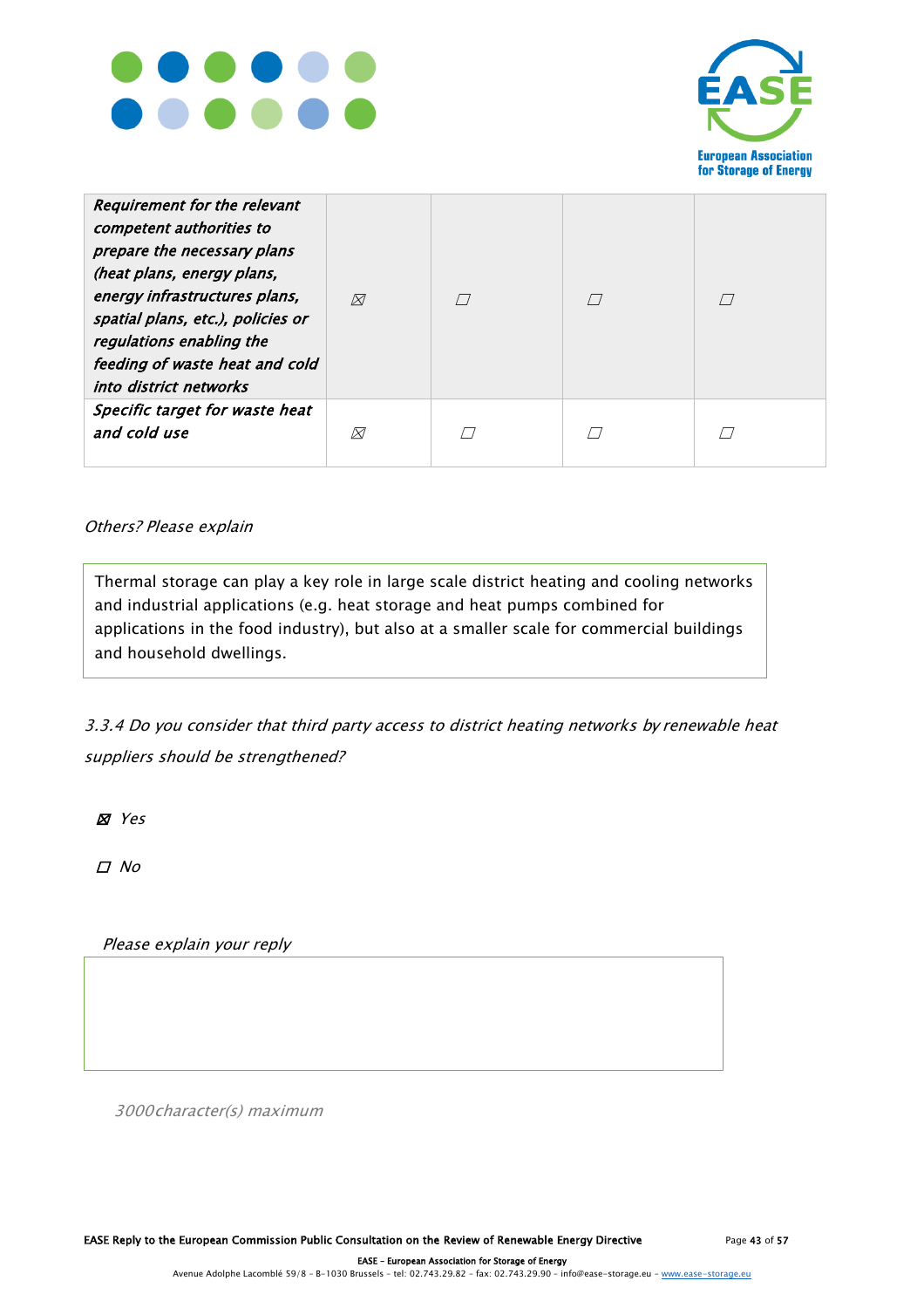



3.3.5 Which of the following measures do you think would be appropriate in strengthening the rights of consumers in district heating and cooling networks?

|                                            | Very          | Appropriate | Not very    | <b>Not</b>  |
|--------------------------------------------|---------------|-------------|-------------|-------------|
|                                            | appropriate   |             | appropriate | appropriate |
| <b>Improve information</b>                 |               |             |             |             |
| to consumers on the                        |               |             |             |             |
| energy performance                         | $\varnothing$ | $\Box$      | $\Box$      | $\Box$      |
| and renewable shares                       |               |             |             |             |
| of district heating and                    |               |             |             |             |
| cooling, including to                      |               |             |             |             |
| low-income and                             |               |             |             |             |
| vulnerable consumers.                      |               |             |             |             |
| Increased                                  |               |             |             |             |
| transparency of heat                       |               |             |             |             |
| and cold supply prices                     | ⊠             | $\Box$      | $\Box$      | $\Box$      |
| to consumers and                           |               |             |             |             |
| their components (e.g.                     |               |             |             |             |
| energy and, network                        |               |             |             |             |
| costs, taxes, levies)                      |               |             |             |             |
| Strengthen                                 |               |             |             |             |
| disconnection [1] rules                    | ⊠             | $\Box$      | $\Box$      | $\Box$      |
| for consumers                              |               |             |             |             |
| Make it easier for                         |               |             |             |             |
| consumers to switch to                     |               |             |             |             |
| renewable supplies<br>within a network via |               |             |             |             |
| either a single buyer                      | $\boxtimes$   | $\Box$      | $\Box$      | $\Box$      |
| model or third party                       |               |             |             |             |
| access or guarantees of                    |               |             |             |             |
| origin                                     |               |             |             |             |
| Make it possible for                       |               |             |             |             |
| consumers to feed                          |               |             |             |             |
| renewable heat or                          | Ø             | П           | $\sqrt{}$   | $\Box$      |
| waste heat and cold                        |               |             |             |             |
| into the network                           |               |             |             |             |
| (prosumer rights)                          |               |             |             |             |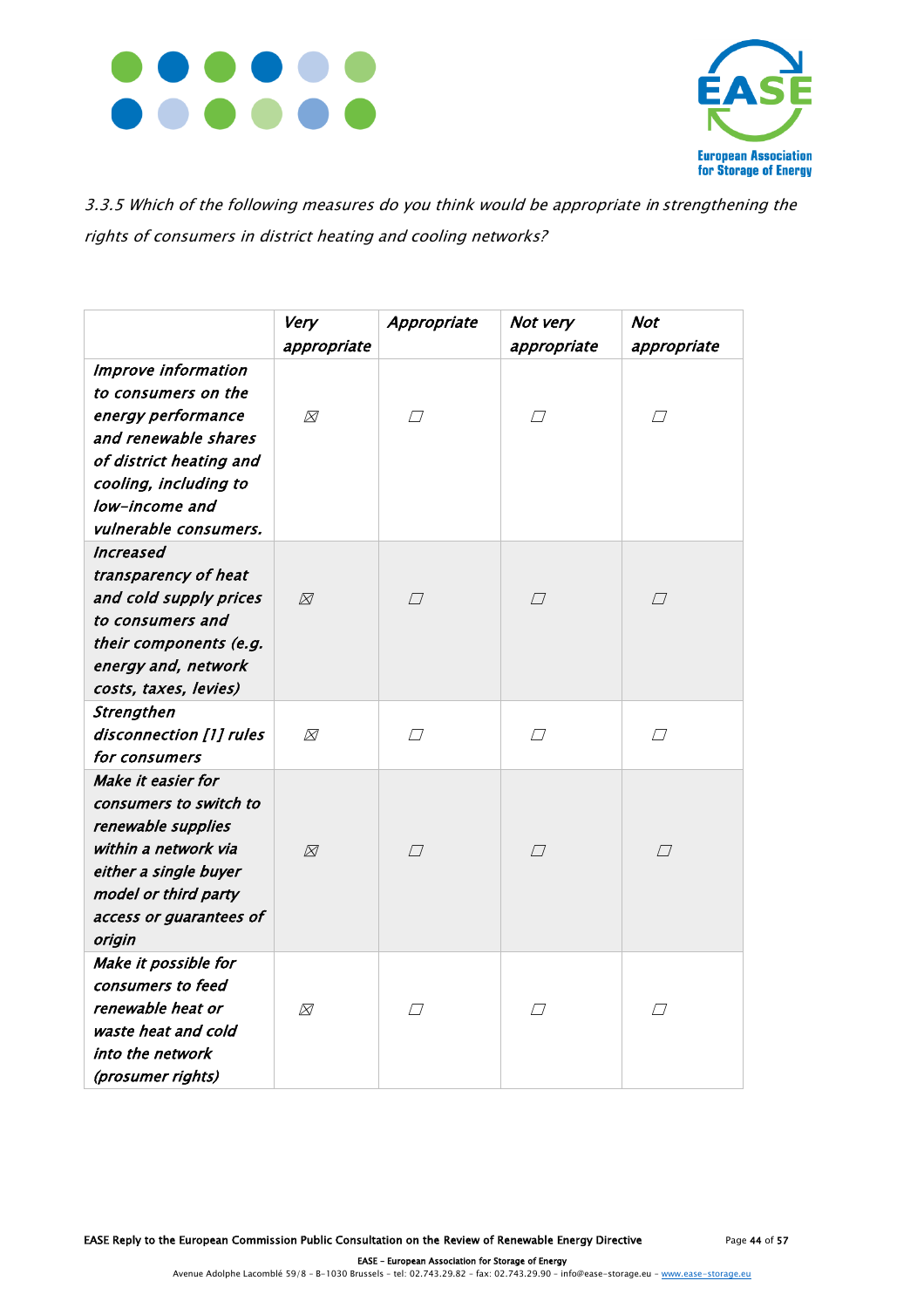



1] RED II allows customers to disconnect from those district heating or cooling systems that are not efficient or do not become efficient by 31 December 2025, in order to produce heating or cooling from renewable sources themselves.

Other? Please specify and/or explain your choice of the previous questions.

3000character(s) maximum

3.3.6 How appropriate do you think the following measures are in making district heating and cooling systems be better integrated within the overall energy system?

|                                                                                                                                                                         | <b>Very</b><br>appropriate | Appropriate | Not very<br>appropriate | Not<br>appropriate |
|-------------------------------------------------------------------------------------------------------------------------------------------------------------------------|----------------------------|-------------|-------------------------|--------------------|
| <b>Better coordination with</b><br>electricity and gas TSOs and<br>DSOs to plan network<br>investment and integrate<br>flexibility to maximise<br>renewable integration | ⊠                          |             |                         |                    |
| <b>Removing barriers to</b><br>renewable thermal energy<br>storage                                                                                                      | ⊠                          |             |                         |                    |
| Promotion of the use of<br>flexible renewable generation<br>capacities (e.g. heat pumps,<br>cogeneration, power to heat)                                                | ⊠                          |             |                         |                    |
| <b>Better integration of district</b><br>heating and cooling systems in<br>EU, national and local energy<br>infrastructure planning                                     | ⊠                          |             |                         |                    |

EASE Reply to the European Commission Public Consultation on the Review of Renewable Energy Directive Page 45 of 57

 EASE – European Association for Storage of Energy Avenue Adolphe Lacomblé 59/8 – B-1030 Brussels – tel: 02.743.29.82 – fax: 02.743.29.90 – inf[o@ease-storage.eu](mailto:info@ease-storage.eu) – [www.ease-storage.eu](http://www.ease-storage.eu/)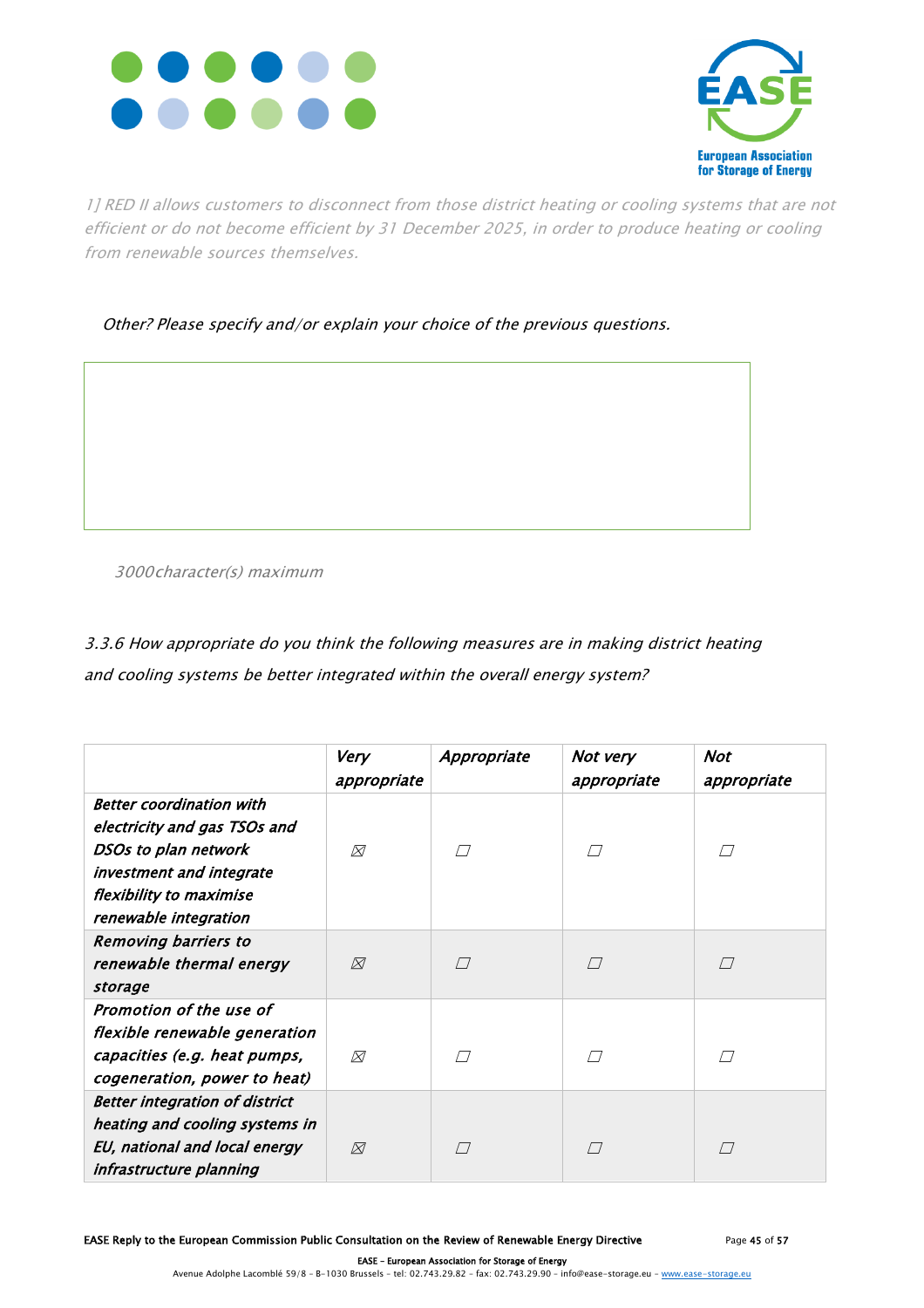



| <b>Better integration of variable</b> |           |  |  |
|---------------------------------------|-----------|--|--|
| renewable electricity and heat        | $\bowtie$ |  |  |
| in urban planning                     |           |  |  |

### 3.4 RENEWABLE ENERGY IN BUILDINGS

Buildings account for 40% of energy use in the EU, and heating and cooling is responsible for around 50- 80% of that energy consumption. Three quarters of heating and cooling in buildings is still supplied from fossil fuels. The EU building stock should be carbon-neutral by 2050. The Renovation Wave initiative aims to address the current low renovation rates across the EU and accelerate the transformation of the EU building stock into a highly energy efficient and decarbonised building stock by 2050. Contributing in this perspective, REDII requires Member States to introduce measures in their building regulations and codes to increase the share of energy from renewable sources in the building sector but does not set any particular target or level for this. On average the percentage use of renewables in buildings is 23.5%.

- 3.4.1 Do you think that Member States should require a minimum percentage of renewable energy in the energy use of new buildings or buildings subject to major renovation?
	- ☐ Yes  $\square$  Yes, only for new buildings  $\Box$  Yes, only for buildings subject to major renovation  $\n *No*\n$
- 3.4.2 If yes, what minimum percentage of energy consumed by a building do you think must come from renewable sources?
	- ☐ 10%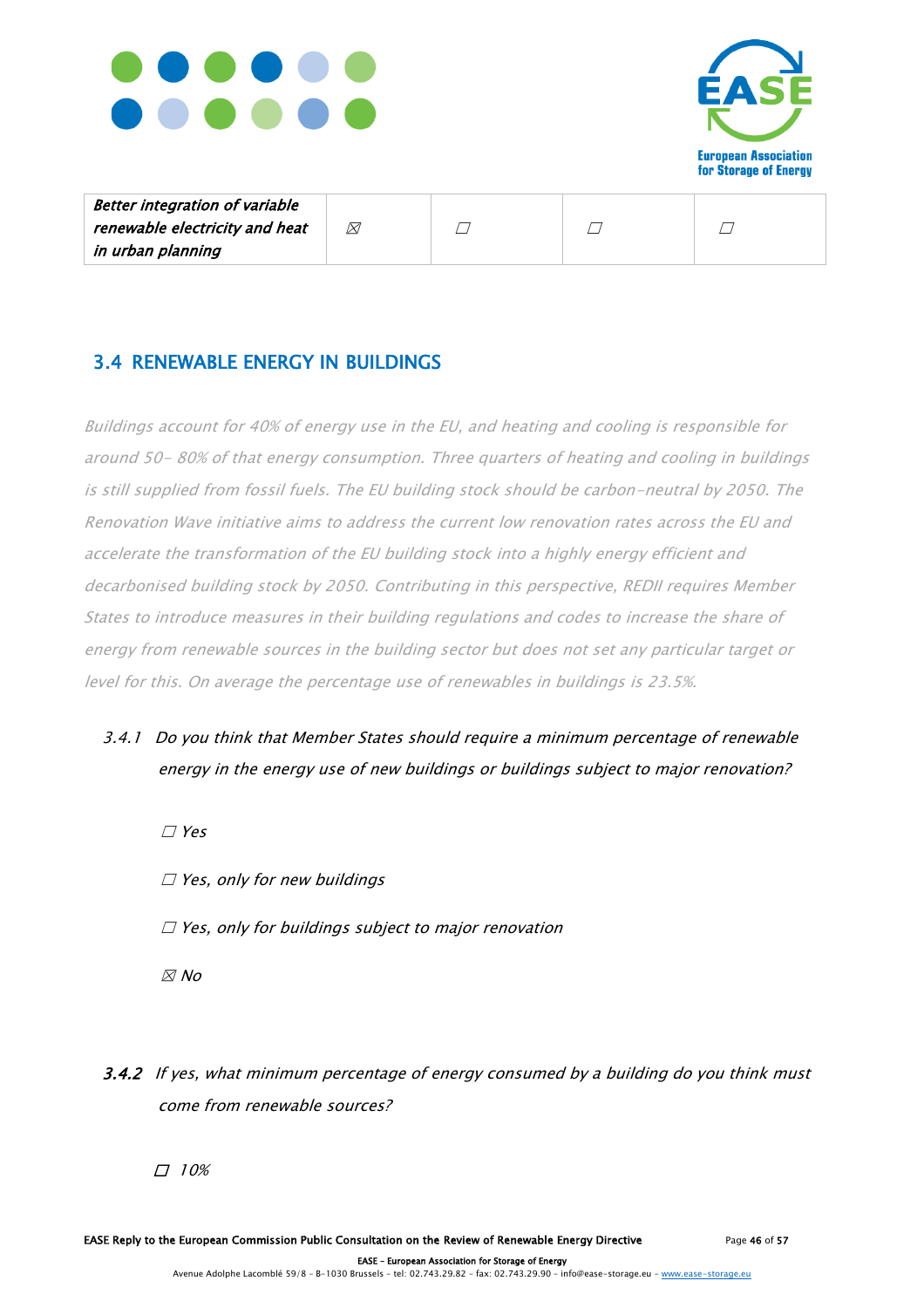



☐ 20%

☐ 30%

- ☐ 40%
- ☐ 50%
- ☐ 100%
- ☐ Other

Please specify

Percentage requirements could be put in place, provided that a green / renewable certification system is put in place first to assess what is renewable and what is not. If this is established, a requirement could be imposed in line with the overall goals set for renewable usage in heating and cooling.

3000 character(s) maximum

3.4.3 How would you rank the following measures in terms of their appropriateness in ensuring that buildings' heating and cooling systems are increasingly based on renewable energy while fossil fuels are gradually phased out?

|                                                                                                                              | Very<br>appropriate | Appropriate | Not very<br>appropriate | Not<br>appropriate |
|------------------------------------------------------------------------------------------------------------------------------|---------------------|-------------|-------------------------|--------------------|
| Set minimum renewable<br>energy levels (see 3.4.1)<br>in REDII and ensure<br>conformity in building<br>regulations and codes | Ø                   |             |                         |                    |
| Simplify permitting and<br>administrative procedures<br>for the integration of<br>renewable energy<br>solutions in buildings | $\boxtimes$         |             |                         |                    |

EASE Reply to the European Commission Public Consultation on the Review of Renewable Energy Directive Page 47 of 57

 EASE – European Association for Storage of Energy Avenue Adolphe Lacomblé 59/8 – B-1030 Brussels – tel: 02.743.29.82 – fax: 02.743.29.90 – inf[o@ease-storage.eu](mailto:info@ease-storage.eu) – [www.ease-storage.eu](http://www.ease-storage.eu/)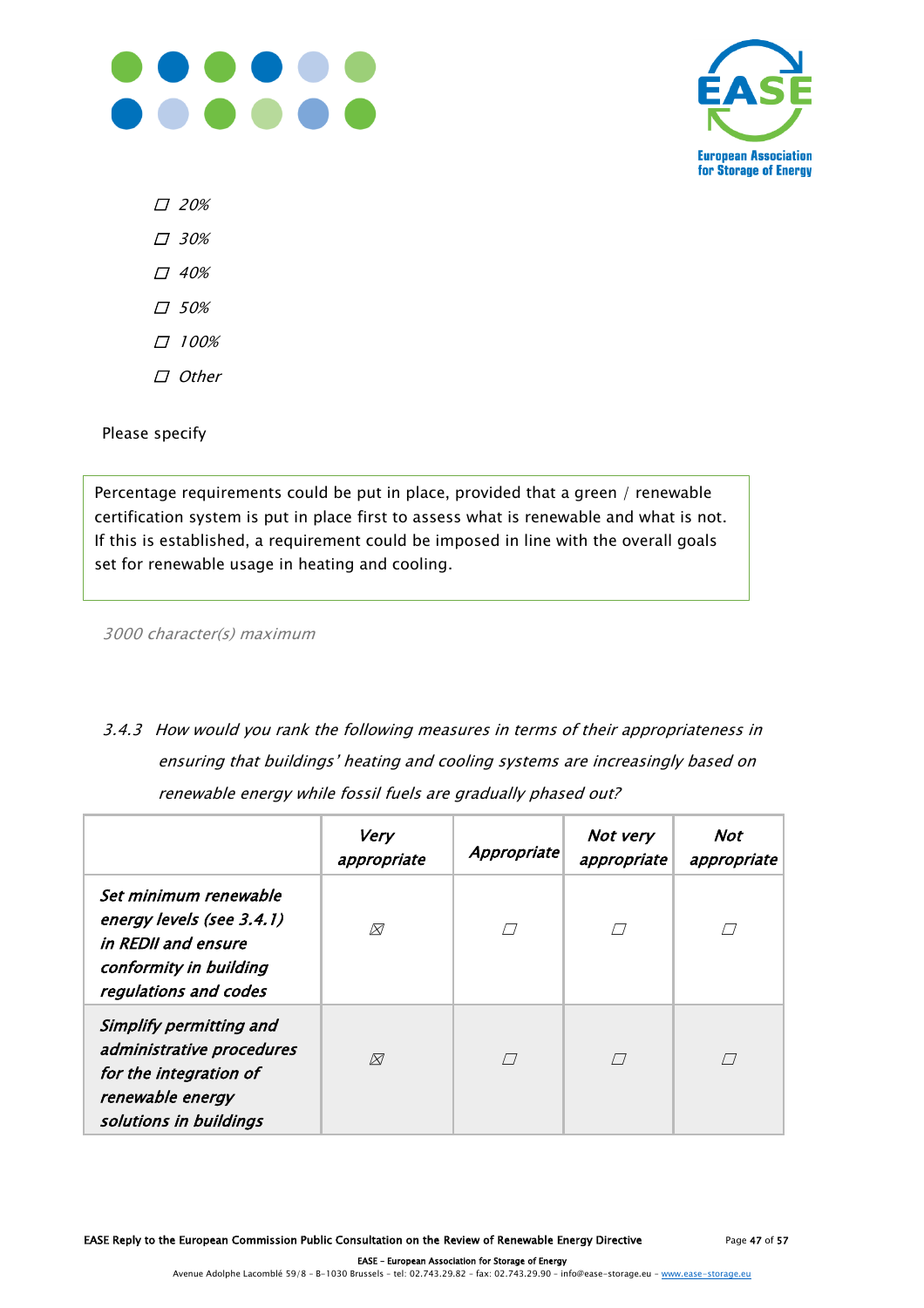



| Set minimum renewable<br>energy shares for heating<br>and cooling in national<br>building stocks                                                                                                               |             | П             | П         | ⊠           |
|----------------------------------------------------------------------------------------------------------------------------------------------------------------------------------------------------------------|-------------|---------------|-----------|-------------|
| Set specific renewable<br>energy requirements at<br>district or<br>neighbourhood levels,<br>i.e. nearly zero-energy<br>districts.                                                                              |             | П             | $\Box$    | $\boxtimes$ |
| <b>Extend REDII provisions</b><br>on self-consumption,<br>applicable to electricity, to<br>heating and cooling                                                                                                 | Ñ           | $^{\prime}$ / |           |             |
| <b>Strengthen consumer</b><br>information and<br>accessibility of measures<br>to deploy renewables in<br>buildings' heating and<br>cooling systems, in<br>particular in low-income<br>or vulnerable households | $\boxtimes$ | $\sqrt{}$     | $\sqrt{}$ | $\Box$      |

Please specify

Measures to support the deployment of energy storage behind-the-meter, both for residential and commercial & industrial buildings, should be considered to support renewable heating and cooling while optimising energy use and enhancing the flexibility potential of buildings for the system.

The measures to be appropriate must fulfill the following criteria:

- ✓ Energy efficiency first principle
- Any possible quota must be technologically neutral leaving the technology solutions to compete with each other
- Avoid any non-definitive or transitional measure that is not feasible to meet the 2050 target.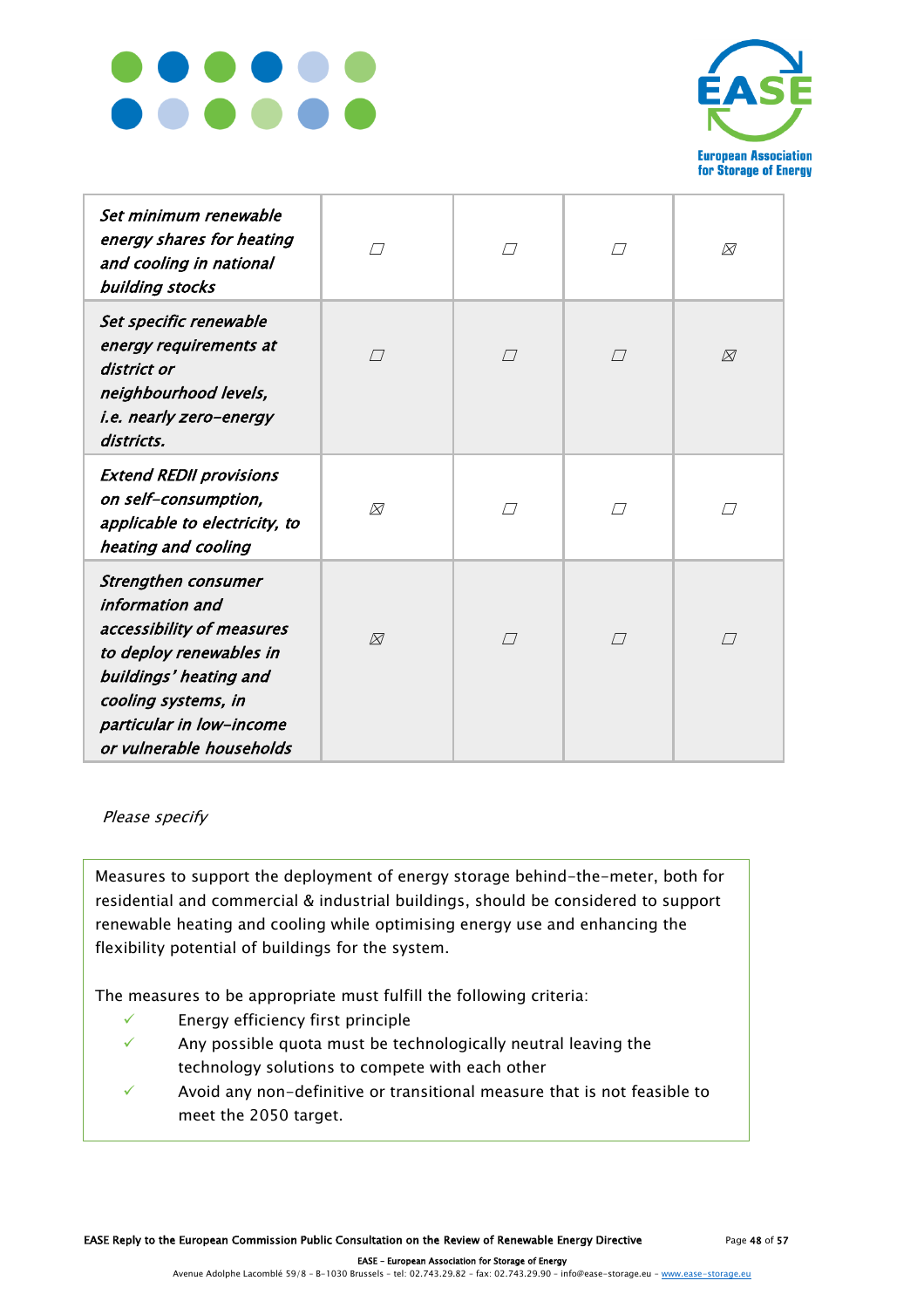



#### 3000 character(s) maximum

Heating systems in building are generally replaced when they break down, usually during winter when it is urgent, leading to suboptimal decisions favouring replacement with the same, generally fossil fuel appliance. A planned replacement of heating systems would enable consumers to make informed choices and prepare the installation of renewable and more efficient heating.

## 3.4.4 How would you rank the appropriateness of the following measures in improving the replacement of heating systems, in particular to encourage the replacement of fossil fuel appliances by renewable heating systems?

|                                                                                                                                                                                                                                                                                          | Very<br>appropriate | Appropriate | Not very<br>appropriate | <b>Not</b><br>appropriate |
|------------------------------------------------------------------------------------------------------------------------------------------------------------------------------------------------------------------------------------------------------------------------------------------|---------------------|-------------|-------------------------|---------------------------|
| <b>Heating system replacements</b><br>should be coordinated with<br>and be part of building<br>renovation whenever there is<br>major renovation of a building<br>or at other trigger points in the<br>life-cycle of a building for<br>carrying out energy efficiency<br>renovations [1]. | $\boxtimes$         | П           | //                      |                           |
| <b>Building renovation</b><br>programmes (at national,<br>municipal and district levels)<br>should specifically support the<br>modernisation of heating<br>systems by their replacement<br>with renewable technologies                                                                   | $\varnothing$       | $\sqrt{}$   | П                       | $\Box$                    |
| <b>Energy Performance</b><br><b>Certificates and heating</b><br>system inspections should<br>indicate recommended dates,<br>steps and possible options<br>for renewable heating<br>systems                                                                                               | ⊠                   | $\sqrt{}$   | $\sqrt{}$               |                           |
| <b>National building renovation</b><br>strategies should specifically                                                                                                                                                                                                                    | $\varnothing$       |             |                         |                           |

 EASE – European Association for Storage of Energy Avenue Adolphe Lacomblé 59/8 – B-1030 Brussels – tel: 02.743.29.82 – fax: 02.743.29.90 – inf[o@ease-storage.eu](mailto:info@ease-storage.eu) – [www.ease-storage.eu](http://www.ease-storage.eu/)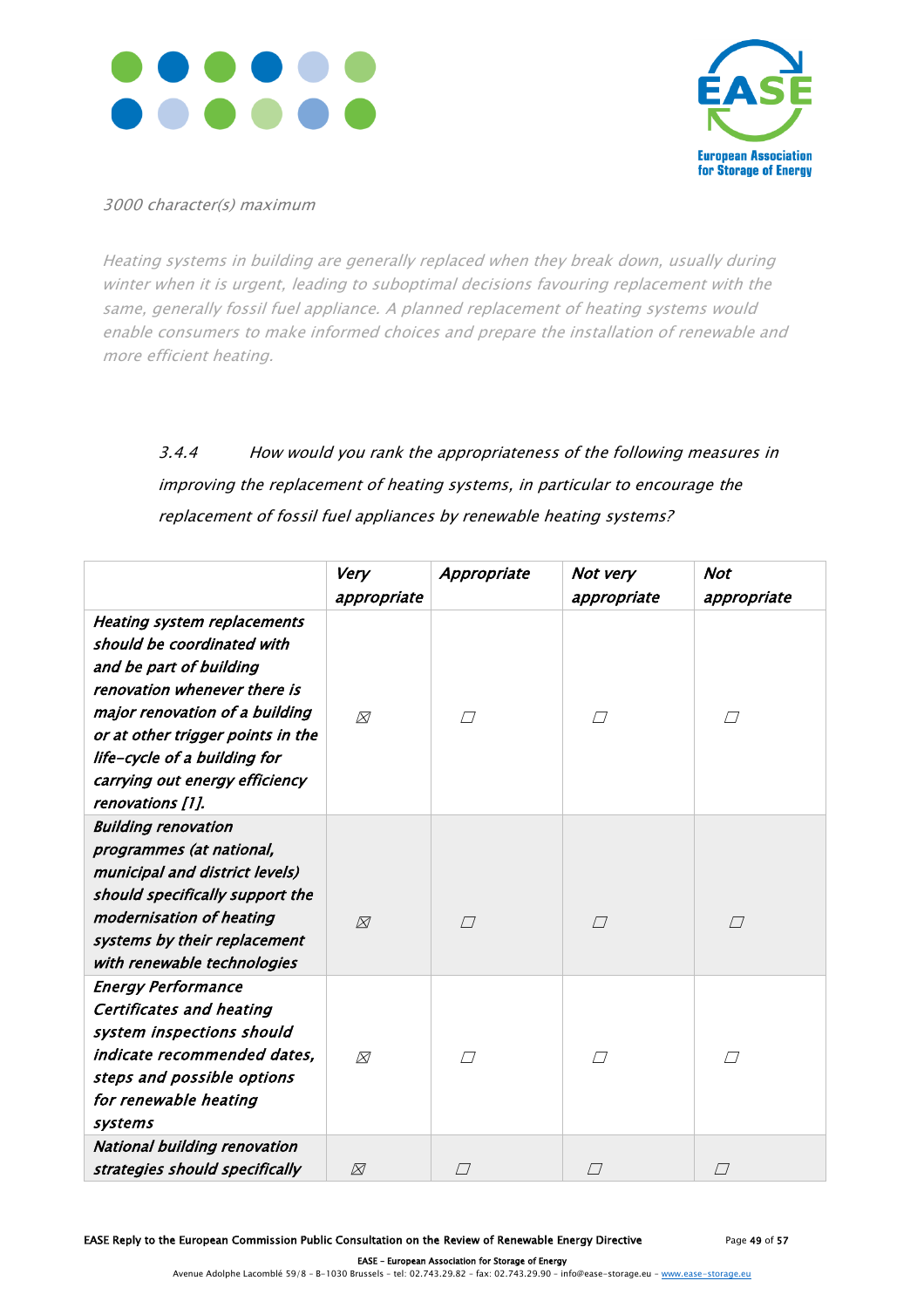



| address the transition from<br>fossil fuel to renewable and<br>climate neutral heating with<br>related investment plans                                                                                                                         |             |        |           |           |
|-------------------------------------------------------------------------------------------------------------------------------------------------------------------------------------------------------------------------------------------------|-------------|--------|-----------|-----------|
| <b>Fossil fuel heating systems</b><br>replacement with renewable<br>and other climate neutral ones<br>(like waste heat) should be<br>part of neighbourhood and<br>district approaches to building<br>renovation and urban renewal<br>programmes | ⊠           | П      | / /       | П         |
| Information campaigns should<br>also target heating system<br>replacement programmes with<br>appropriate advice and<br>information, including<br>regarding financing and public<br>support opportunities and<br>solutions                       | $\boxtimes$ | $\Box$ | $\sqrt{}$ |           |
| Digitalization should give early<br>warnings on the need for<br>repair/maintenance                                                                                                                                                              | / /         | ⊠      |           | $\sqrt{}$ |

1] A trigger point could be: a transaction (e.g. the sale, rental or lease of a building, its refinancing, or a change in its use) a renovation (e.g. an already planned wider non-energyrelated renovation).

#### Others? Please specify

Establish emission and pollution standards (CO2, NOx, PM…) for all heating & cooling systems and set a timeline to restrict inefficient and polluting equipment. From 2025 all new equipment must be zero pollutant and CO2 free.

3000 character(s) maximum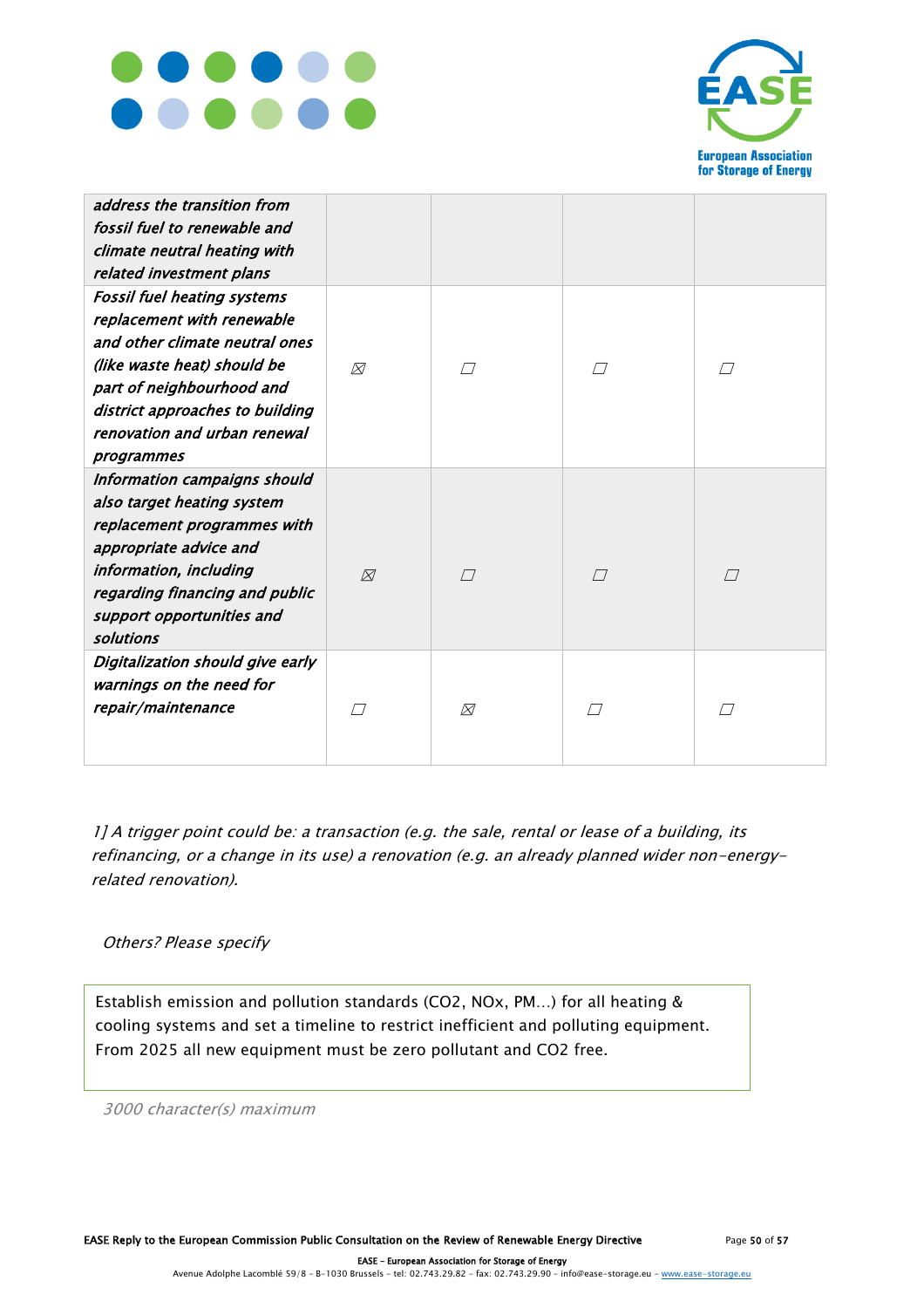



### 3.5 RENEWABLE ENERGY USE IN INDUSTRY

Industry is a big energy user being responsible for 25% of the final energy consumption. However currently there are no specific provisions or targets related to the use of renewable energy for the sector. The Commission's Energy System Integration Strategy and Hydrogen Strategy have however identified industry as an economic sector where rapid progress is required to increase the use of renewable energy, be it through direct use of renewable heat, through electrification, or through the use of renewable and low carbon fuels to replace fossil fuels as feedstock and fuel.

### 3.5.1 Do you think there should be an obligation on industry or certain industrial sectors to use a minimum amount of renewable energy?

| $\Box$ Yes, on industry in general      |
|-----------------------------------------|
| $\Box$ Yes, but for specific industries |
| only                                    |
| ⊠ No                                    |

Please indicate which ones

Setting a minimum target for renewables in the industry would not decarbonise this sector (unless such target is very high, thus forcing a major refurbishment of e.g. production processes).

Any transitional alternative that has a lock-in effect and that does not provide a solution to 2050 must not be considered (see the sustainability criterion described in Q3.4.2).

The industry must be given structural solutions that contribute to decarbonising the sectors efficiently, gradually and definitively – i.e. for the sake of achieving the Green Deal's longer-term goals, adopting now "quality" solutions becomes even more important than setting progressive "quantity" ambitions.

3000 character(s) maximum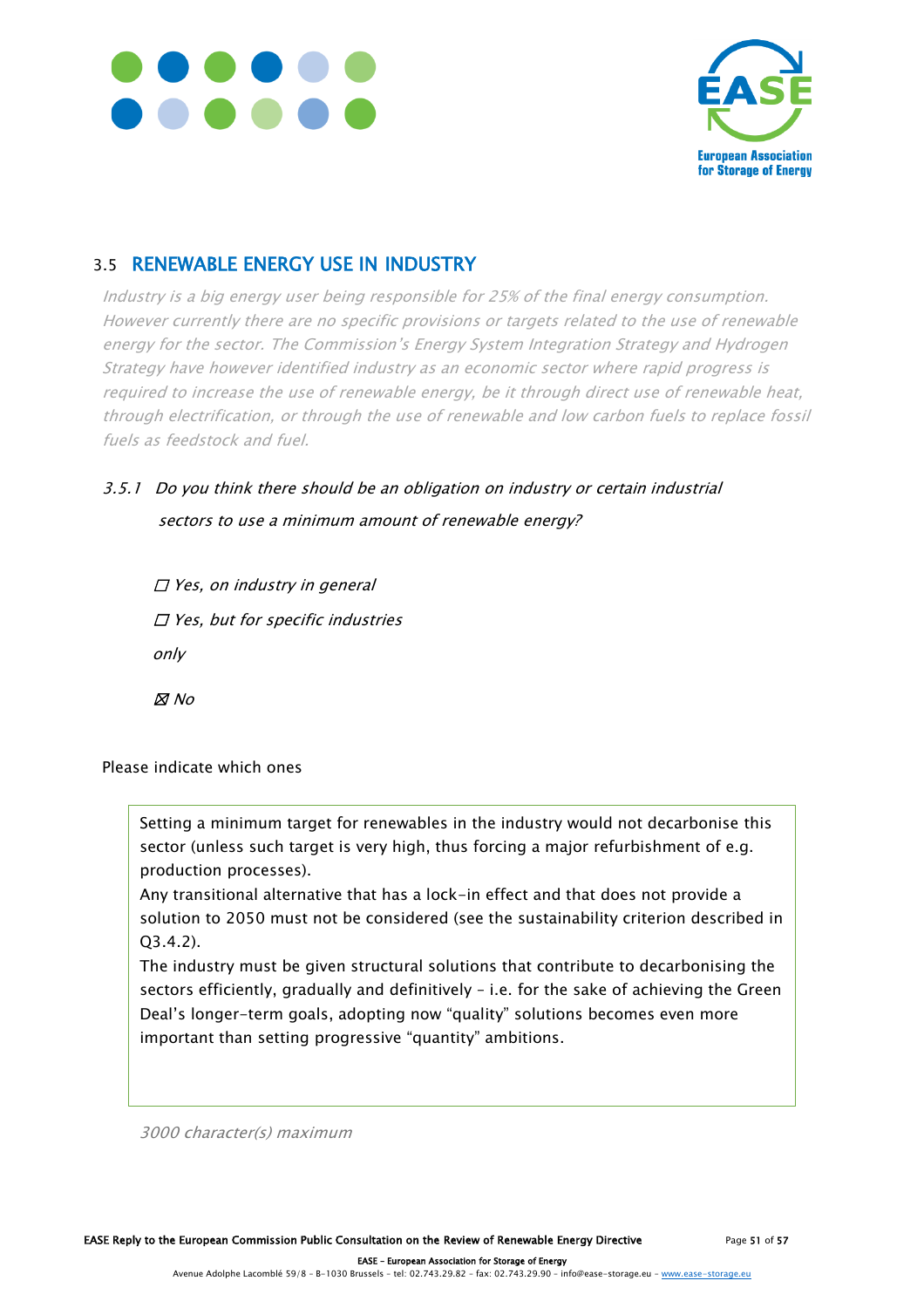



### 3.5.2 How would you rank the appropriateness of the following additional measures to encourage the use of renewable energy in industry?

|                                                   | Very<br>appropriate | Appropriate | Not very<br>appropriate | <b>Not</b><br>appropriate |
|---------------------------------------------------|---------------------|-------------|-------------------------|---------------------------|
| Creation of renewables-                           |                     |             |                         |                           |
| based industrial                                  | ⊠                   | $\Box$      | $\Box$                  | $\varpi$                  |
| parks/clusters                                    |                     |             |                         |                           |
| Technical support,                                |                     |             |                         |                           |
| including training and                            |                     |             |                         |                           |
| skills development, for                           | $\boxtimes$         | $\Box$      | $\Box$                  | $\Box$                    |
| uptake and integration of                         |                     |             |                         |                           |
| renewables in small- and                          |                     |             |                         |                           |
| medium-size enterprises                           |                     |             |                         |                           |
| <b>Specific innovation</b>                        |                     |             |                         |                           |
| programmes to develop<br>renewables- and          |                     |             |                         |                           |
|                                                   | 风                   | $\Box$      | Π                       | $\Box$                    |
| electricity based                                 |                     |             |                         |                           |
| production processes                              |                     |             |                         |                           |
| <b>Energy audits required</b><br>under the Energy |                     |             |                         |                           |
| <b>Efficiency Directive</b>                       | $\sqrt{}$           |             |                         |                           |
| should cover renewable                            |                     | $\boxtimes$ | $\Box$                  | $\sqrt{}$                 |
| energy used by the                                |                     |             |                         |                           |
| enterprise                                        |                     |             |                         |                           |
| Simplified permitting and                         |                     |             |                         |                           |
| administrative support for                        |                     |             |                         |                           |
| corporate sourcing of                             |                     |             |                         |                           |
| renewables, including for                         |                     |             |                         |                           |
| on-site and near- site                            | ⊠                   | $\Box$      | $\Box$                  | $\Box$                    |
| generation as well as                             |                     |             |                         |                           |
| corporate renewable                               |                     |             |                         |                           |
| power purchase                                    |                     |             |                         |                           |
| agreements                                        |                     |             |                         |                           |
| <b>Contracts for difference</b>                   |                     |             |                         |                           |
| for zero-carbon                                   | $\Box$              | ⊠           | $\vartriangle$          | $\varpi$                  |
| products and services                             |                     |             |                         |                           |
|                                                   |                     |             |                         |                           |

EASE Reply to the European Commission Public Consultation on the Review of Renewable Energy Directive Page 52 of 57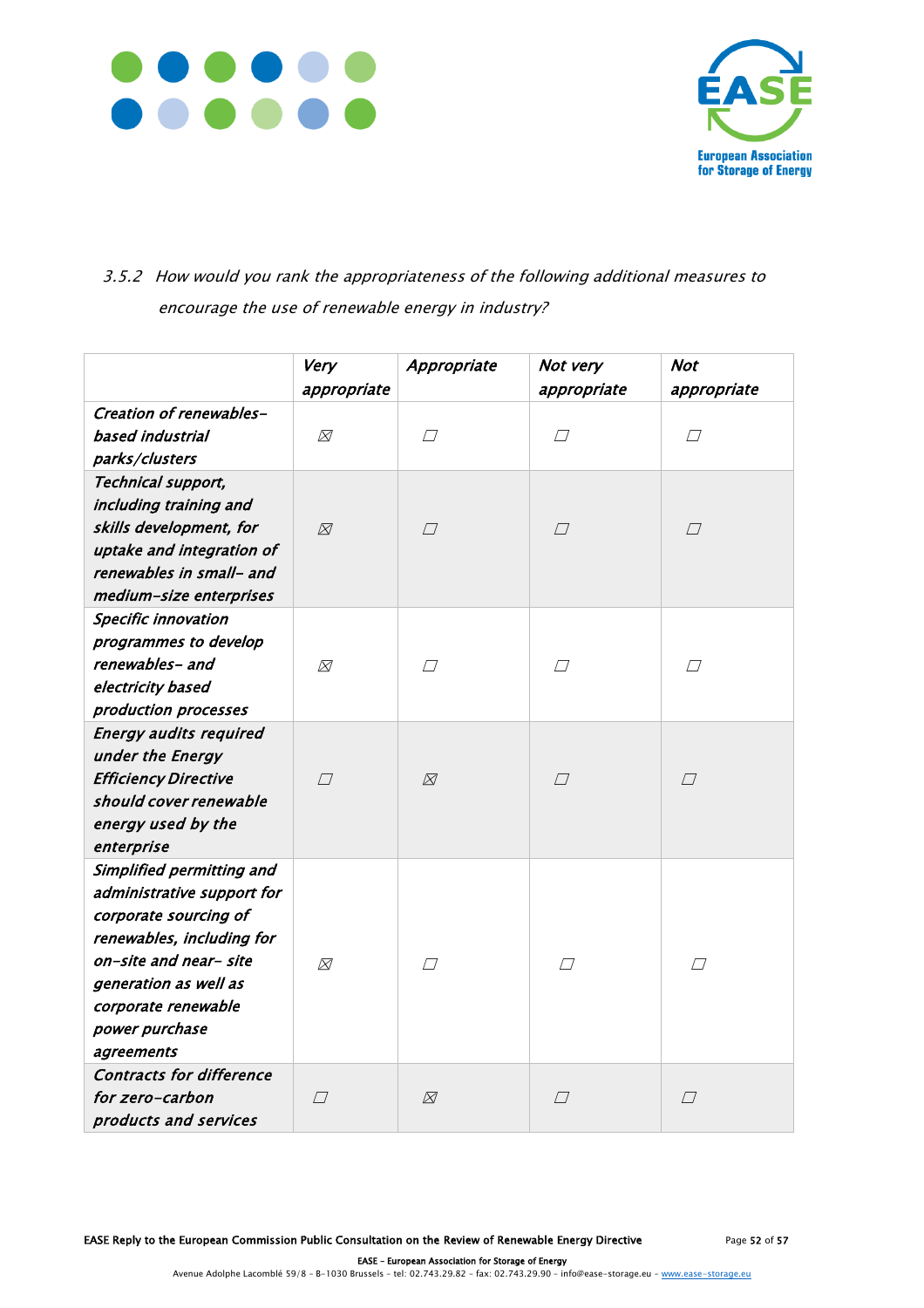



Others? Please specify

Direct electrification must be complemented by indirect electrification (P2X technologies) to decarbonise hard-to-abate sectors – different sectors require different solutions. Regarding indirect electrification in the context of Industry, the EU itself acknowledged energy storage and hydrogen's potential in its 2050 Longterm Decarbonisation Strategy. An electrolyser, powered by renewable electricity, will in the near future produce hydrogen that will then be incorporated into the conventional fuel production process. Renewable and low-carbon hydrogen could also be used in other projects to replace natural gas and other fossil fuels to produce high-grade heat (>650°C) via hydrogen combustion in hydrogen-specific burners, in e.g. cement and iron production. The EU should consider looking into promoting a renewable and low-carbon hydrogen economy as a reality that will justify and allow private capital flow, accelerating the deployment of a strong EU electrolysis supply chain later to be extended to the rest of the hydrogen value chain.

3000 character(s) maximum

### 3.6 RENEWABLE ENERGY IN TRANSPORT

Under REDII, each Member State must set an obligation on fuel suppliers to ensure that renewable energy makes up at least 14%[1] of the energy used in that Member State in the transport sector. The achievement of the target is facilitated by several multipliers on energy content:

- a multiplier of 4 for renewable electricity consumed in road transport
- a multiplier of 1.5 for renewable electricity consumed in rail transport
- a multiplier of 1.2 for renewable fuels consumed in maritime and aviation transport
- a multiplier of 2 for advanced biofuels and biogas

The impact assessment accompanying the 2030 Climate Target Plan indicates that the share of renewable energy in transport would constitute around 24% in 2030, calculated according to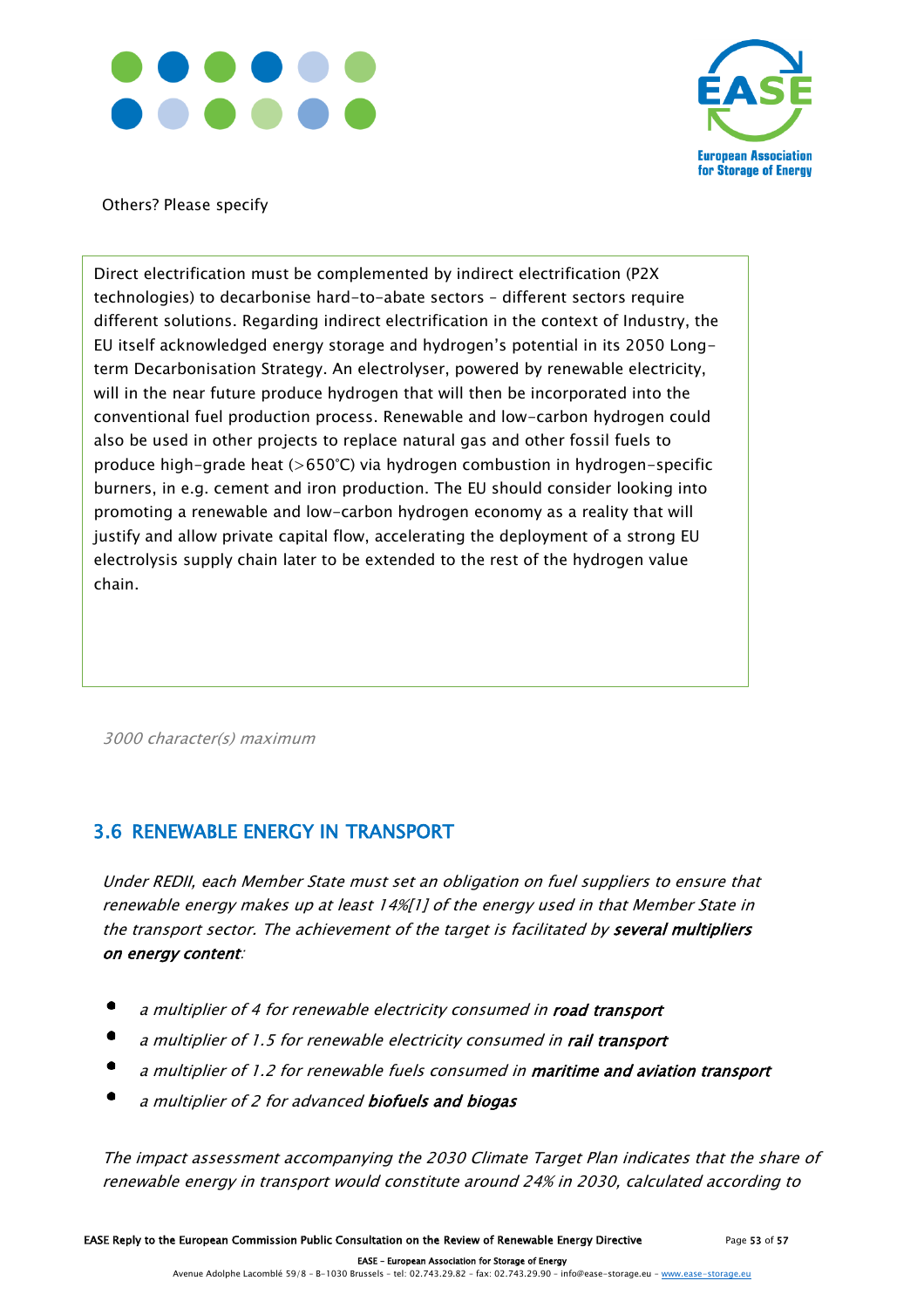



the methodology described above. Both the aviation and maritime sectors will need to scale up efforts to increase the use of sustainably produced renewable and low-carbon fuels. This will be assessed in greater detail in the context of the ReFuelEU Aviation and FuelEU Maritime initiatives.

[1] Member States have the right to lower their target if they set limitations on food and feedbased biofuels going beyond RED II

3.6.1 Do you think that the level of the renewable target in transport should be increased?

☐ Yes, but less ambitious than indicated in the 2030 Climate Target Plan

☒ Yes, as ambitious as indicated in the 2030 Climate Target Plan (24%)

☐ Yes, but more ambitious than indicated in the 2030 Climate Target Plan (for instance 24% without multipliers)

☐ No

Please explain your reply

There should be further recognition of energy storage as an enabler of renewable integration in transport and energy systems – and its role in interlinking them. Moreover, there is not sufficient focus on energy efficiency and optimisation. Regarding renewable penetration in the transport sector, in 2018, just 8% of EU's final energy consumption in transport came from renewable sources, far lower than the 32% in the electricity sector. Transport may currently be the sector that poses the greatest stumbling block to renewable objectives.

The impact of transport on health and air quality cannot be overstated. Despite improvements in fuel quality and vehicle efficiency, road transport remains a major cause of air pollution, causing 400,000 premature deaths per year in Europe. In contrast, the electricity sector has seen increased renewable penetration (32% in 2018) and will continue to do so, reaching its full decarbonisation by 2050. New emerging transport means, mainly BEVs and FCEVs, and synthetic fuels (which can be made based on methanised renewable hydrogen from power-to-gas-to-fuels processes) are key to decarbonise the transport sector and reduce air pollution. At the same time, direct and indirect electrification of transport will help achieve the Commission's Long Term Climate Strategy and Europe's emission reduction objectives, renewables objectives and energy efficiency objectives.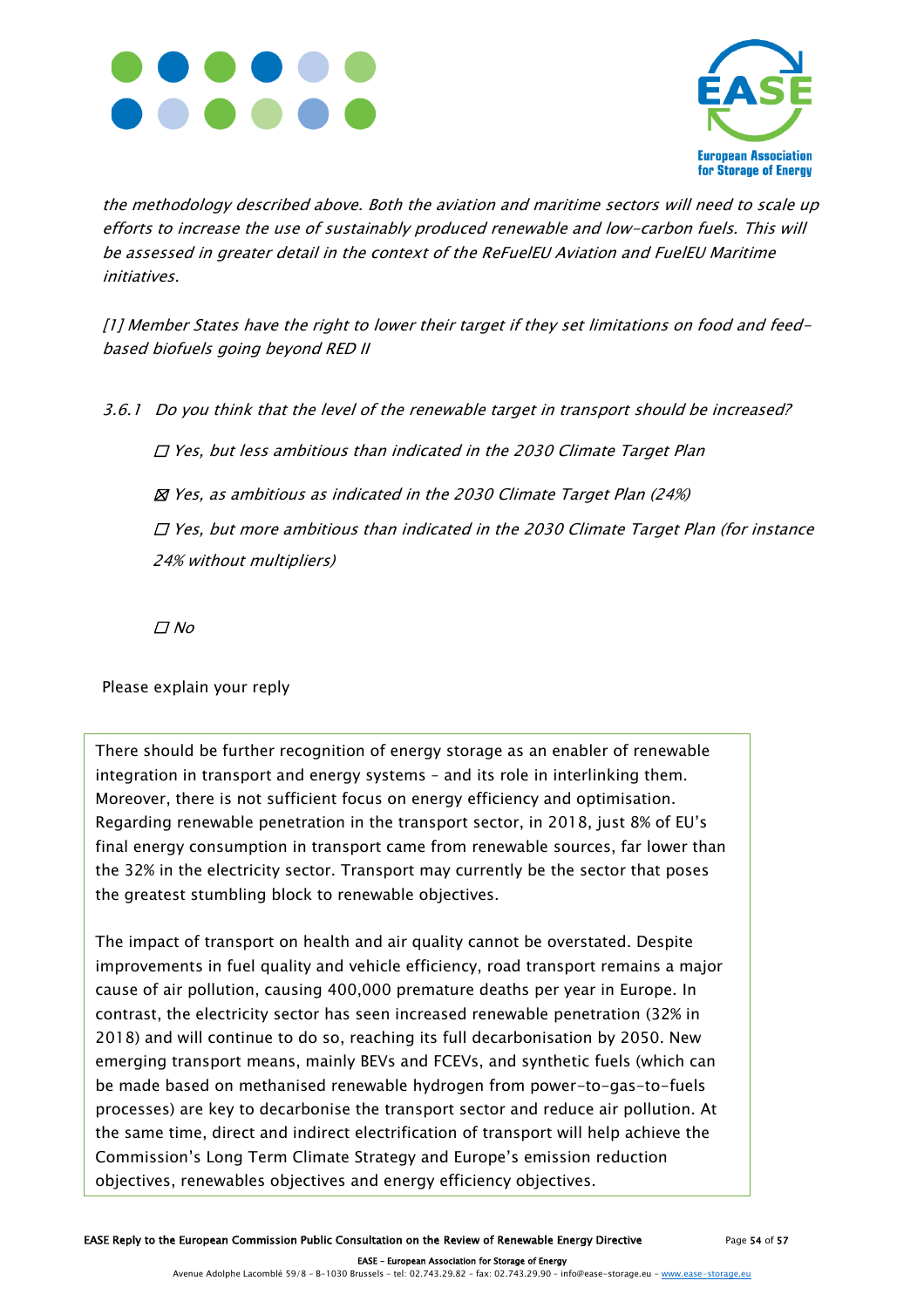



3000 character(s) maximum

3.6.2 Member States can count renewable electricity, sustainable biofuel and biogas, hydrogen produced from renewable electricity (except if such electricity comes from biomass) and recycled carbon fuels[1] towards the14% target in transport. Do you think Member States should also be able to count other low carbon fuels which have fewer emissions than fossil fuels, such as low carbon hydrogen?

☐ Yes

### ☒ No

[1] 'recycled carbon fuels' means liquid and gaseous fuels that are produced from liquid or solid waste streams of non-renewable origin which are not suitable for material recovery in accordance with Article 4 of Directive 2008/98/EC, or from waste processing gas and exhaust gas of non-renewable origin which are produced as an unavoidable and unintentional consequence of the production process in industrial installations

3.6.3 Do you think that some renewable and low carbon fuels should be specifically promoted in transport, beyond being part of the obligation on fuel suppliers?

☒ Yes

☐ No

3.6.4 If you answered 'yes' to the previous question, which of the following types of renewable and low carbon fuels do you think should be specifically promoted? (Multiple answers possible)

> ☐ Advanced biofuels and other fuels produced from biological wastes and residues

☒ Renewable hydrogen and renewable synthetic fuels

☐ Low-carbon hydrogen and low carbon synthetic fuels (including through applying CCS techniques)

☒ Renewable electricity

☐ Recycled carbon fuels

☐ Other

EASE Reply to the European Commission Public Consultation on the Review of Renewable Energy Directive Page 55 of 57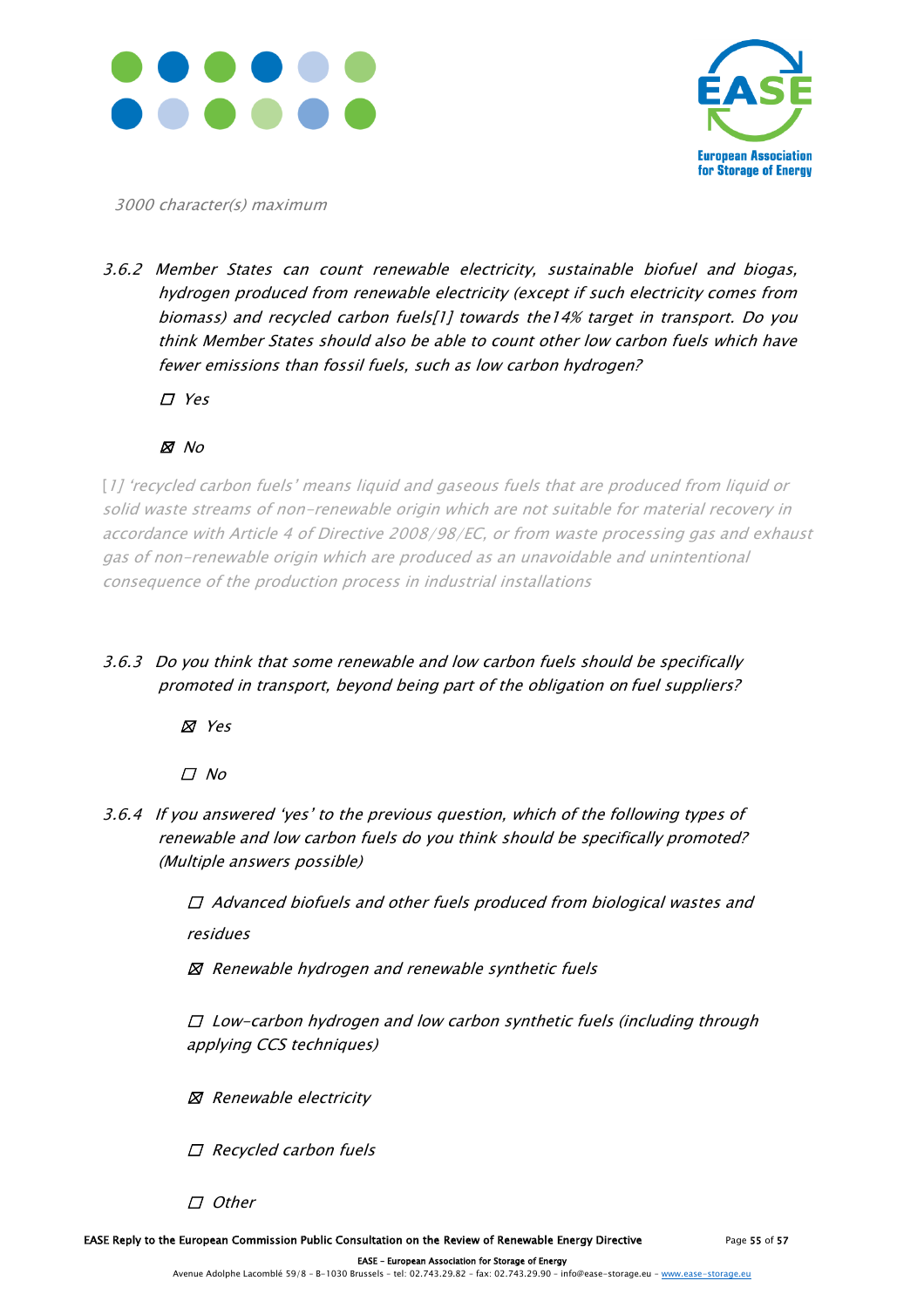



#### Please specify

It is key to focus on new emerging transport means, mainly BEVs and FCEVs, and support synthetic fuels (which can be made based on methanised renewable hydrogen from power-to-gas-to-fuels processes) such as synthetic LNG and CNG and methanol.

In the context of mobility, it is important to understand that some technologies may be more mature than others, and therefore decarbonisation appears closer to being attained in some sectors vis-a-vis others. For example, thanks to Battery Electric Vehicles (BEVs) and Fuel Cell Electric Vehicles (FCEVs), road vehicles can greatly contribute to lowering current CO2 emissions. In contrast, however, for shipping and aviation, several challenges are still present. It is important to provide clear signals to support the transition towards new mobility. Among others, taxation should be reviewed in order to encourage the deployment of the most efficient and less polluting fuel according to "polluter pays" principles.

3000character(s) maximum

3.6.4 Which types of renewable and low carbon fuels can be best promoted by an obligation on fuel suppliers, based either on energy content or GHG emissions, compared to other instruments?

- $\boxtimes$  Liquid renewable fuels
- $□$  Liquid low carbon fuel
- $\boxtimes$  Gaseous renewable fuels such as hydrogen
- $\boxtimes$  Gaseous low carbon fuels such as hydrogen Renewable electricity
- ☐ Other

#### Please specify

Article 25 of the REDII requires Member States to take into account renewable liquid and gaseous transport fuels of non-biological origin (REFUNOBIO) such as hydrogen including in cases where they are used as intermediate products for the production of conventional fuels in their calculations to reach the 14% renewable energy target in transport. However, the methodology to qualify as a REFUNOBIO (article 27, para 3 of REDII) has not been defined yet, thereby creating uncertainty. In addition, more RD&D is needed to decrease production costs and further develop the associated processes.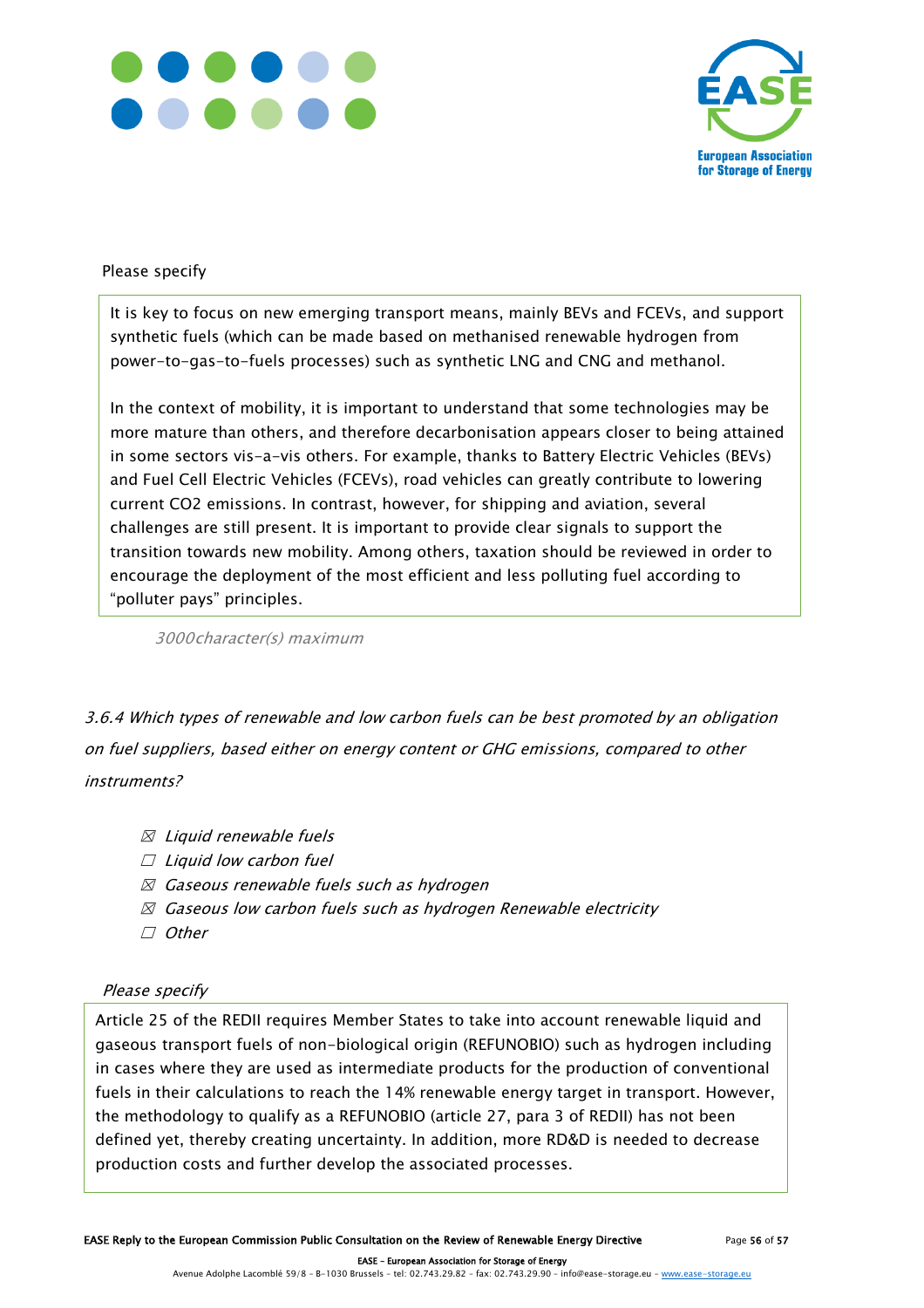



3000 character(s) maximum

### 3.6.5 How would you rate the appropriateness of the following measures regarding the use of renewable and low carbon fuels in transport?

|                                                                                                                                                                                                                        | Very             | Appropriate | Not very<br>appropriate | Not                   |
|------------------------------------------------------------------------------------------------------------------------------------------------------------------------------------------------------------------------|------------------|-------------|-------------------------|-----------------------|
| The scope of fuels that can<br>be counted should be<br>harmonised to ensure that all<br>fuels that are eligible for<br>counting towards the<br>renewable energy target are<br>supported in all Member<br><b>States</b> | appropriate<br>⊠ | $\Box$      | $\Box$                  | appropriate<br>$\Box$ |
| <b>Member States should have</b><br>flexibility to design the<br>supply obligation using one<br>of the following approaches:<br>in terms of volume, energetic<br>value or GHG emission<br>intensity.                   | $\Box$           | $\Box$      | ⊠                       | $\Box$                |
| The fuels supply obligation<br>should be based on GHG<br>emissions targets to<br>stimulate the uptake of best<br>performing fuel options on<br>the fuel market                                                         | ⊠                | П           | П                       | П                     |
| The level of<br>ambition should be<br>fixed at the same<br>level for all Member<br>States to create a<br>level playing field<br>and avoid market<br>fragmentation                                                      | ⊠                | $\Box$      | $\perp$                 | $\Box$                |
| The multiplication<br>factors for different<br>types of renewable                                                                                                                                                      |                  |             |                         |                       |

EASE Reply to the European Commission Public Consultation on the Review of Renewable Energy Directive Page 57 of 57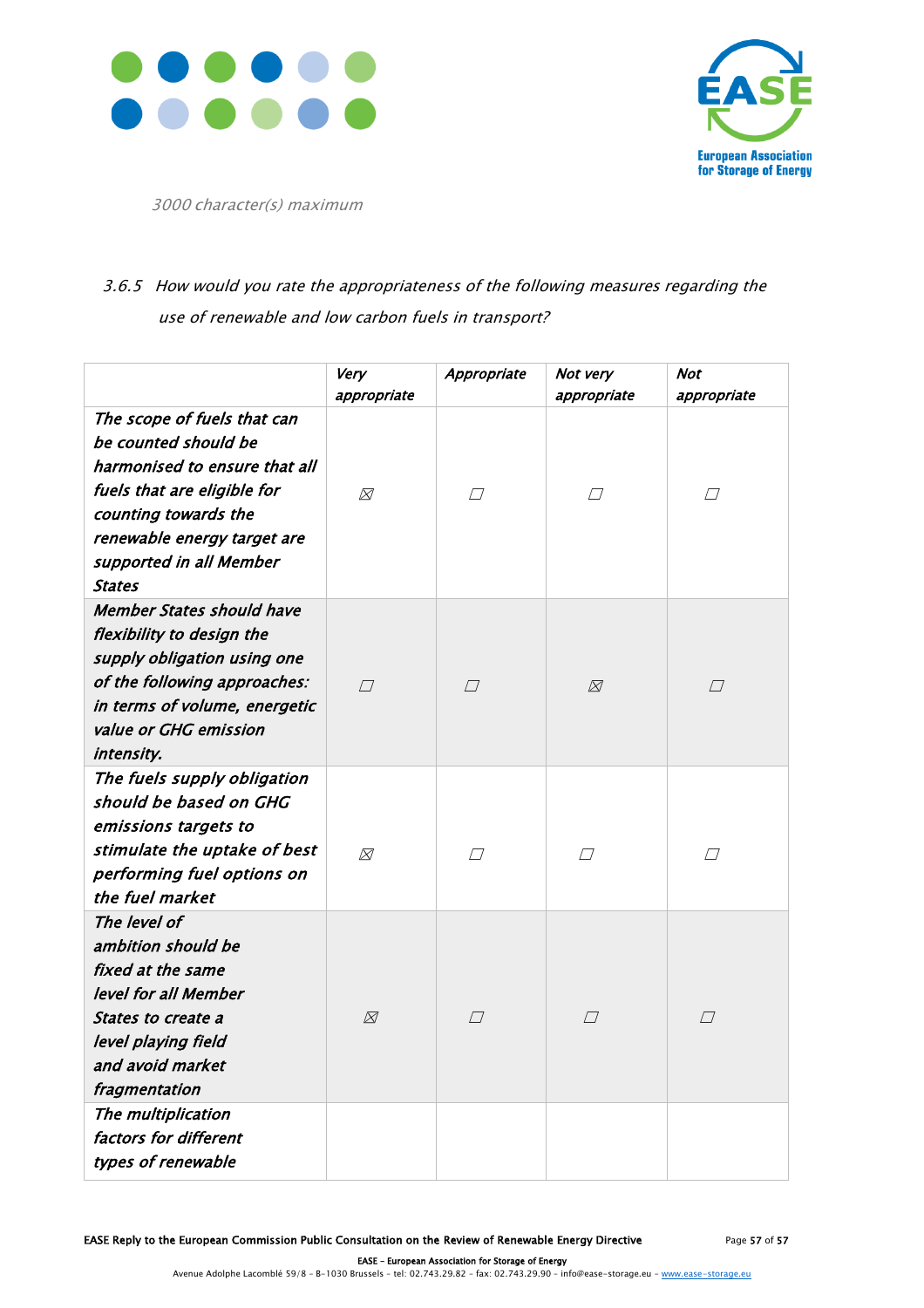



| energy sources<br>should be abolished<br>to simplify the<br>legislation and to<br>increase the<br>ambition level<br>(limitations and sub<br>targets would<br>remain)                                           |   | ⊠ |  |
|----------------------------------------------------------------------------------------------------------------------------------------------------------------------------------------------------------------|---|---|--|
| Set out specific measures to<br>promote the use of<br>renewable and low carbon<br>fuels in aviation and maritime<br>transport such as dedicated<br>supply obligations, sub-<br>targets or other incentives.[1] | ⊠ |   |  |

[1] In parallel, the ReFuelEU Aviation and FuelEU Maritime initiatives are assessing legislative options to boost the production and uptake of sustainable fuels in the aviation and maritime sectors.

#### Others? Please specify

3000 character(s) maximum

3.6.7 How appropriate do you think the following measures would be in encouraging the use of hydrogen and hydrogen-derived synthetic fuels in transport modes that are difficult to decarbonise?

EASE Reply to the European Commission Public Consultation on the Review of Renewable Energy Directive Page 58 of 57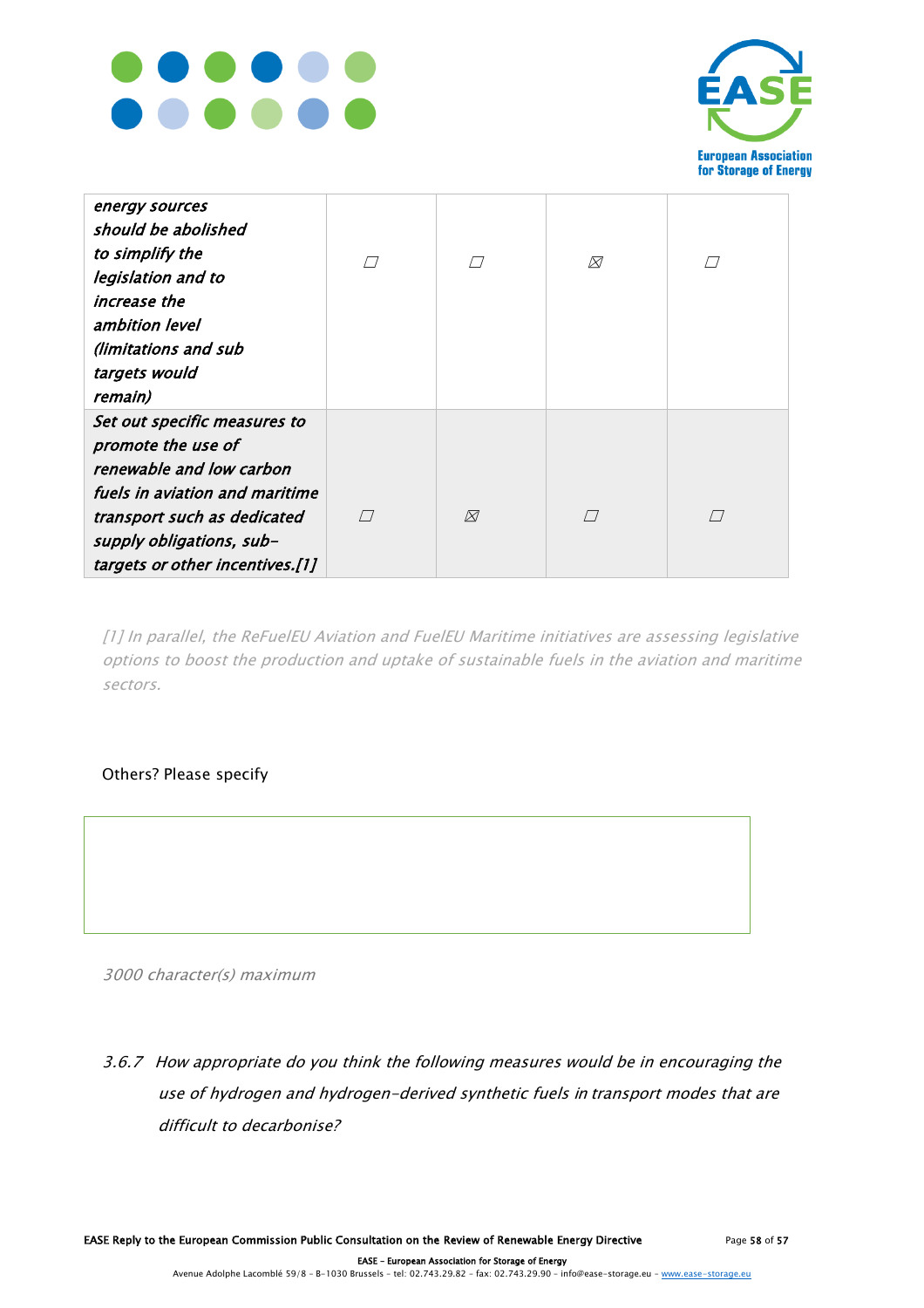



|                                                                                                                                                                              | Very<br>appropriate | Appropriate | Not very<br>appropriate | Not<br>appropriate |
|------------------------------------------------------------------------------------------------------------------------------------------------------------------------------|---------------------|-------------|-------------------------|--------------------|
| Include hydrogen and<br>hydrogen-derived<br>synthetic fuels in a<br>dedicated sub-target<br>together<br>with<br>advanced biofuels                                            | П                   | П           | П                       | ⊠                  |
| additional<br><b>Set</b><br>$\overline{a}$ n<br>dedicated sub-target<br>hydrogen<br>and<br>for<br>hydrogen-derived<br>synthetic fuels                                        | П                   | П           | П                       | ⊠                  |
| Allow double counting<br>of the contribution of<br>hydrogen and<br>hydrogen-derived<br>synthetic fuels towards<br>the transport target or<br>the fuel supplier<br>obligation | П                   | $\sqrt{}$   | П                       | ⊠                  |

Others? Please specify

3000 character(s) maximum

### 3.6.8 How would you rank the effectiveness of the following measures in encouraging the use of renewable electricity in the transport sector?

|                                  | Verv<br>appropriate | Appropriate | Not very<br>appropriate | Not<br>appropriate |
|----------------------------------|---------------------|-------------|-------------------------|--------------------|
| Support the purchase of electric |                     |             |                         |                    |
| vehicles                         | ⊠                   |             |                         |                    |

EASE Reply to the European Commission Public Consultation on the Review of Renewable Energy Directive Page 59 of 57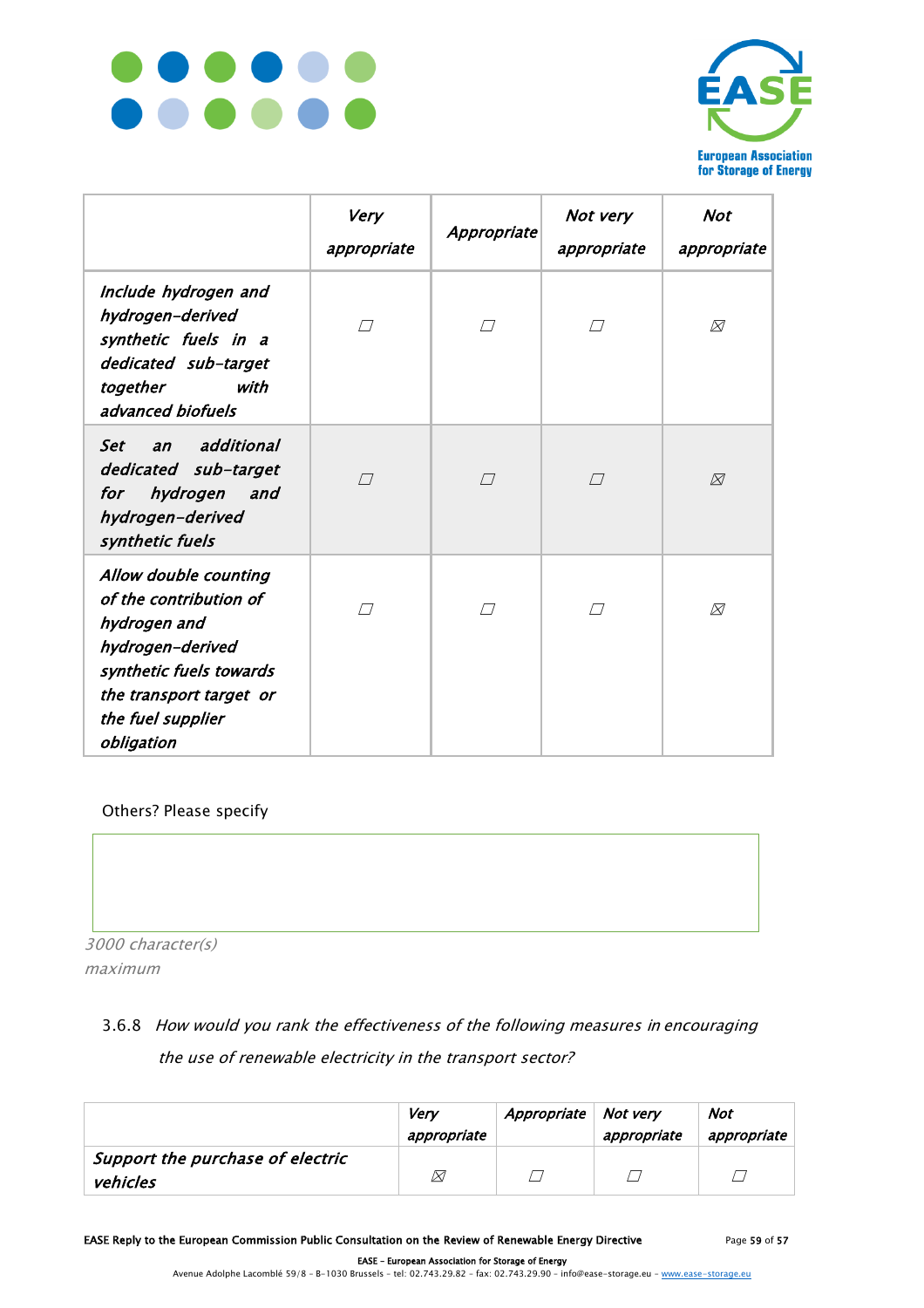



| Support the installation of electric<br>vehicle chargers in households and<br>enterprises                             | $\boxtimes$ | $\sqrt{}$ | $\sqrt{}$ | $\Box$           |
|-----------------------------------------------------------------------------------------------------------------------|-------------|-----------|-----------|------------------|
| Set stricter CO2 standards for cars                                                                                   | 风           |           |           |                  |
| Ensure the availability and<br>interoperability of public<br>recharging infrastructure                                | $\boxtimes$ |           |           | $\left  \right $ |
| Establish a minimum level of<br>renewable electricity as a part<br>of the target for renewable<br>energy in transport | $\sqrt{ }$  |           |           | 风                |
| <b>Giving consumers information on</b><br>whether they are recharging their<br>electric vehicle with renewable energy | Ñ           |           |           |                  |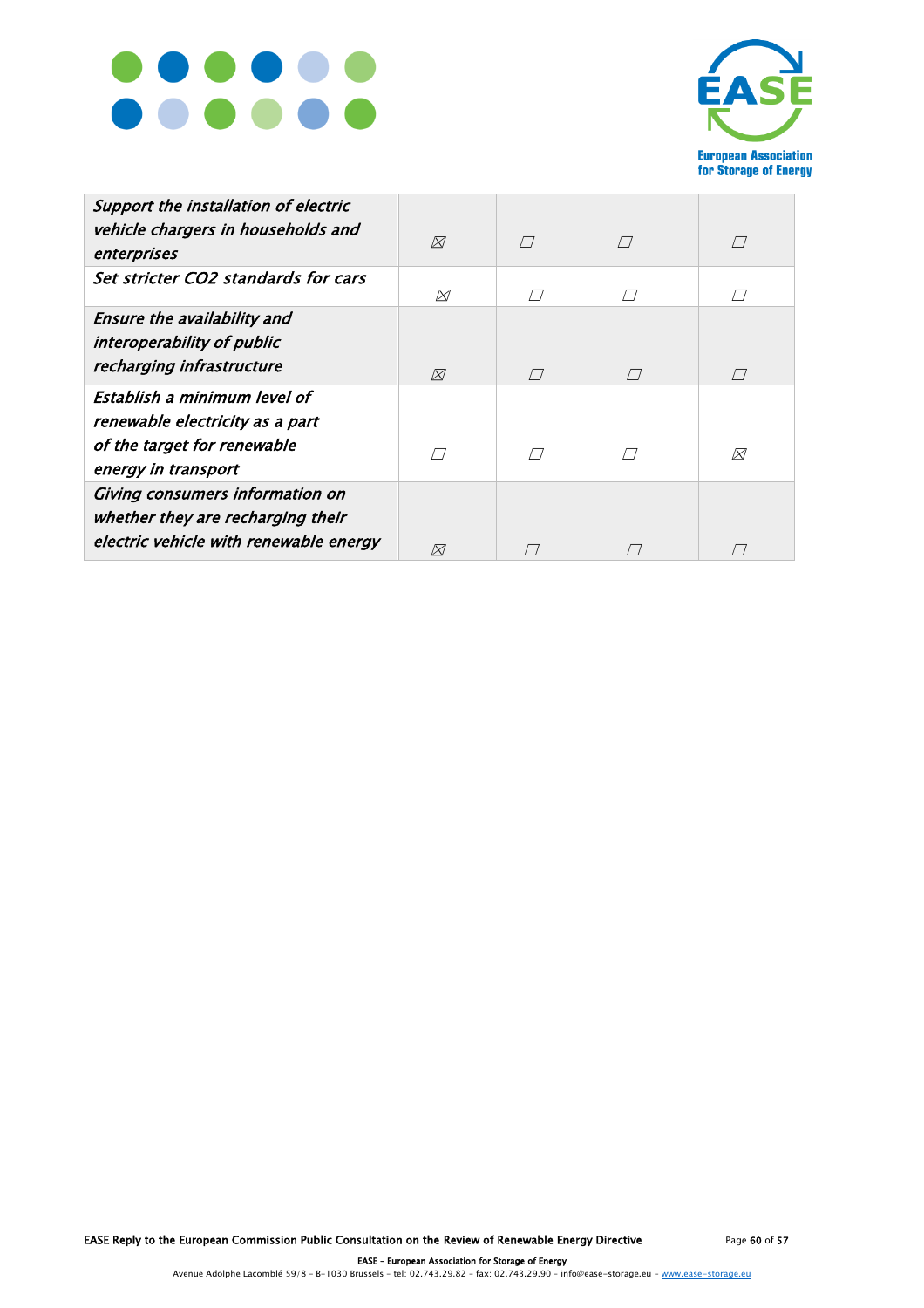



#### Others? Please specify

Deployment of (fast) recharging/refueling infrastructure should be sped up and supported by ambitious targets. Energy storage technologies can support the development of charging infrastructures by alleviating their impact on the grid, providing additional revenues to the charging facility operator and enabling greater penetration of variable renewable energy sources in the transport sector by coupling RES plants and charging infrastructures.

Currently, double-charging of taxes and levies on electricity generated from storage facilities create a lack of revenue certainty for storage facilities coupled with charging infrastructures and vehicle-to-grid (V2G) solutions. For example, owners should pay only once when charging their storage asset (EV battery) and not pay again when they feed electricity back into the grid. The EU must adopt a coordinated approach to defining grid connection conditions and electricity pricing configurations. Today, fragmented local and national approaches create undue barriers for storage developers who have to assess the feasibility and profitability of storage projects case by case.

Regarding V2G, interoperability, harmonised protocols, and standards among the infrastructures and systems should be implemented to enable seamless communication. Besides, access to energy consumption data should be ensured: availability of charging patterns to the EV energy supplier or EV aggregator is crucial for consumers to be offered the right tariffs. This should include protection of consumer privacy and security and the consumers' access to their own data, notably in case of switching of service provider. Moreover, Energy tariffs and pricing structures should be smart and enable vehicle vehicle-grid integration. EV owners must pay a proper charging price, based on timedifferentiated tariffs. Dynamic pricing for the energy part of the bill is necessary to provide effective price signals. Similarly, network tariffs should be designed to incentivise EVs to recharge when and where it is most efficient for the system.

Energy storage should access more easily the energy and ancillary markets – aggregated EVs should be able to participate in all electricity markets, including balancing and capacity markets. To remove potential entry barriers, they should be subject to proportionate administrative processes. Open markets should also be developed for nonfrequency ancillary services: e.g. voltage control or synthetic inertia. These services can

3000 character(s) maximum

[EASE does not have position on bioenergy therefore we have removed the next section 'Bioenergy Sustainability' from the EASE Document.]

EASE Reply to the European Commission Public Consultation on the Review of Renewable Energy Directive Page 61 of 57